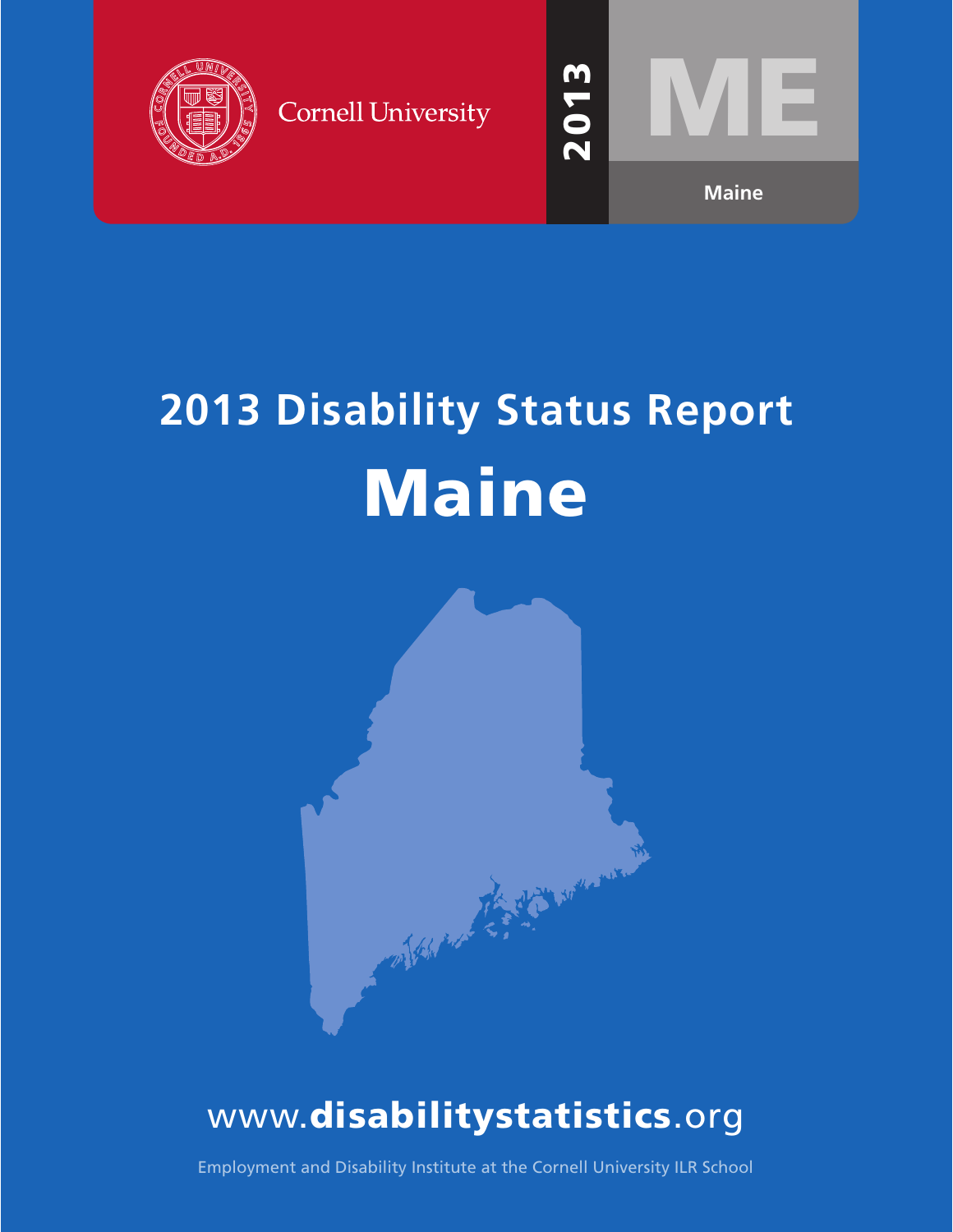## **Contents**

## **Introduction** [2013 Annual Disability Status Report](#page-2-0) 2 [ACS Disability Questions](#page-3-0) 3 [Notes](#page-4-0) 4 **[Summary](#page-5-0)** [Maine Summary](#page-5-0) 5 [Prevalence by State: Ages 21 to 64](#page-7-0) 7 [Employment by State: Ages 21 to 64](#page-8-0) 8 **Demographics** [Prevalence: All Ages](#page-9-0) 9 [Prevalence: Ages 4 and under](#page-11-0) 11 [Prevalence: Ages 5 to 15](#page-13-0) 13 [Prevalence: Ages 16 to 20](#page-15-0) 15 [Prevalence: Ages 21 to 64 \(Working-Age\)](#page-17-0) 17 [Prevalence: Ages 65 to 74](#page-19-0) 19 [Prevalence: Ages 75 and Older](#page-21-0) 21 [Prevalence: Gender and Age](#page-23-0) 23 [Prevalence: Hispanic / Latino Origin and Age](#page-26-0) 26 [Prevalence: Race](#page-29-0) 29 **Outcomes** [Employment](#page-31-0) 29 [Not Working but Actively Looking for Work](#page-33-0) 33 [Full-Time / Full-Year Employment](#page-35-0) 35 [Annual Earnings \(Full-Time / Full-Year workers\)](#page-37-0) 37 [Annual Household Income](#page-39-0) 39 [Poverty](#page-41-0) 41 [Supplemental Security Income \(SSI\)](#page-43-0) 43 [Education: High School Diploma / Equivalent](#page-45-0) 45 [Education: Some College / Associate's Degree](#page-47-0) 47 [Education: Bachelor's Degree or More](#page-49-0) **1988** [Veterans Service-Connected Disability](#page-51-0) 51 [Health Insurance Coverage](#page-53-0) 63 and 53 [Type of Health Insurance Coverage](#page-55-0) 55 **[Glossary](#page-58-0)** 58 **[About the Disability Status Report](#page-64-0)** 64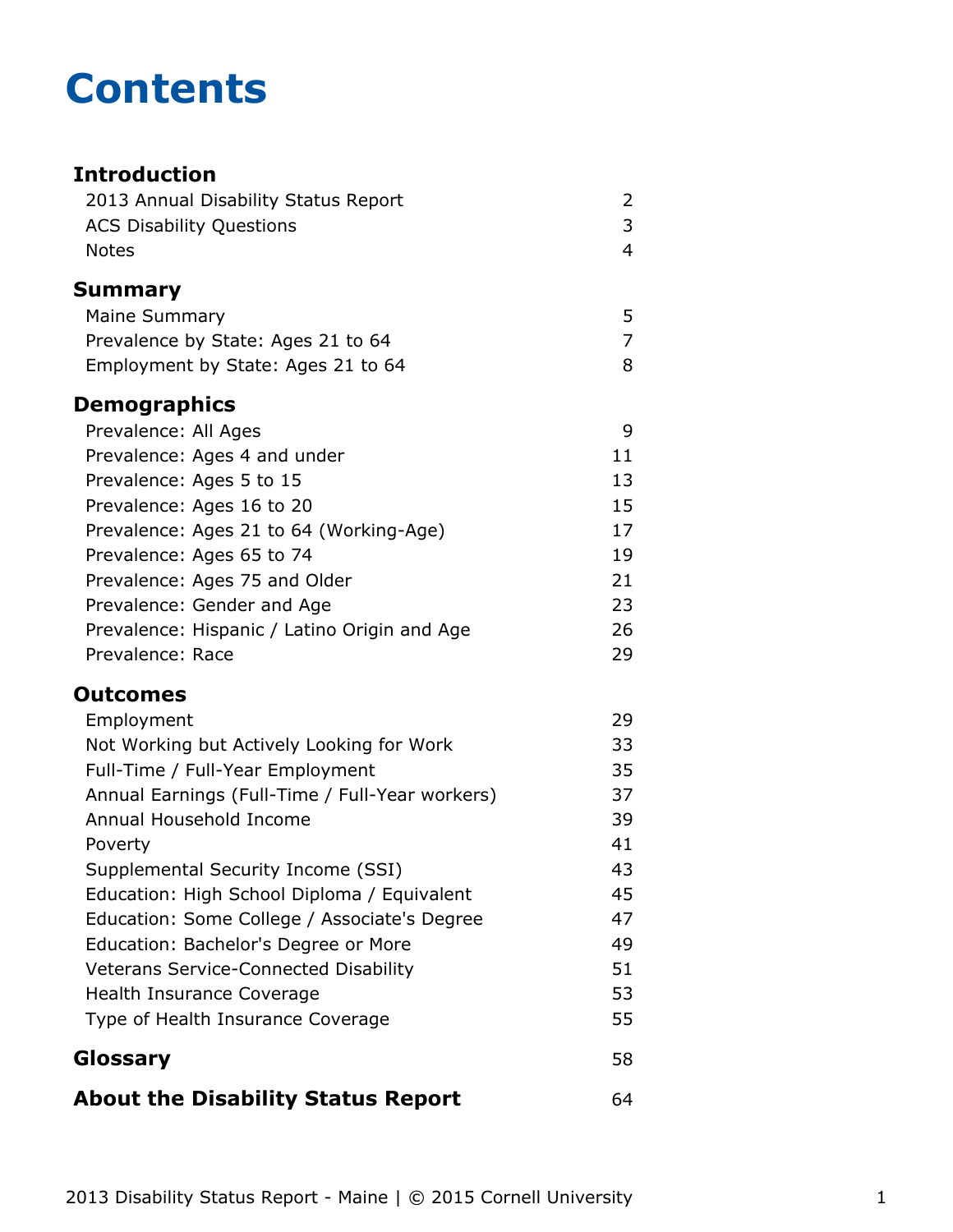# <span id="page-2-0"></span>**The 2013 Annual Disability Status Report**

The Annual Disability Status Reports provide policy makers, disability advocates, reporters, and the public with a summary of the most recent demographic and economic statistics on the non-institutionalized population with disabilities. They contain information on the population size and disability prevalence for various demographic subpopulations, as well as statistics related to employment, earnings, household income, veterans' service-connected disability and health insurance. Comparisons are made to people without disabilities and across disability types. Disability Status Reports and other statistics are available for the United States overall, each state, the District of Columbia, and Puerto Rico at [www.disabilitystatistics.org](http://www.disabilitystatistics.org).

The Status Reports primarily look at the working-age population because the employment gap between people with and without disabilities is a major focus of government programs and advocacy efforts. Employment is also a key factor in the social integration and economic self-sufficiency of working-age people with disabilities.

The information in this report is based on data from the US Census Bureau's American Community Survey (ACS) - a survey sent each year to a random sample of over 3.5 million households. For more information see the Census Bureau's ACS website <http://www.census.gov/acs/www/> and our Guide to Disability Statistics from the American Community Survey (2008 Forward): <http://disabilitystatistics.org/sources.cfm>.

The estimates in these reports are based on responses from a sample of the population and may differ from actual population values because of sampling variability and other factors. Differences observed between the estimates for two or more groups may not be statistically significant.

## **Suggested Citation**

Erickson, W., Lee, C., & von Schrader, S. (2014). 2013 Disability Status Report: Maine. Ithaca, NY: Cornell University Employment and Disability Institute(EDI).

We would like to thank Sara VanLooy, Jason Criss, and Joe Williams for their assistance with editing and production of this document.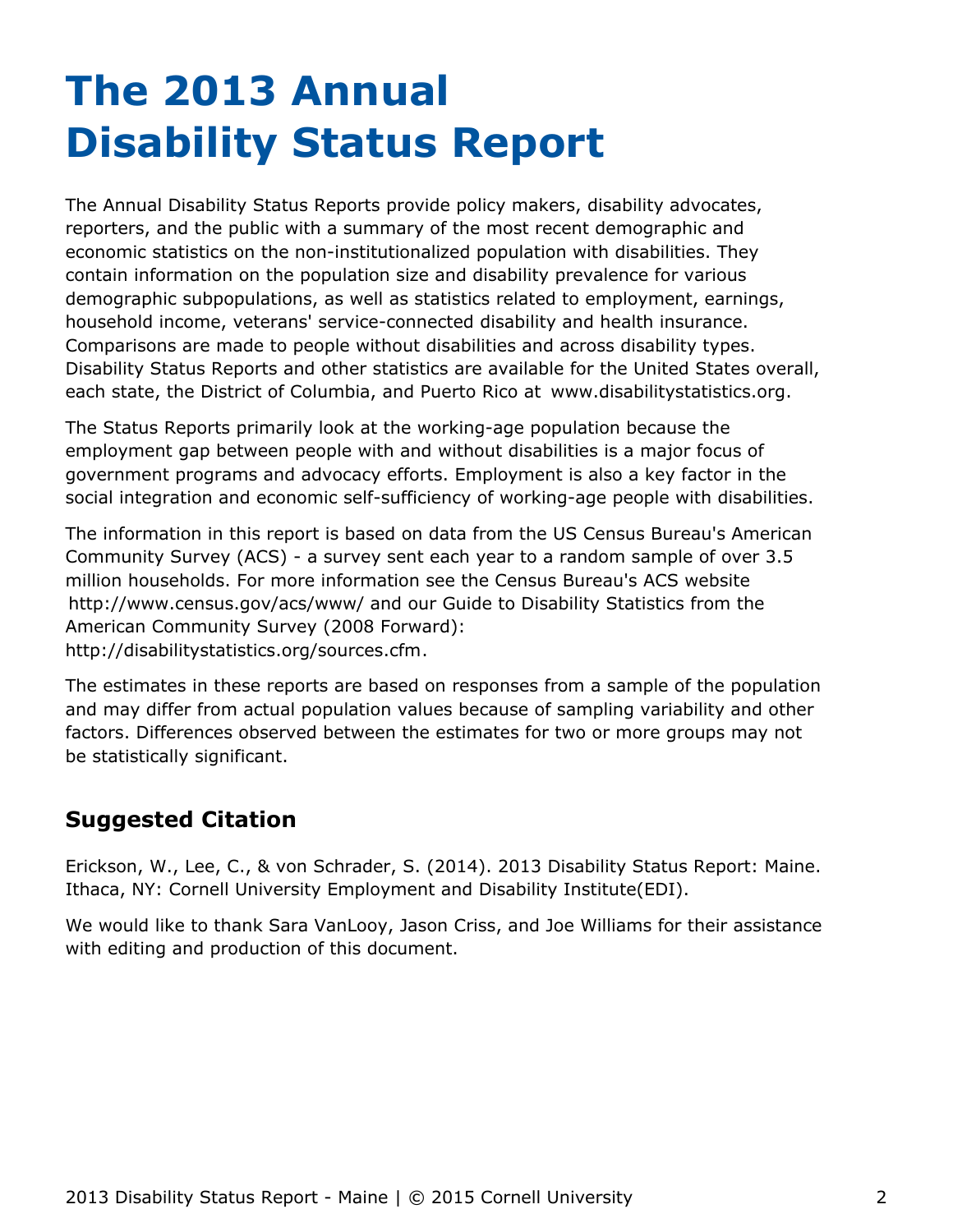# <span id="page-3-0"></span>**ACS Disability Questions**

There is no single accepted definition of disability. Different definitions and disability questions may identify different populations with disabilities and result in larger or smaller estimates.

Below are the six questions used in the ACS to identify persons with disabilities. Note that the Census Bureau refers to each of the individual types as "difficulty" while in this report the term "disability" is used.

**Hearing Disability** (asked of all ages):

Is this person deaf or does he/she have serious difficulty hearing?

**Visual Disability** (asked of all ages):

Is this person blind or does he/she have serious difficulty seeing even when wearing glasses?

**Cognitive Disability** (asked of persons ages 5 or older):

Because of a physical, mental, or emotional condition, does this person have serious difficulty concentrating, remembering, or making decisions?

**Ambulatory Disability** (asked of persons ages 5 or older):

Does this person have serious difficulty walking or climbing stairs?

**Self-Care Disability** (asked of persons ages 5 or older):

Does this person have difficulty dressing or bathing?

#### **Independent Living Disability** (asked of persons ages 15 or older):

Because of a physical, mental, or emotional condition, does this person have difficulty doing errands alone such as visiting a doctor's office or shopping?

#### **Note:**

- The "Any Disability" category used in this report includes persons who reported one or more of the individual disability types.
- Respondents could report more than one disability type.
- Some disability questions were not asked of children.
- A separate set of survey questions identify veterans with service-connected disabilities. Based on a separate set of survey questions, this report includes estimates related to veterans' service-connected disability (see page 51).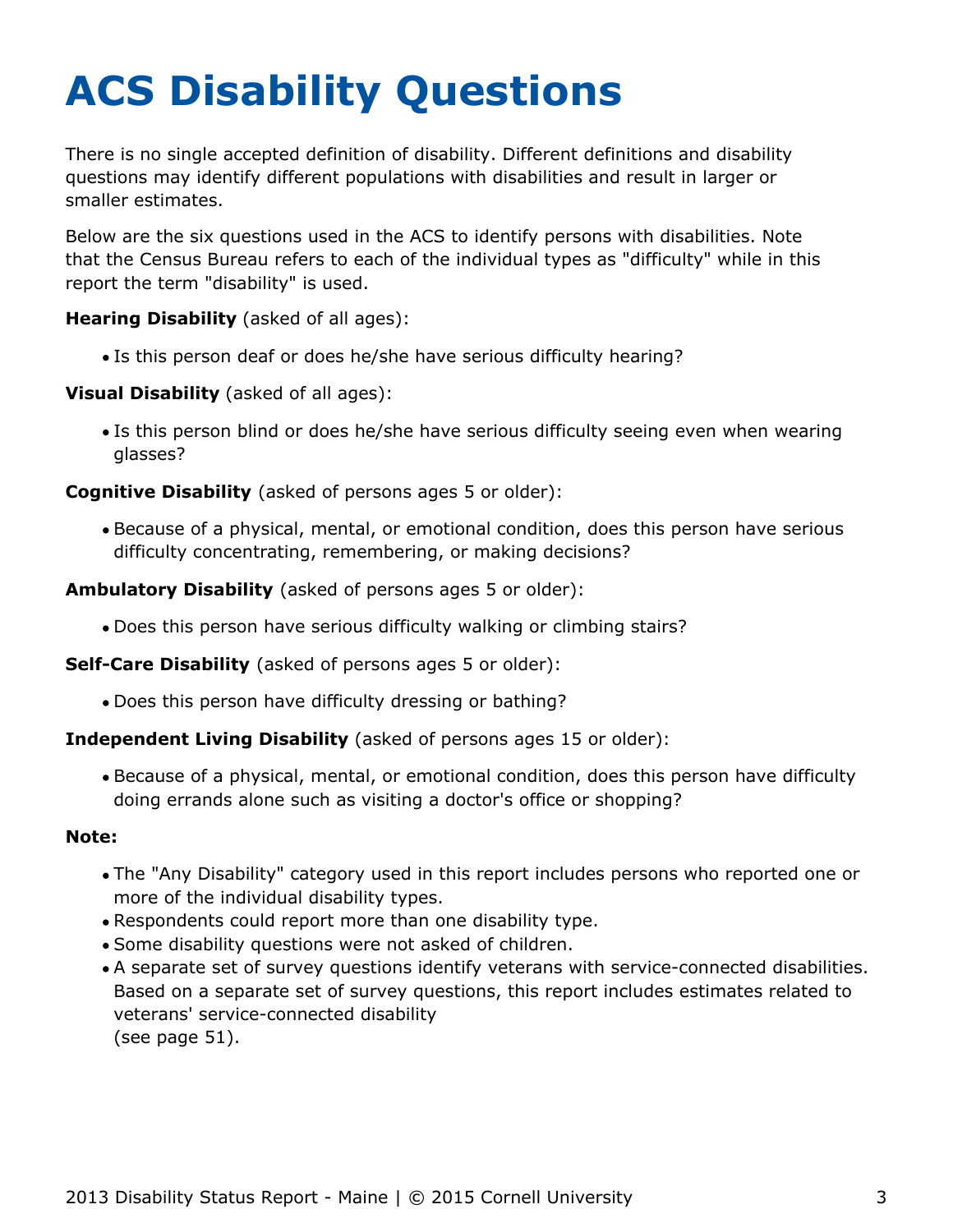## <span id="page-4-0"></span>**Notes**

**Spanish Language Reports:** Spanish language versions of the Annual Disability Status Reports for the US, all 50 states, Puerto Rico, and Washington D.C. can be downloaded at the same location as the English Status Reports. The Spanish translation was made possible through funding from the Northeast Disability Technical Assistance Center (DBTAC) and NIDRR.

**Puerto Rico:** A Puerto Rico Disability Status Report, based on the parallel 2013 Puerto Rico Community Survey (PRCS), is available again this year in English as well as Spanish. However, please note that the Puerto Rico sample is not included in any U.S. population estimates included in these reports.

**Group Quarters:** In 2006, the ACS began surveying the group quarters population. We include the non-institutionalized group quarters population, but due to small state level sample sizes exclude the institutionalized group quarters population (see [glossary](#page-58-0)) in the Disability Status Reports.

**Margin of Error (MOE):** As in previous years' reports we provide the 90% MOE to better illustrate sampling variability. See the glossary entry for more information on this topic.

**Glossary:** As in previous years, we provide a comprehensive glossary at the back of this report defining the terms used in the Disability Status Report (see [glossary](#page-58-0)).

Note: According to the Census Bureau, estimates based on the ACS Public Use Microdata Sample (PUMS) file such as those included in this report may differ slightly from the ACS summary tables produced by the Census Bureau, because they are subject to additional sampling error and further data processing operations. Please see <http://www.disabilitystatistics.org/faq.cfm#Q4> for further information.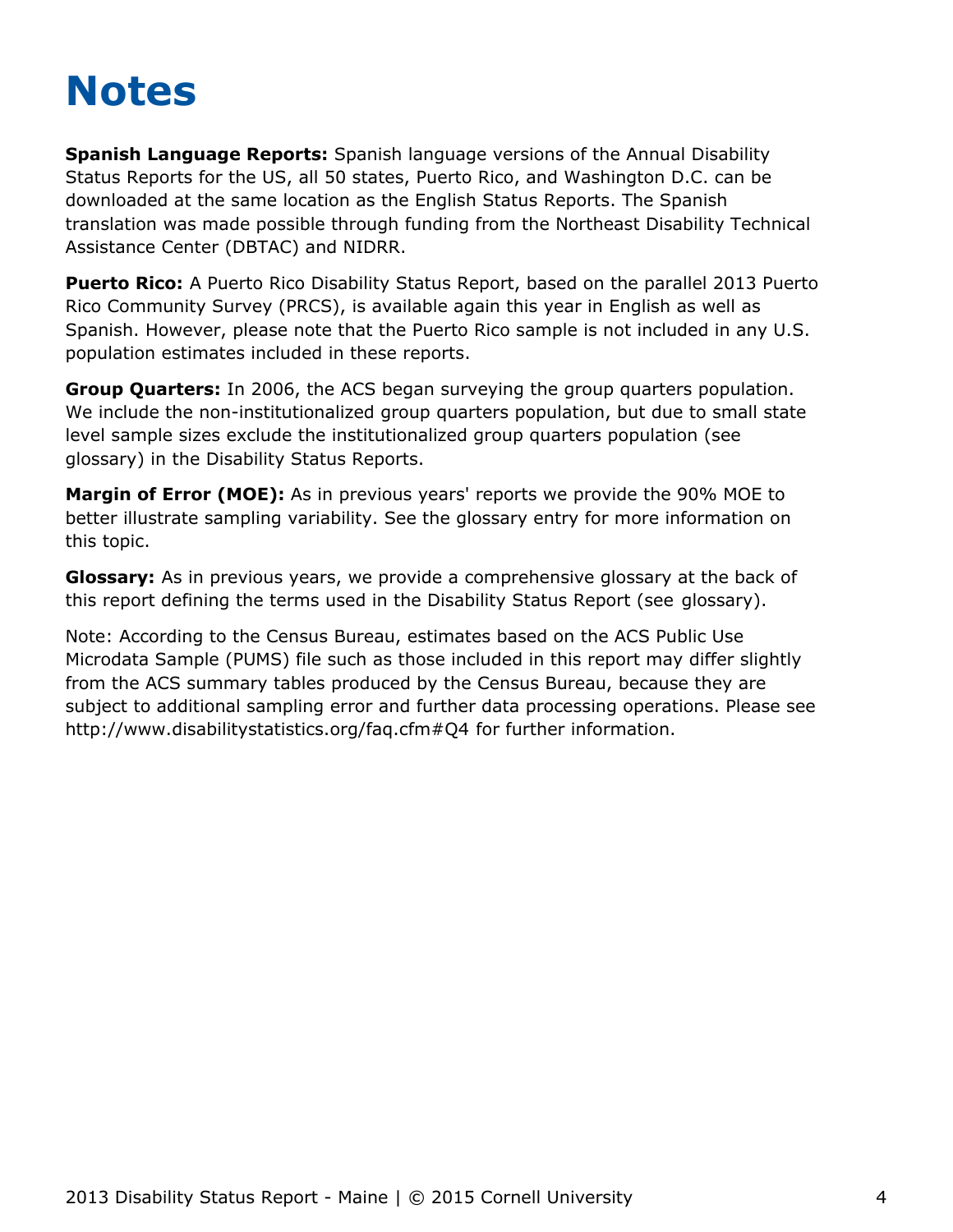# <span id="page-5-0"></span>**Maine Summary**

These statistics indicate the social and economic status of non-institutionalized people with disabilities in Maine, using data from the 2013 American Community Survey (ACS).

**Age:** In 2013, the prevalence of disability in ME was:

- 16.3 percent for persons of all ages
- 0.6 percent for persons ages 4 and under
- 7.5 percent for persons ages 5 to 15
- $\bullet$  11.1 percent for persons ages 16 to 20
- 14.9 percent for persons ages 21 to 64
- 21.2 percent for persons ages 65 to 74
- 50.3 percent for persons ages 75+

**Disability Type:** In 2013, the prevalence of the six disability types among persons of all ages in ME was:

- 2.1% reported a Visual Disability
- 4.9% reported a Hearing Disability
- 7.8% reported an Ambulatory Disability
- 7.2% reported a Cognitive Disability
- 2.6% reported a Self-Care Disability
- 6.4% reported an Independent Living Disability

**Gender:** In 2013, 15.8 percent of females of all ages and 16.8 percent of males of all ages in ME reported a disability.

**Hispanic/Latino:** In 2013, the prevalence of disability among persons of all ages of Hispanic or Latino origin in ME was 14.6 percent.

**Race:** In ME in 2013, the prevalence of disability for working-age people (ages 21 to 64) was:

- 14.9 percent among Whites
- 13.3 percent among Black / African Americans
- 2.9 percent among Asians
- 23.0 percent among Native Americans
- 20.2 percent among persons of some other race(s)

**Employment:** In 2013, the employment rate of working-age people (ages 21 to 64) with disabilities in ME was 32.1 percent.

**Looking for Work:** In ME in 2013, the percentage actively looking for work among people with disabilities who were not working was 7.7 percent.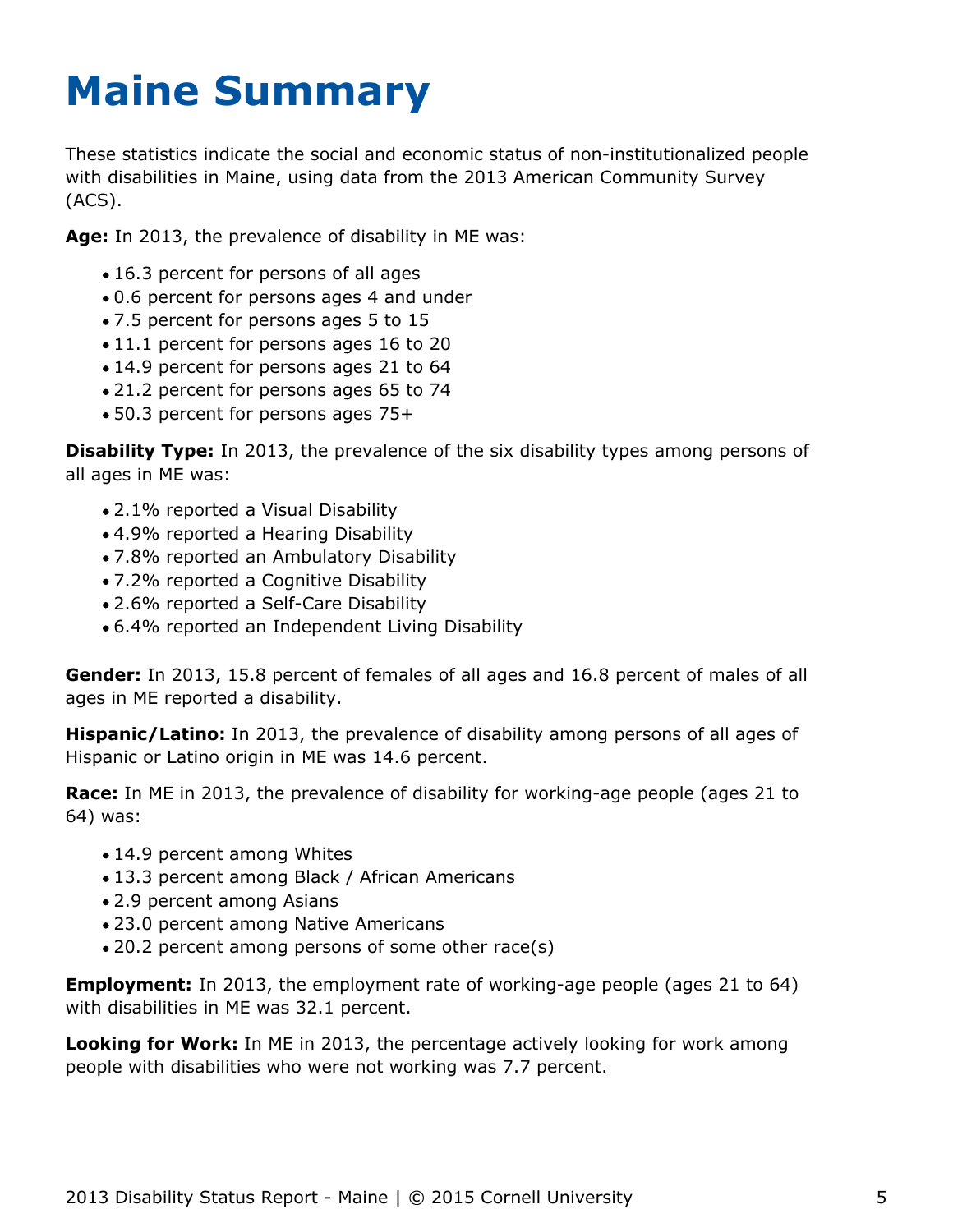**Full-Time/Full-Year Employment:** In ME in 2013, the percentage of working-age people with disabilities working full-time/full-year was 17.2 percent.

**Annual Earnings:** In 2013, the median annual earnings of working-age people with disabilities working full-time/full-year in ME was \$32,200.

**Annual Household Income:** In ME in 2013, the median annual income of households with working-age people with disabilities was \$35,400.

Poverty: In ME in 2013, the poverty rate of working-age people with disabilities was 27.8 percent.

**Supplemental Security Income:** In 2013, the percentage of working-age people with disabilities receiving SSI payments in ME was 23.4 percent.

**Educational Attainment:** In 2013, the percentage of working-age people with disabilities in ME:

- with only a high school diploma or equivalent was 46.1 percent
- with only some college or an associate degree was 28.7 percent
- with a bachelor's degree or more was 12.2 percent.

**Veterans Service-Connected Disability:** In 2013, the percentage of working-age civilian veterans with a VA determined Service-Connected Disability was 23.8 percent in ME.

**Health Insurance Coverage:** In 2013 in ME, 87.3 percent of working-age people with disabilities had health insurance.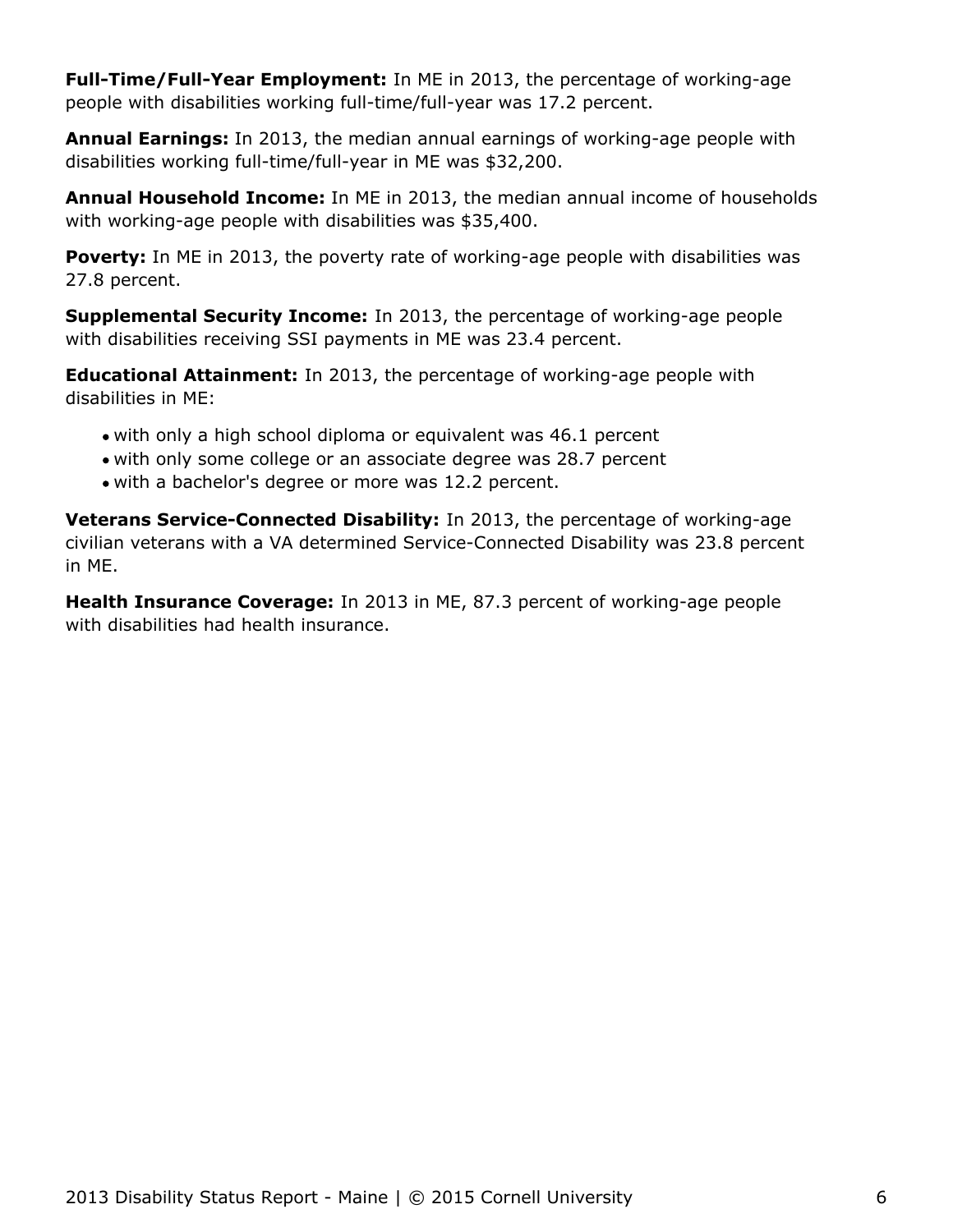## <span id="page-7-0"></span>**Prevalence: Ages 21 - 64**

This summary lists percentages by state of non-institutionalized working-age (ages 21 to 64) people with disabilities using data from the 2013 American Community Survey (ACS). The US disability prevalence rate for this population was 10.8%

| <b>Location</b>      | 2013(%) | <b>Location</b>   | 2013(%) |
|----------------------|---------|-------------------|---------|
| Alabama              | 14.9    | Montana           | 12.2    |
| Alaska               | 10.1    | Nebraska          | 8.9     |
| Arizona              | 10.2    | Nevada            | 11.6    |
| Arkansas             | 15.8    | New Hampshire     | 10.4    |
| California           | 8.5     | New Jersey        | 8.2     |
| Colorado             | 9.4     | <b>New Mexico</b> | 13.8    |
| Connecticut          | 8.3     | New York          | 9.0     |
| Delaware             | 11.2    | North Carolina    | 12.0    |
| District of Columbia | 8.8     | North Dakota      | 8.2     |
| Florida              | 10.6    | Ohio              | 12.3    |
| Georgia              | 11.3    | Oklahoma          | 14.1    |
| Hawaii               | 7.7     | Oregon            | 13.1    |
| Idaho                | 11.5    | Pennsylvania      | 11.2    |
| Illinois             | 9.2     | Puerto Rico       | 18.4    |
| Indiana              | 12.8    | Rhode Island      | 10.3    |
| Iowa                 | 10.4    | South Carolina    | 13.0    |
| Kansas               | 10.6    | South Dakota      | 11.6    |
| Kentucky             | 16.1    | Tennessee         | 14.4    |
| Louisiana            | 13.4    | <b>Texas</b>      | 10.4    |
| Maine                | 14.9    | Utah              | 8.9     |
| Maryland             | 8.9     | Vermont           | 11.3    |
| Massachusetts        | 9.5     | Virginia          | 9.3     |
| Michigan             | 13.2    | Washington        | 11.1    |
| Minnesota            | 9.0     | West Virginia     | 19.2    |
| Mississippi          | 16.5    | Wisconsin         | 10.5    |
| Missouri             | 12.9    | Wyoming           | 11.3    |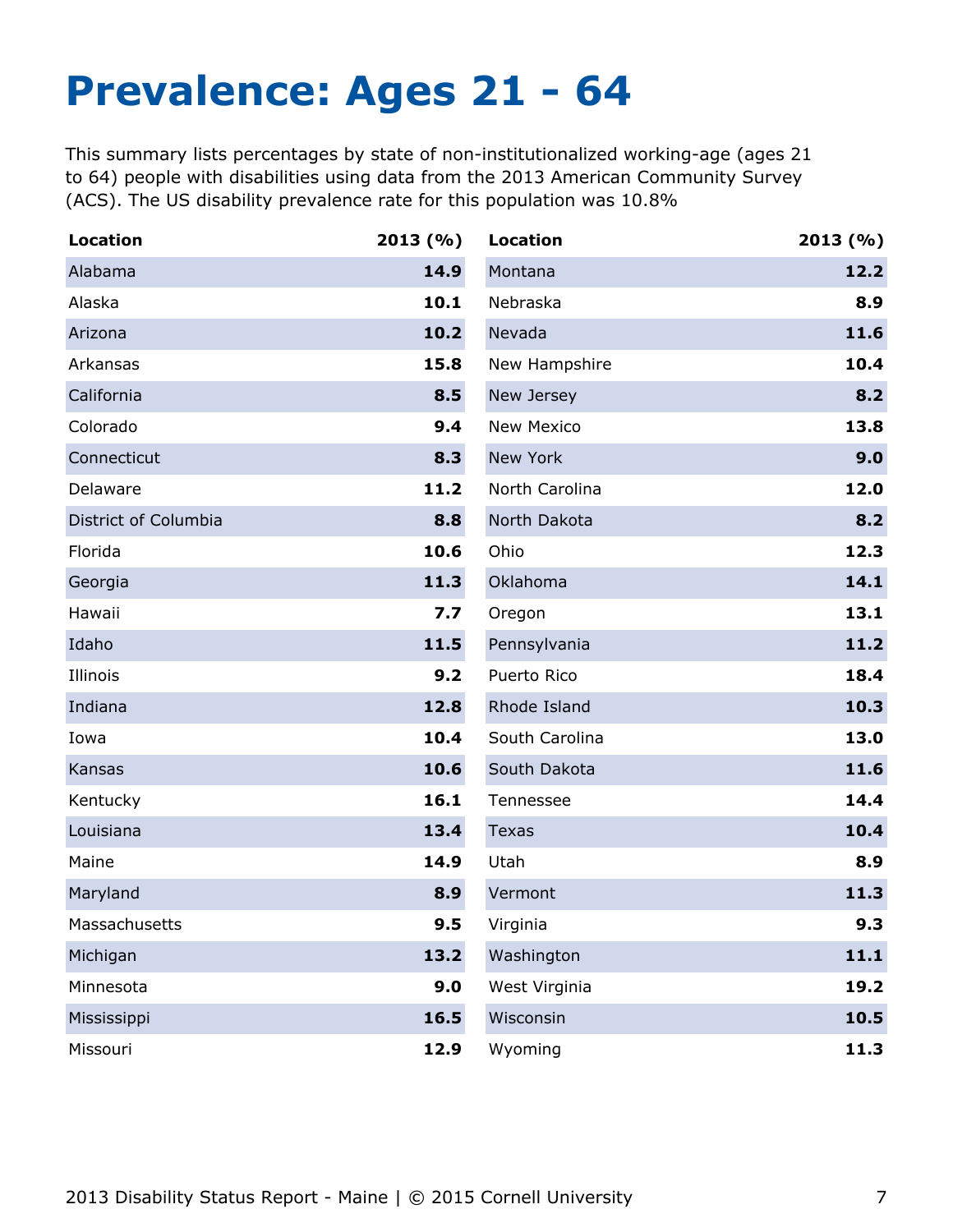# <span id="page-8-0"></span>**Employment: Ages 21 - 64**

This summary lists employment rates by state of non-institutionalized working-age (ages 21 to 64) people with disabilities using data from the 2013 American Community Survey (ACS). The employment rate in the US for this population was 34.5% for people with disabilities and 76.8% for people without disabilities.

| Location             | <b>People</b><br>with<br><b>Disabilities</b><br>2013 | <b>People</b><br>without<br><b>Disabilities</b><br>2013 | <b>Location</b>   | <b>People</b><br>with<br><b>Disabilities</b><br>2013 | People<br>without<br><b>Disabilities</b><br>2013 |
|----------------------|------------------------------------------------------|---------------------------------------------------------|-------------------|------------------------------------------------------|--------------------------------------------------|
| Alabama              | 27.2                                                 | 73.3                                                    | Montana           | 36.0                                                 | 77.5                                             |
| Alaska               | 50.8                                                 | 79.0                                                    | Nebraska          | 45.9                                                 | 84.4                                             |
| Arizona              | 33.5                                                 | 73.2                                                    | Nevada            | 41.1                                                 | 74.8                                             |
| Arkansas             | 28.0                                                 | 75.3                                                    | New Hampshire     | 40.5                                                 | 82.1                                             |
| California           | 32.8                                                 | 73.8                                                    | New Jersey        | 37.5                                                 | 77.1                                             |
| Colorado             | 42.7                                                 | 79.7                                                    | <b>New Mexico</b> | 35.6                                                 | 71.9                                             |
| Connecticut          | 41.7                                                 | 78.7                                                    | New York          | 32.6                                                 | 75.9                                             |
| Delaware             | 36.1                                                 | 76.3                                                    | North Carolina    | 31.4                                                 | 76.4                                             |
| District of Columbia | 32.8                                                 | 76.9                                                    | North Dakota      | 56.0                                                 | 85.5                                             |
| Florida              | 30.8                                                 | 74.6                                                    | Ohio              | 33.9                                                 | 78.0                                             |
| Georgia              | 32.4                                                 | 74.7                                                    | Oklahoma          | 37.0                                                 | 77.8                                             |
| Hawaii               | 42.2                                                 | 79.4                                                    | Oregon            | 35.3                                                 | 75.7                                             |
| Idaho                | 37.6                                                 | 77.3                                                    | Pennsylvania      | 33.6                                                 | 78.0                                             |
| Illinois             | 37.0                                                 | 77.4                                                    | Puerto Rico       | 22.5                                                 | 56.3                                             |
| Indiana              | 35.1                                                 | 78.3                                                    | Rhode Island      | 34.6                                                 | 79.5                                             |
| Iowa                 | 43.8                                                 | 83.4                                                    | South Carolina    | 31.5                                                 | 75.1                                             |
| Kansas               | 42.3                                                 | 81.1                                                    | South Dakota      | 49.1                                                 | 84.6                                             |
| Kentucky             | 27.6                                                 | 75.2                                                    | Tennessee         | 30.2                                                 | 76.3                                             |
| Louisiana            | 31.9                                                 | 75.0                                                    | <b>Texas</b>      | 38.8                                                 | 77.1                                             |
| Maine                | 32.1                                                 | 81.0                                                    | Utah              | 42.2                                                 | 77.5                                             |
| Maryland             | 41.2                                                 | 81.0                                                    | Vermont           | 34.6                                                 | 82.1                                             |
| Massachusetts        | 34.6                                                 | 80.6                                                    | Virginia          | 36.8                                                 | 79.7                                             |
| Michigan             | 30.4                                                 | 75.3                                                    | Washington        | 37.5                                                 | 77.1                                             |
| Minnesota            | 44.0                                                 | 83.8                                                    | West Virginia     | 25.3                                                 | 73.9                                             |
| Mississippi          | 26.7                                                 | 73.2                                                    | Wisconsin         | 41.7                                                 | 81.7                                             |
| Missouri             | 32.4                                                 | 79.0                                                    | Wyoming           | 51.4                                                 | 81.9                                             |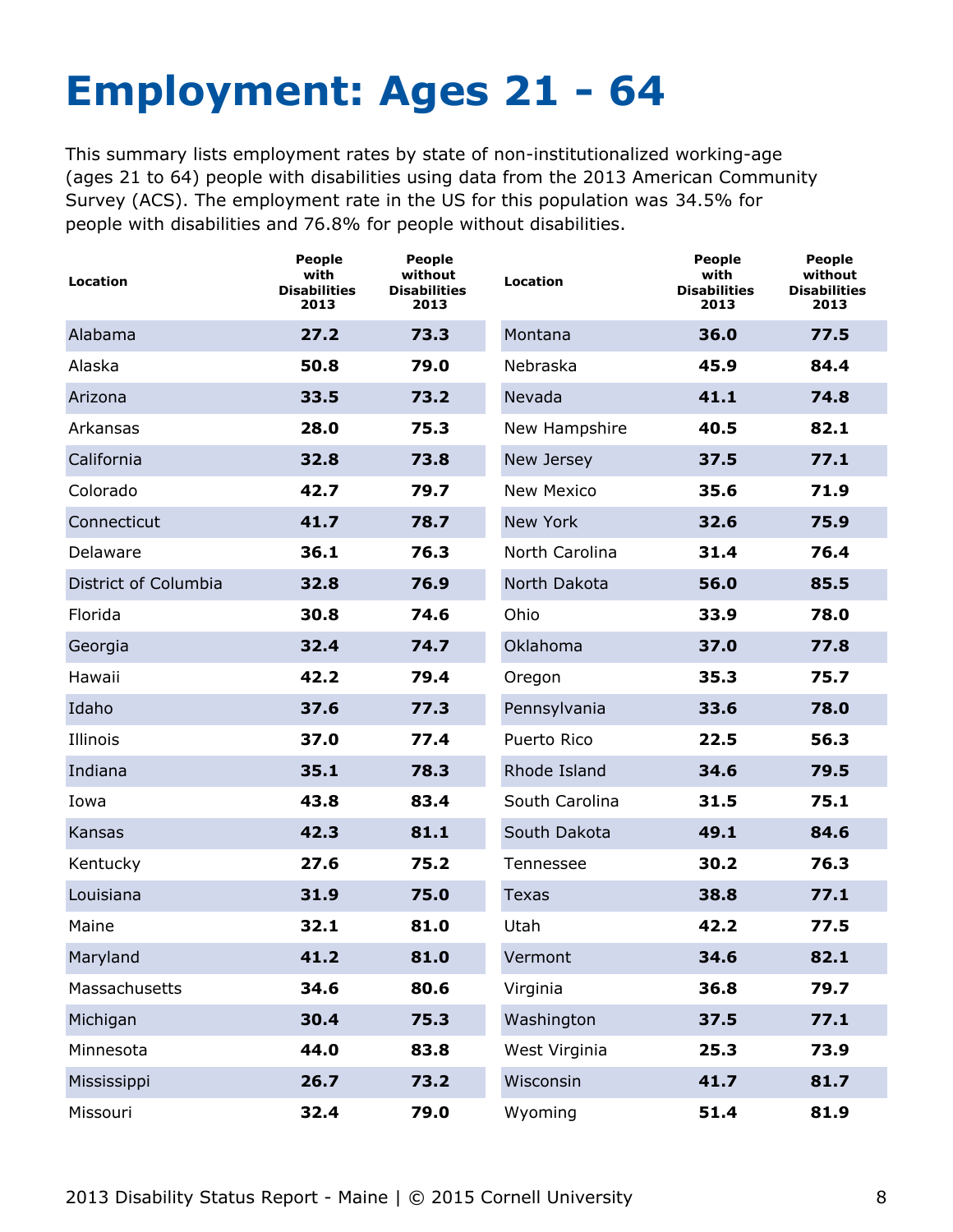# <span id="page-9-0"></span>**Prevalence**

## **All Ages**

## **Introduction**

This section addresses the prevalence of disability among non-institutionalized people of all ages in Maine, using data from the 2013 American Community Survey (ACS). For definitions of terms, see Glossary.



- In 2013, the overall percentage (prevalence rate) of  $\bullet$ people with a disability of all ages in ME was 16.3 percent.
- In other words, in 2013, 214,200 of the 1,315,900  $\bullet$ individuals of all ages in ME reported one or more disabilities.
- In ME in 2013, among the six types of disabilities identified in the ACS, the highest prevalence rate was for "Ambulatory Disability," 7.8 percent. The lowest prevalence rate was for "Visual Disability," 2.1 percent.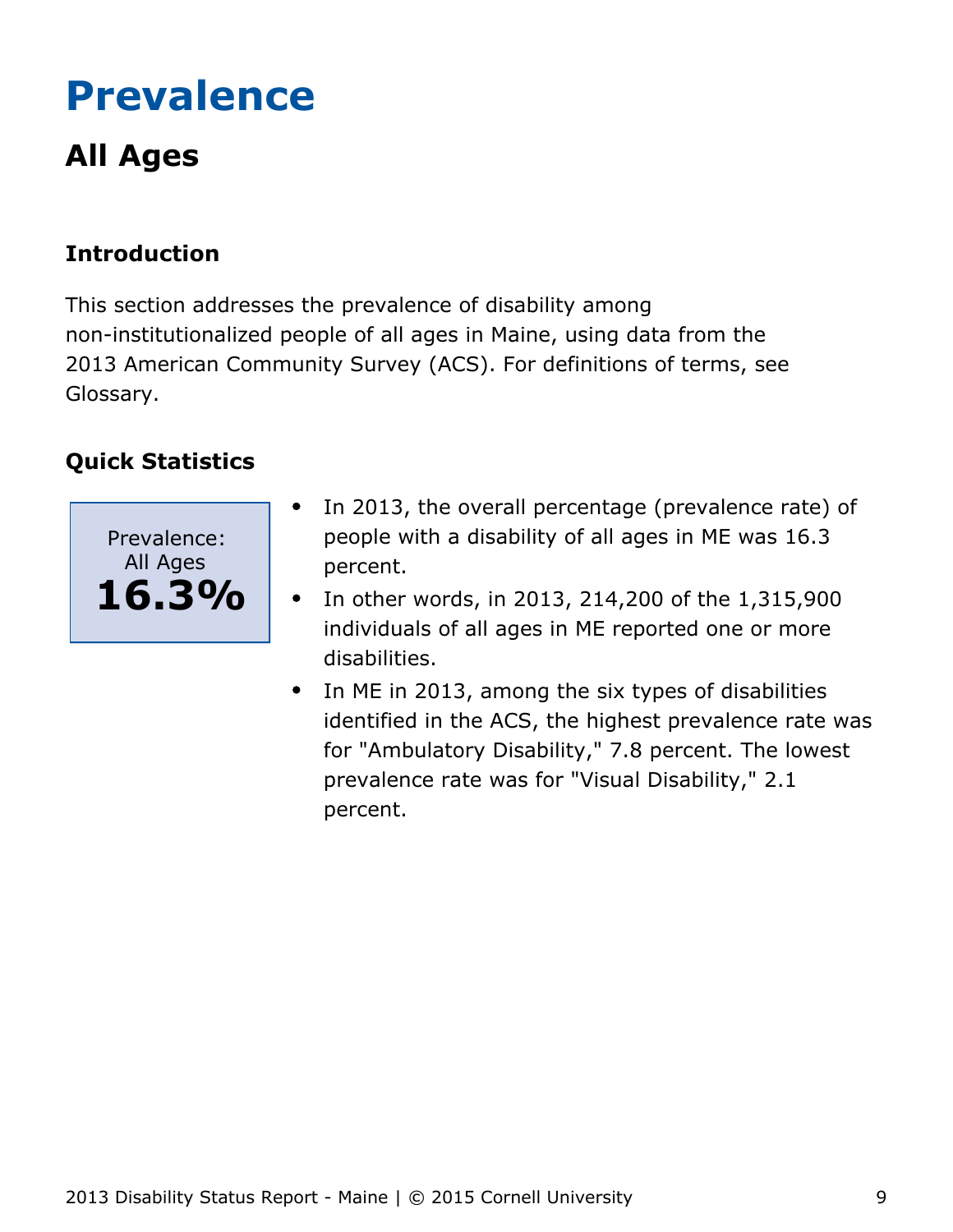## **Prevalence of disability among non-institutionalized people of all ages in Maine in 2013\***



| <b>Disability Type</b> | $\frac{0}{0}$ | <b>MOE</b> | <b>Number</b> | <b>MOE</b> | <b>Base Pop.</b> | <b>Sample</b><br><b>Size</b> |
|------------------------|---------------|------------|---------------|------------|------------------|------------------------------|
| Any Disability         | 16.3          | 0.68       | 214,200       | 9,020      | 1,315,900        | 12,734                       |
| <b>Visual</b>          | 2.1           | 0.26       | 27,200        | 3,470      | 1,315,900        | 12,734                       |
| Hearing                | 4.9           | 0.40       | 64,800        | 5,280      | 1,315,900        | 12,734                       |
| Ambulatory             | 7.8           | 0.51       | 97,400        | 6,390      | 1,251,800        | 12,221                       |
| Cognitive              | 7.2           | 0.49       | 90,400        | 6,170      | 1,251,800        | 12,221                       |
| Self-Care              | 2.6           | 0.30       | 32,800        | 3,800      | 1,251,800        | 12,221                       |
| Independent Living     | 6.4           | 0.50       | 70,600        | 5,500      | 1,105,000        | 10,983                       |

**\* Note:** Children under the age of five were only asked about Vision and Hearing disabilities. The Independent Living disability question was only asked of persons aged 16 years old and older.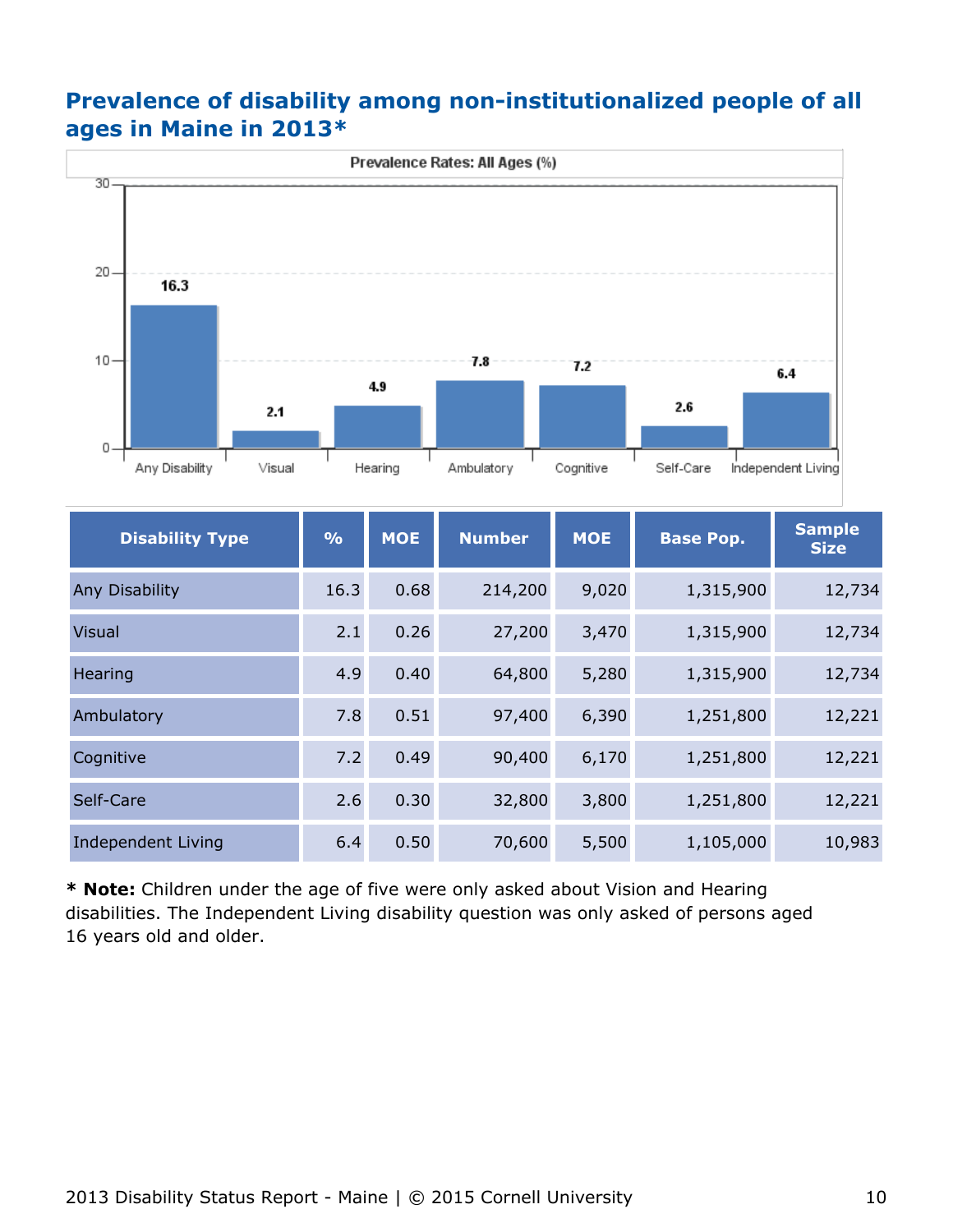# <span id="page-11-0"></span>**Prevalence**

## **Ages 4 years and under**

## **Introduction**

This section focuses on the prevalence of disability among non-institutionalized children ages 4 and under in Maine, using data from the 2013 American Community Survey (ACS). Only the two sensory disability questions were asked of this population. For definitions of terms, see Glossary.



- In 2013, the overall percentage (prevalence rate) of  $\bullet$ children with a visual and/or hearing disability ages 0 to 4 in ME was 0.6 percent.
- In other words, in 2013, 400 of the 64,100 children  $\bullet$ ages 0 to 4 in ME reported one or more disabilities.
- In ME in 2013, 0.5 percent reported a visual disability  $\bullet$
- In ME in 2013, 0.3 percent reported a hearing disability  $\bullet$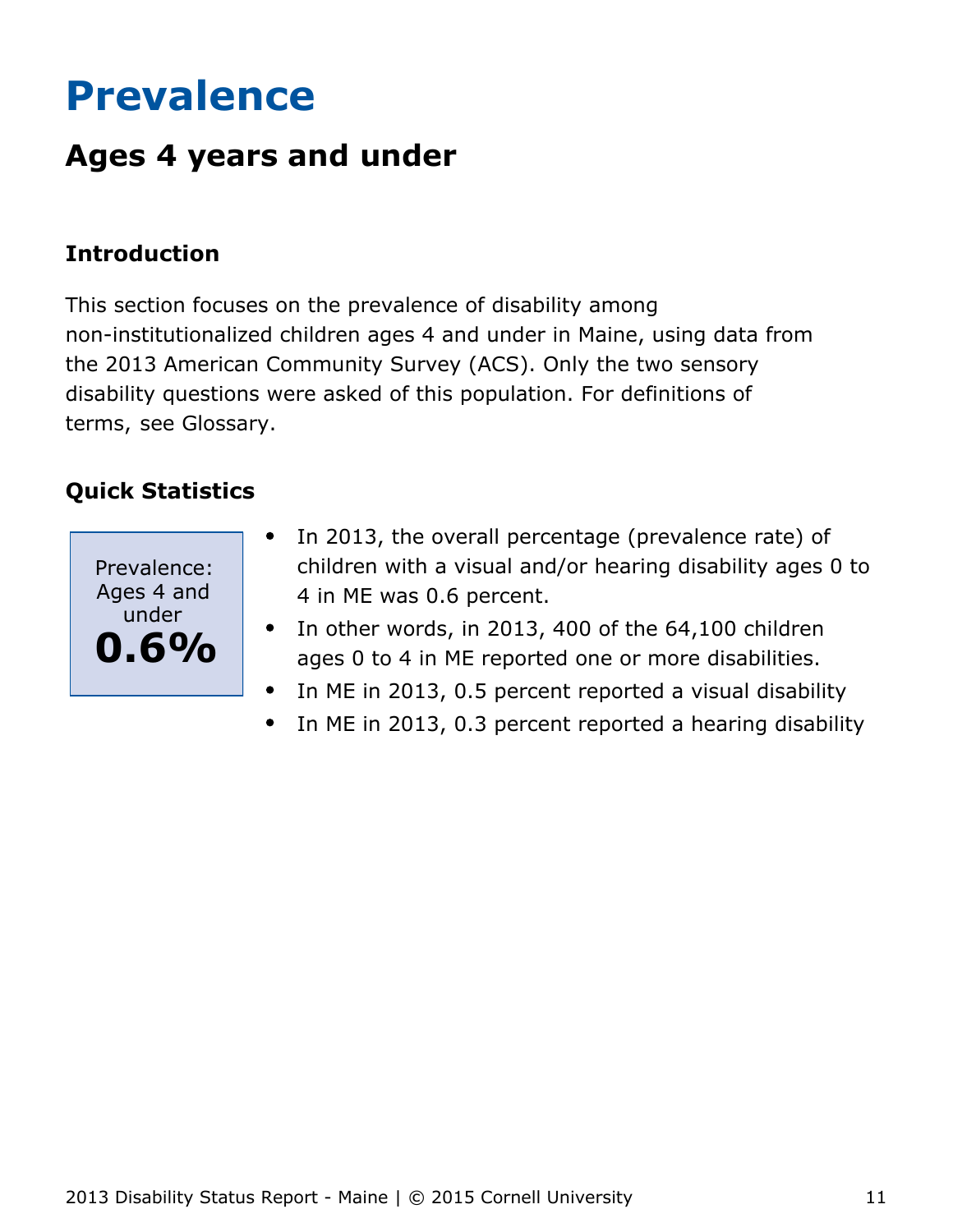## **Prevalence of disability among non-institutionalized people ages 4 and under in Maine in 2013**



| <b>Disability Type</b> | $\frac{9}{6}$ | <b>MOE</b> | <b>Number</b> | <b>MOE</b> | <b>Base Pop.</b> | <b>Sample</b><br><b>Size</b> |
|------------------------|---------------|------------|---------------|------------|------------------|------------------------------|
| Any Disability         | 0.6           | 3.29       | 400           | 400        | 64,100           | 513                          |
| <b>Visual</b>          | 0.5           | 3.29       | 300           | 400        | 64,100           | 513                          |
| <b>Hearing</b>         | 0.3           | 3.29       | 200           | 400        | 64,100           | 513                          |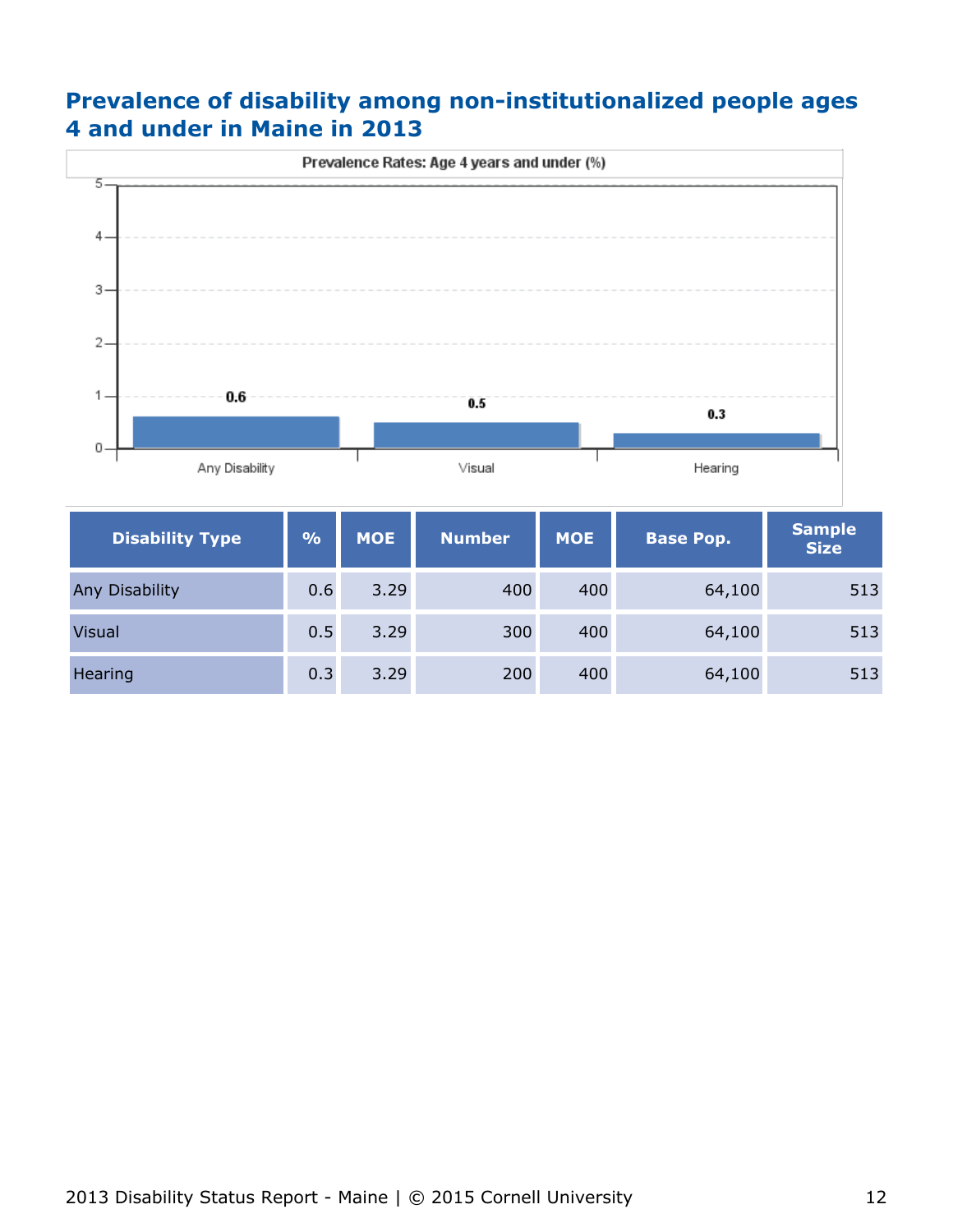# <span id="page-13-0"></span>**Prevalence**

## **Ages 5 to 15 years**

## **Introduction**

This section focuses on the prevalence of disability among non-institutionalized children ages 5 to 15 in Maine, using data from the 2013 American Community Survey (ACS)<sup>\*</sup>. For definitions of terms, see Glossary.

## **Quick Statistics**



- In 2013, the overall percentage (prevalence rate) of  $\bullet$ children with a disability ages 5 to 15 in ME was 7.5 percent.
- In other words, in 2013, 12,300 of the 163,000 individuals ages 5 to 15 in ME reported one or more disabilities.
- In ME in 2013, among the five types of disabilities $*$  $\bullet$ identified in the ACS, the highest prevalence rate was for "Cognitive Disability," 6.3 percent. The lowest prevalence rate was for "Hearing Disability," 0.6 percent.

**\* Note:** The "Independent Living Disability" question was not asked of children ages 15 years and younger.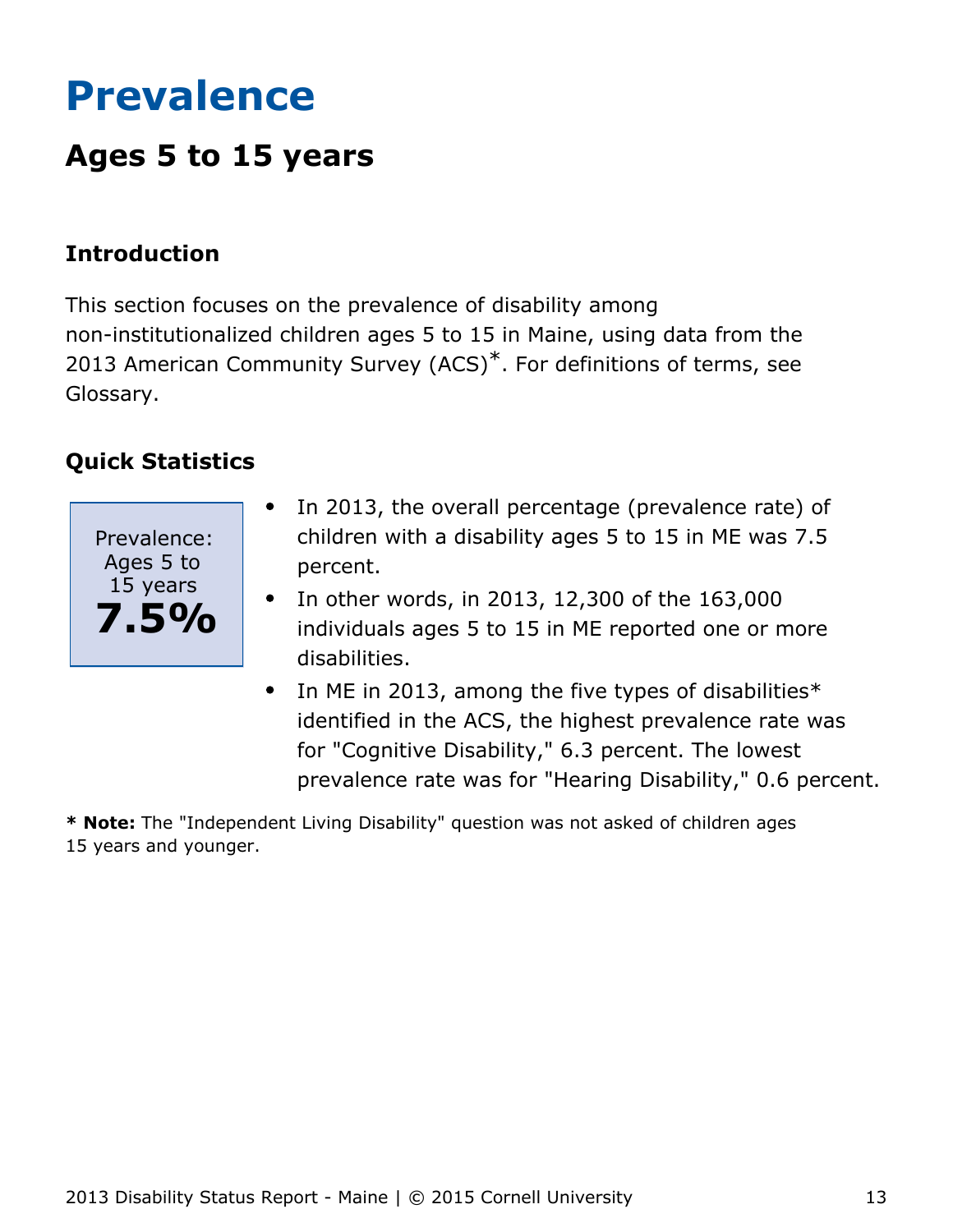## **Prevalence of disability\* among non-institutionalized people ages 5 to 15 in Maine in 2013**



| <b>Disability Type</b> | $\frac{9}{6}$ | <b>MOE</b> | <b>Number</b> | <b>MOE</b> | <b>Base Pop.</b> | <b>Sample</b><br><b>Size</b> |
|------------------------|---------------|------------|---------------|------------|------------------|------------------------------|
| Any Disability         | 7.5           | 1.39       | 12,300        | 2,350      | 163,000          | 1,365                        |
| <b>Visual</b>          | 0.9           | 3.29       | 1,400         | 800        | 163,000          | 1,365                        |
| Hearing                | 0.6           | 3.29       | 1,000         | 660        | 163,000          | 1,365                        |
| Ambulatory             | 0.7           | 3.29       | 1,100         | 700        | 163,000          | 1,365                        |
| Cognitive              | 6.3           | 1.28       | 10,300        | 2,150      | 163,000          | 1,365                        |
| Self-Care              | 1.1           | 3.29       | 1,800         | 900        | 163,000          | 1,365                        |

**\* Note:** The "Independent Living Disability" question was not asked of children ages 15 years and younger.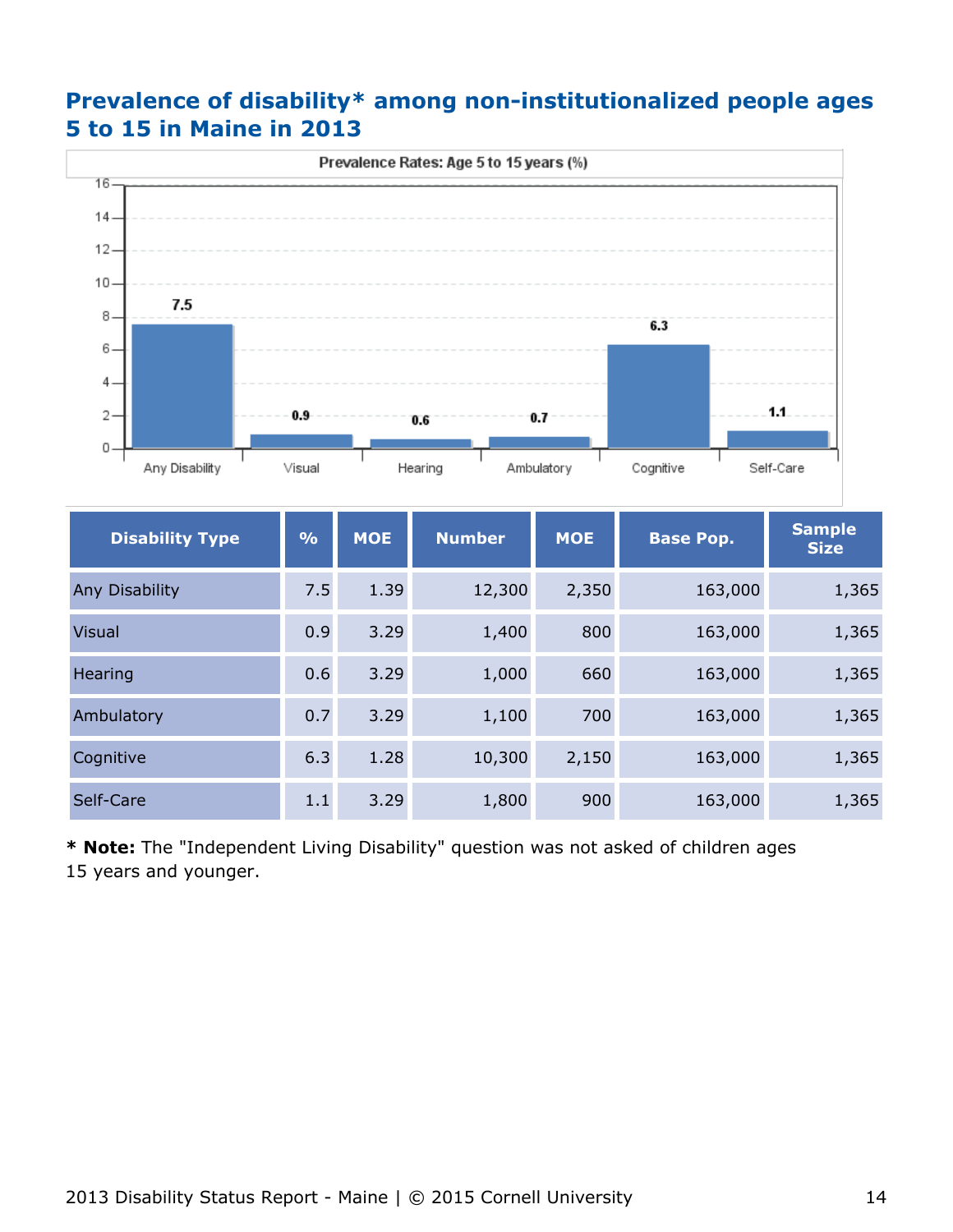# <span id="page-15-0"></span>**Prevalence**

## **Ages 16 to 20 years**

## **Introduction**

This section focuses on the prevalence of disability among non-institutionalized people ages 16 to 20 in Maine, using data from the 2013 American Community Survey (ACS). For definitions of terms, see Glossary.



- In 2013, the overall percentage (prevalence rate) of people with a disability ages 16 to 20 in ME was 11.1 percent.
- In other words, in 2013, 9,600 of the 86,300  $\bullet$ individuals ages 16 to 20 in ME reported one or more disabilities.
- In ME in 2013, among the six types of disabilities  $\bullet$ identified in the ACS, the highest prevalence rate was for "Cognitive Disability," 7.9 percent. The lowest prevalence rate was for "Ambulatory Disability," 1.0 percent.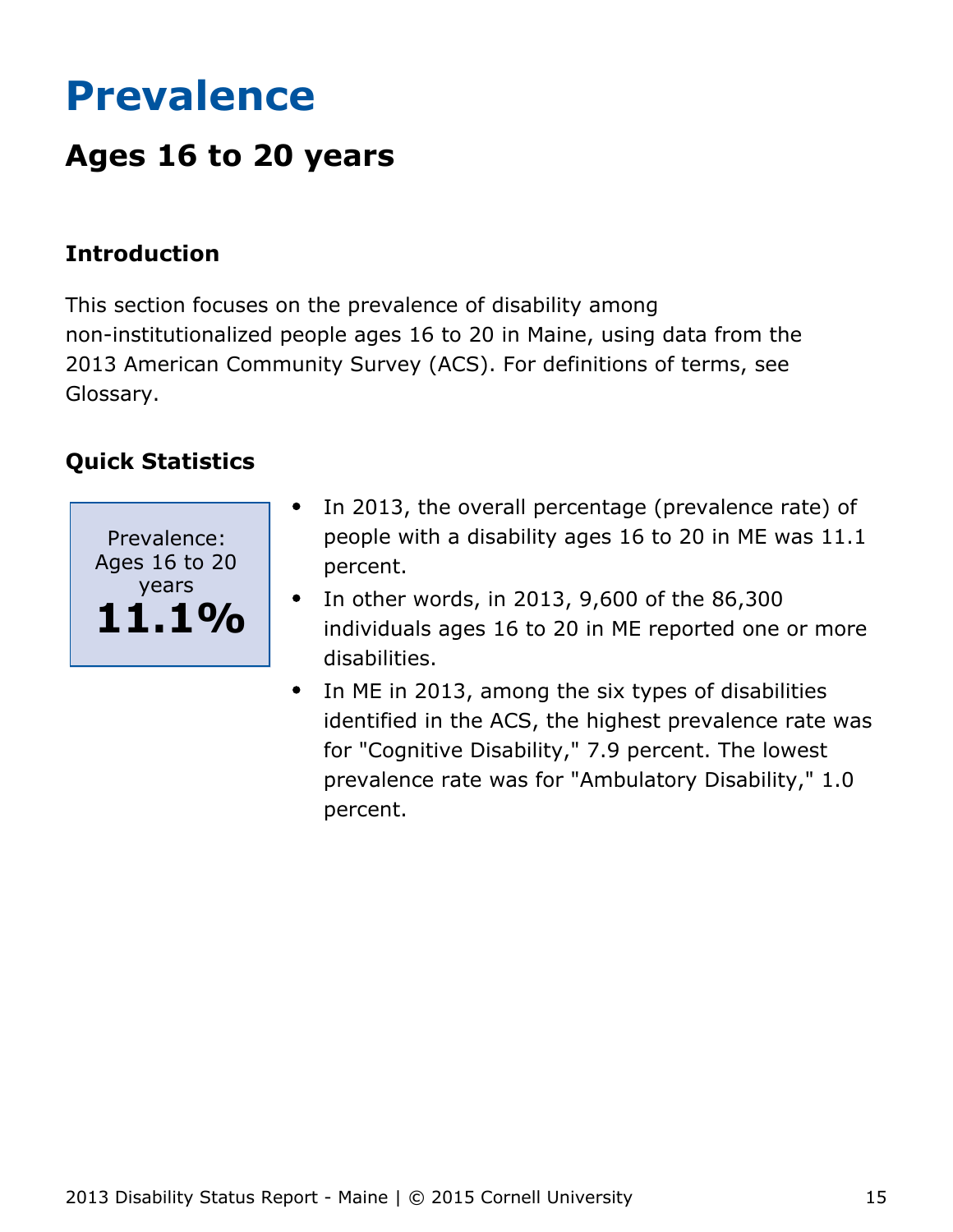## **Prevalence of disability among non-institutionalized people ages 16 to 20 in Maine in 2013**



| <b>Disability Type</b>    | $\frac{0}{0}$ | <b>MOE</b> | <b>Number</b> | <b>MOE</b> | <b>Base Pop.</b> | <b>Sample</b><br><b>Size</b> |
|---------------------------|---------------|------------|---------------|------------|------------------|------------------------------|
| Any Disability            | 11.1          | 2.28       | 9,600         | 2,070      | 86,300           | 866                          |
| <b>Visual</b>             | 1.3           | 3.29       | 1,100         | 700        | 86,300           | 866                          |
| Hearing                   | 1.3           | 3.29       | 1,100         | 710        | 86,300           | 866                          |
| Ambulatory                | 1.0           | 3.29       | 900           | 640        | 86,300           | 866                          |
| Cognitive                 | 7.9           | 1.96       | 6,900         | 1,760      | 86,300           | 866                          |
| Self-Care                 | 1.2           | 3.29       | 1,100         | 690        | 86,300           | 866                          |
| <b>Independent Living</b> | 3.5           | 1.34       | 3,000         | 1,170      | 86,300           | 866                          |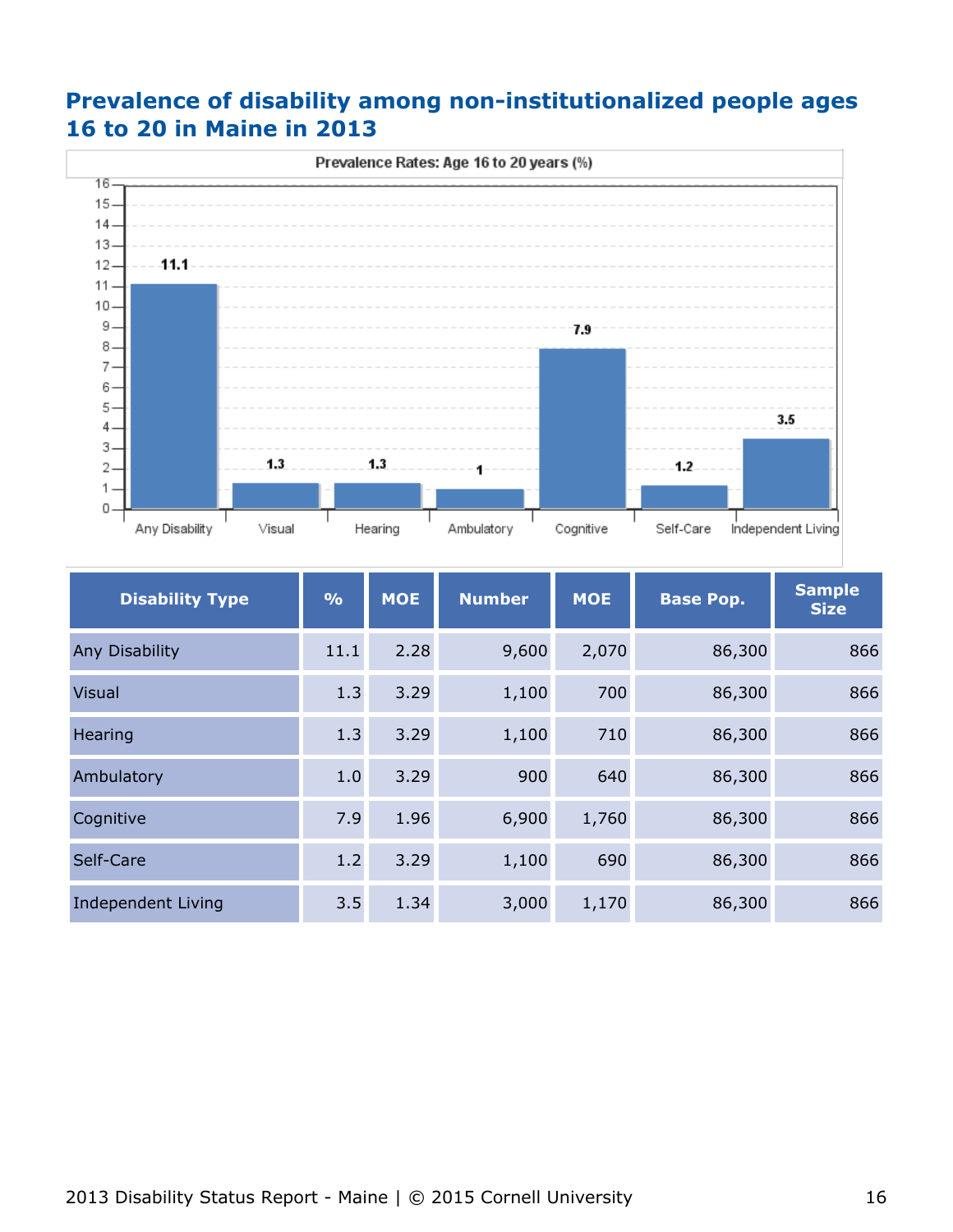# <span id="page-17-0"></span>**Prevalence**

## **Ages 21 to 64 years**

## **Introduction**

This section focuses on the prevalence of disability among non-institutionalized working-age people (ages 21 to 64) in Maine, using data from the 2013 American Community Survey (ACS). For definitions of terms, see Glossary.



- In 2013, the overall percentage (prevalence rate) of working age people (ages 21 to 64) with a disability in ME was 14.9 percent.
- In other words, in 2013, 115,500 of the 774,600  $\bullet$ individuals ages 21 to 64 in ME reported one or more disabilities.
- In ME in 2013, among the six types of disabilities identified in the ACS, the highest prevalence rate was for "Ambulatory Disability," 7.0 percent. The lowest prevalence rate was "Visual Disability," 1.6 percent.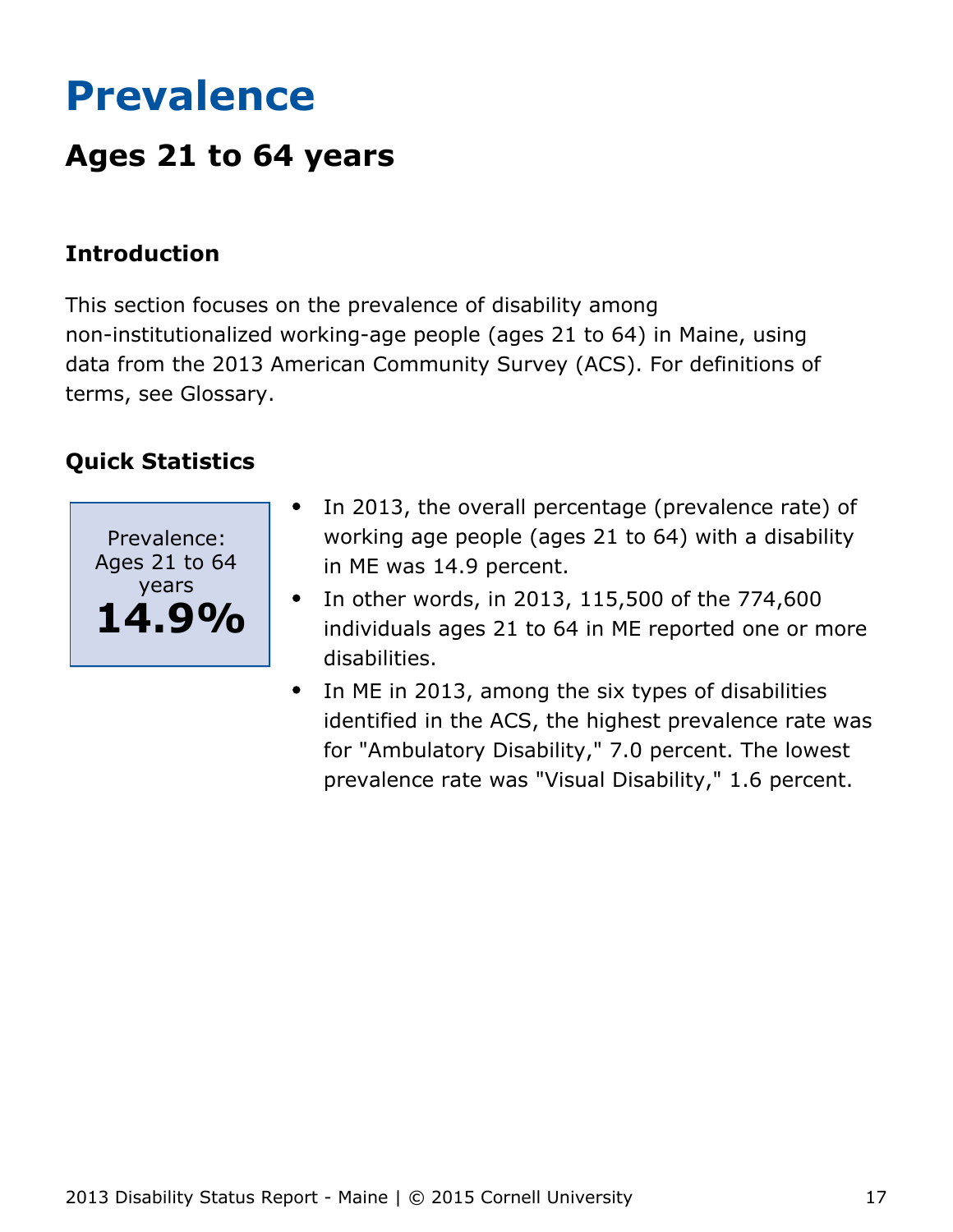## **Prevalence of disability among non-institutionalized people ages 21 to 64 in Maine in 2013**



| <b>Disability Type</b>    | $\frac{0}{0}$ | <b>MOE</b> | <b>Number</b> | <b>MOE</b> | <b>Base Pop.</b> | <b>Sample</b><br><b>Size</b> |
|---------------------------|---------------|------------|---------------|------------|------------------|------------------------------|
| Any Disability            | 14.9          | 0.86       | 115,500       | 6,910      | 774,600          | 7,173                        |
| <b>Visual</b>             | 1.6           | 3.29       | 12,400        | 2,360      | 774,600          | 7,173                        |
| Hearing                   | 3.3           | 0.43       | 25,300        | 3,350      | 774,600          | 7,173                        |
| Ambulatory                | 7.0           | 0.62       | 54,100        | 4,850      | 774,600          | 7,173                        |
| Cognitive                 | 7.0           | 0.62       | 54,500        | 4,860      | 774,600          | 7,173                        |
| Self-Care                 | 2.1           | 0.35       | 16,600        | 2,720      | 774,600          | 7,173                        |
| <b>Independent Living</b> | 5.3           | 0.54       | 40,900        | 4,240      | 774,600          | 7,173                        |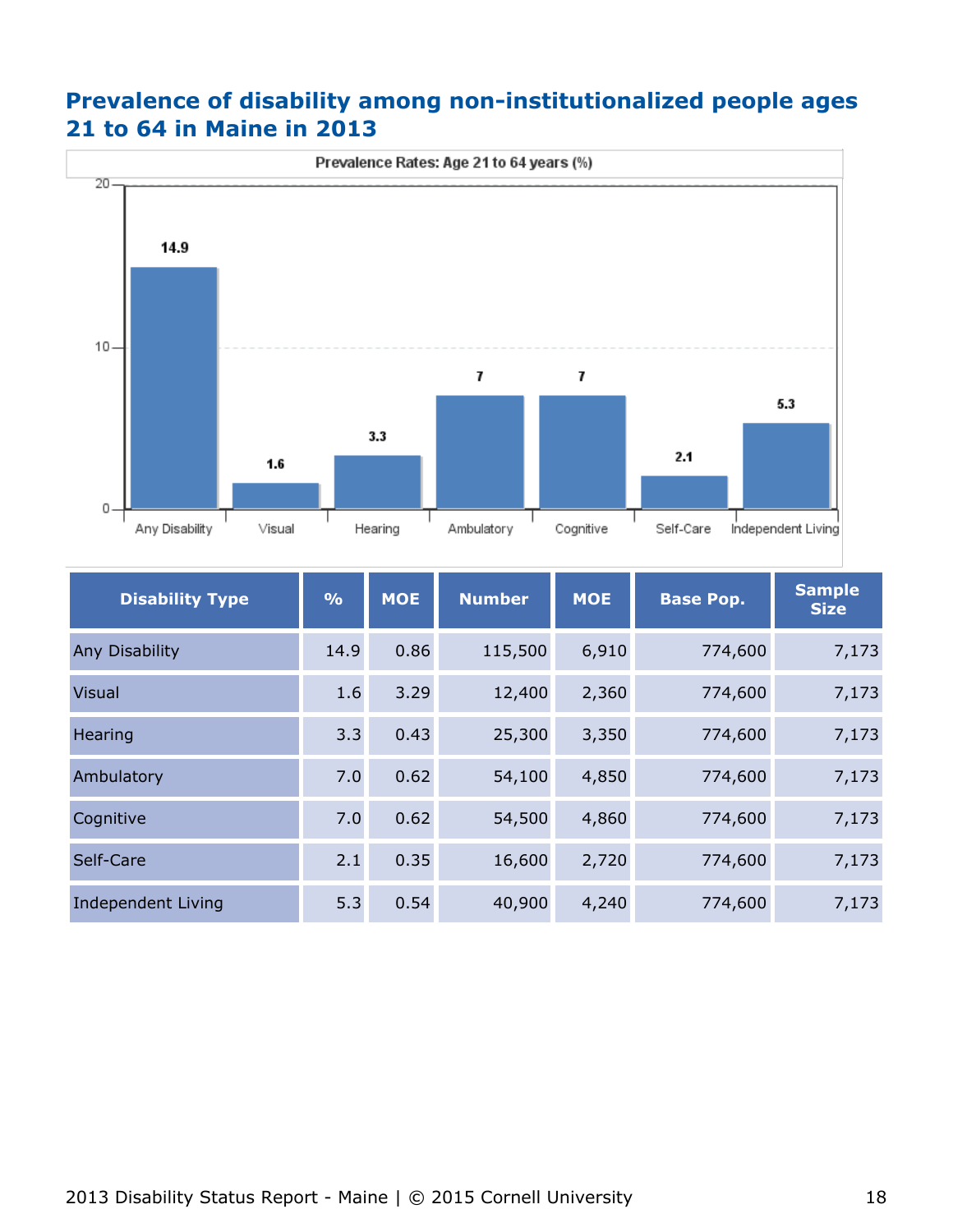# <span id="page-19-0"></span>**Prevalence**

## **Ages 65 to 74 years**

## **Introduction**

This section explores the prevalence of disability among non-institutionalized people ages 65 to 74 in Maine, using data from the 2013 American Community Survey (ACS). For definitions of terms, see Glossary.



- In 2013, the overall percentage (prevalence rate) of people with a disability ages 65 to 74 in ME was 21.2 percent.
- In other words, in 2013, 27,900 of the 131,400  $\bullet$ individuals ages 65 to 74 in ME reported one or more disabilities.
- In ME in 2013, among the six types of disabilities  $\bullet$ identified in the ACS, the highest prevalence rate was for "Ambulatory Disability," 10.3 percent. The lowest prevalence rate was for "Self-Care Disability," 2.4 percent.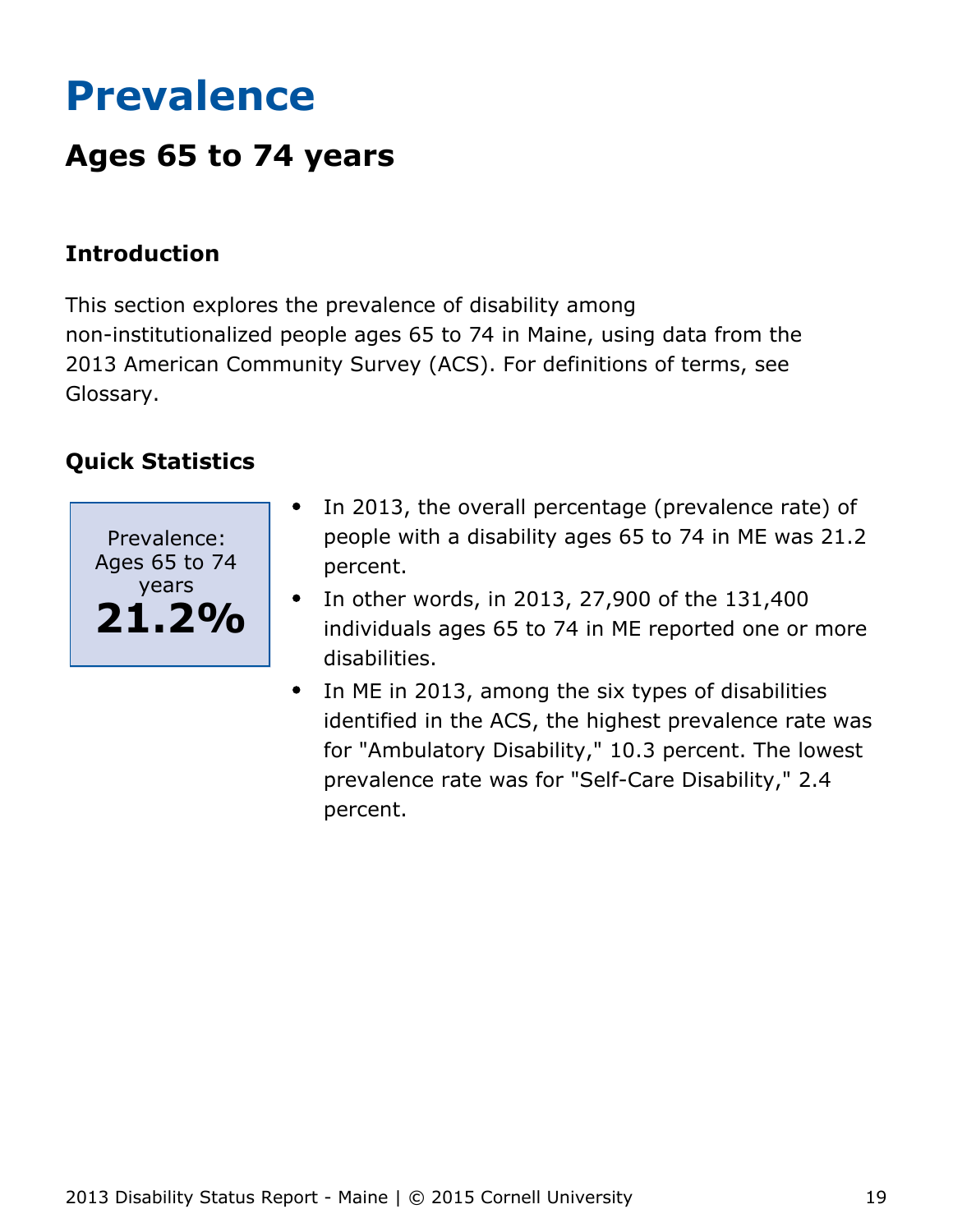## **Prevalence of disability among non-institutionalized people ages 65 to 74 in Maine in 2013**



| <b>Disability Type</b>    | $\frac{0}{0}$ | <b>MOE</b> | <b>Number</b> | <b>MOE</b><br><b>Base Pop.</b> |         | <b>Sample</b><br><b>Size</b> |
|---------------------------|---------------|------------|---------------|--------------------------------|---------|------------------------------|
| Any Disability            | 21.2          | 2.40       | 27,900        | 3,520                          | 131,400 | 1,666                        |
| <b>Visual</b>             | 3.0           | 1.01       | 4,000         | 1,340                          | 131,400 | 1,666                        |
| Hearing                   | 9.5           | 1.72       | 12,500        | 2,370                          | 131,400 | 1,666                        |
| Ambulatory                | 10.3          | 1.79       | 13,600        | 2,470                          | 131,400 | 1,666                        |
| Cognitive                 | 4.1           | 1.17       | 5,400         | 1,560                          | 131,400 | 1,666                        |
| Self-Care                 | 2.4           | 0.91       | 3,200         | 1,200                          | 131,400 | 1,666                        |
| <b>Independent Living</b> | 4.9           | 1.27       | 6,500         | 1,710                          | 131,400 | 1,666                        |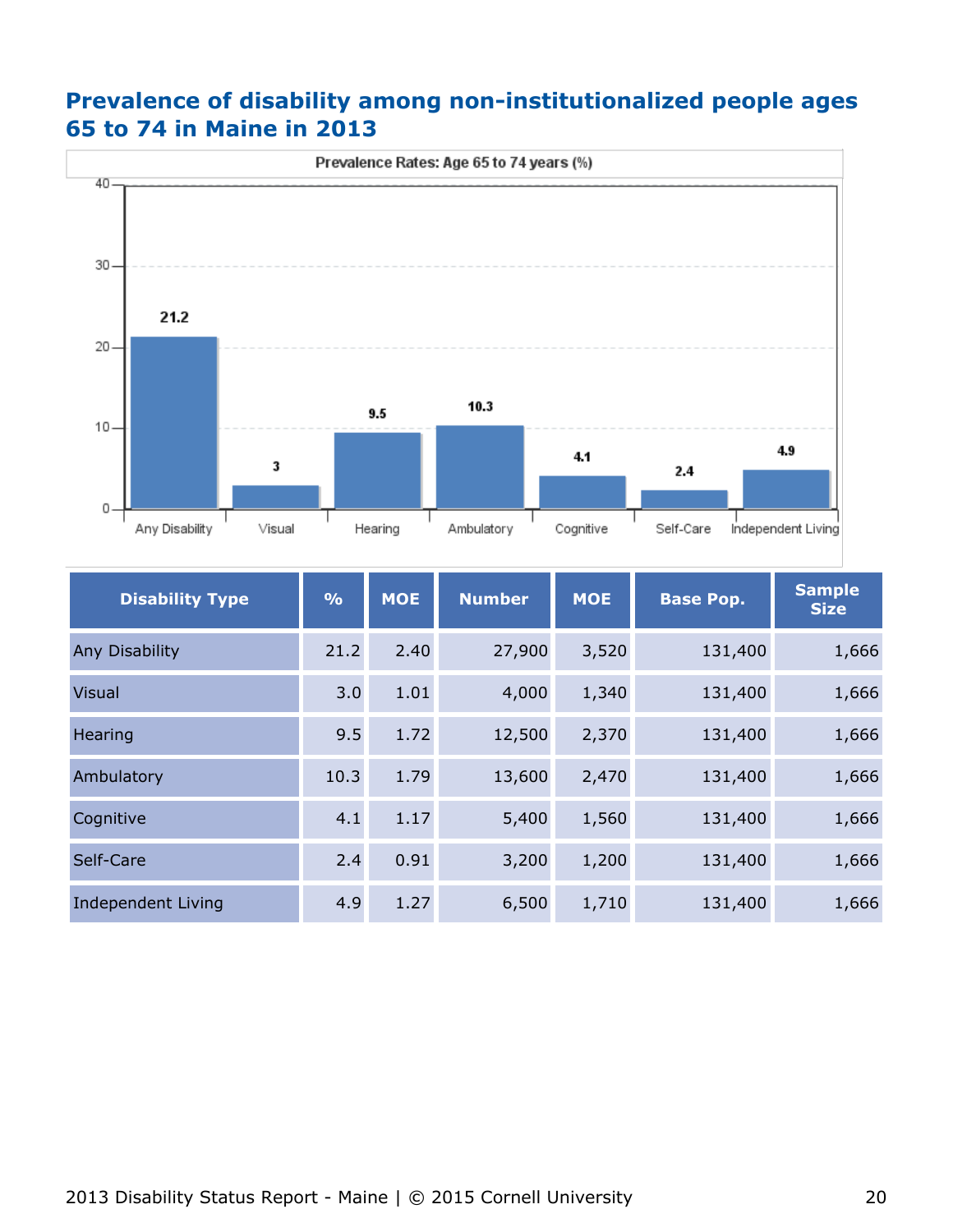# <span id="page-21-0"></span>**Prevalence**

## **Ages 75 and Older**

## **Introduction**

This section focuses on the prevalence of disability among non-institutionalized people ages 75 and older in Maine, using data from the 2013 American Community Survey (ACS). For definitions of terms, see Glossary.



- In 2013, the overall percentage (prevalence rate) of  $\bullet$ people with a disability ages 75 and older in ME was 50.3 percent.
- In other words, in 2013, 48,500 of the 96,500  $\bullet$ individuals ages 75 and older in ME reported one or more disabilities.
- In ME in 2013, among the six types of disabilities  $\bullet$ identified in the ACS, the highest prevalence rate was for "Ambulatory Disability," 28.8 percent. The lowest prevalence rate was for "Visual Disability," 8.3 percent.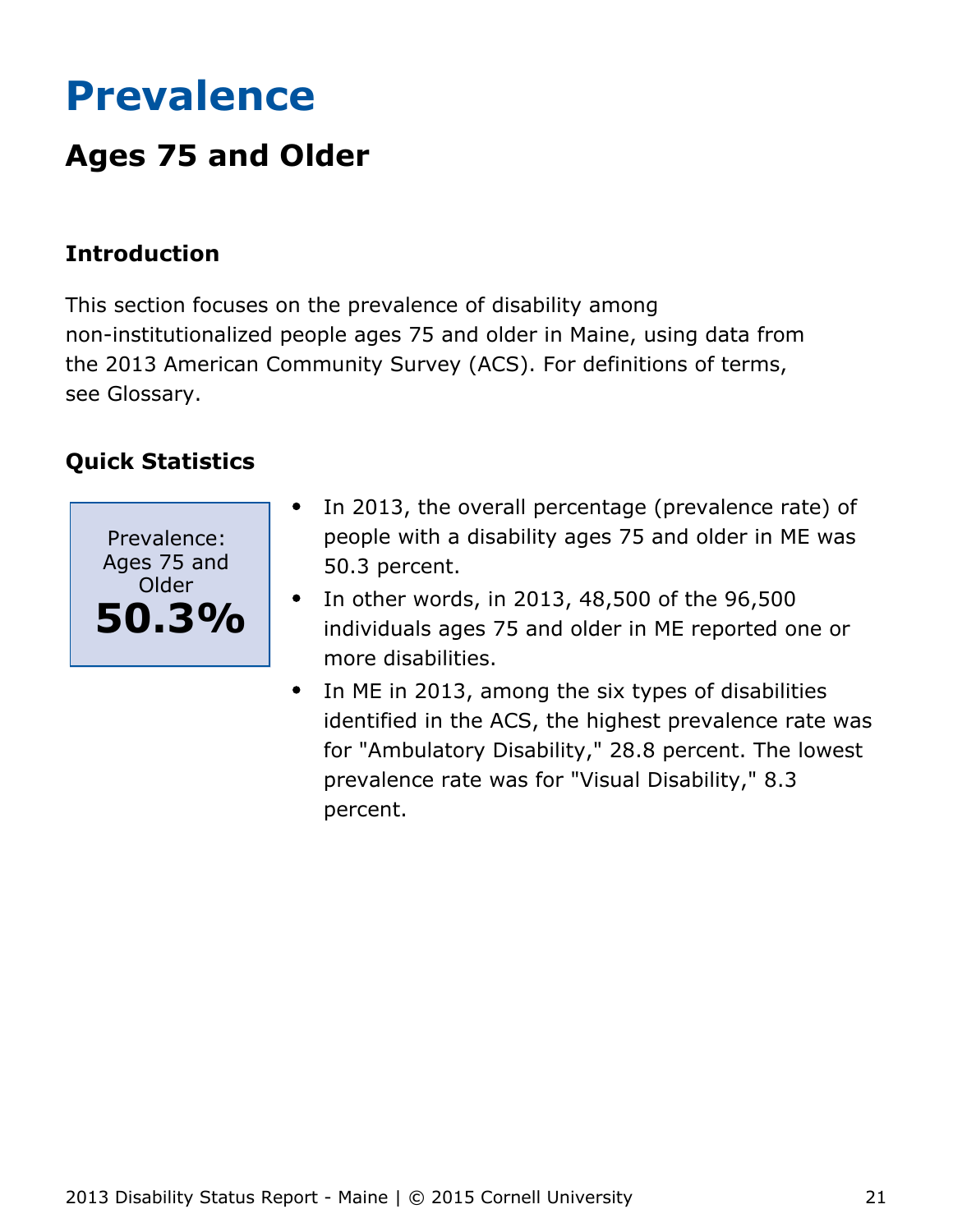## **Prevalence of disability among non-institutionalized people ages 75 and older in Maine in 2013**



| <b>Disability Type</b>    | $\frac{9}{6}$ | <b>MOE</b> | <b>Number</b> | <b>MOE</b> | <b>Base Pop.</b> | <b>Sample</b><br><b>Size</b> |
|---------------------------|---------------|------------|---------------|------------|------------------|------------------------------|
| Any Disability            | 50.3          | 3.43       | 48,500        | 4,600      | 96,500           | 1,151                        |
| <b>Visual</b>             | 8.3           | 1.89       | 8,000         | 1,890      | 96,500           | 1,151                        |
| Hearing                   | 25.6          | 2.99       | 24,700        | 3,310      | 96,500           | 1,151                        |
| Ambulatory                | 28.8          | 3.10       | 27,800        | 3,510      | 96,500           | 1,151                        |
| Cognitive                 | 13.7          | 2.36       | 13,300        | 2,440      | 96,500           | 1,151                        |
| Self-Care                 | 10.4          | 2.10       | 10,100        | 2,130      | 96,500           | 1,151                        |
| <b>Independent Living</b> | 20.6          | 2.77       | 19,900        | 2,980      | 96,500           | 1,151                        |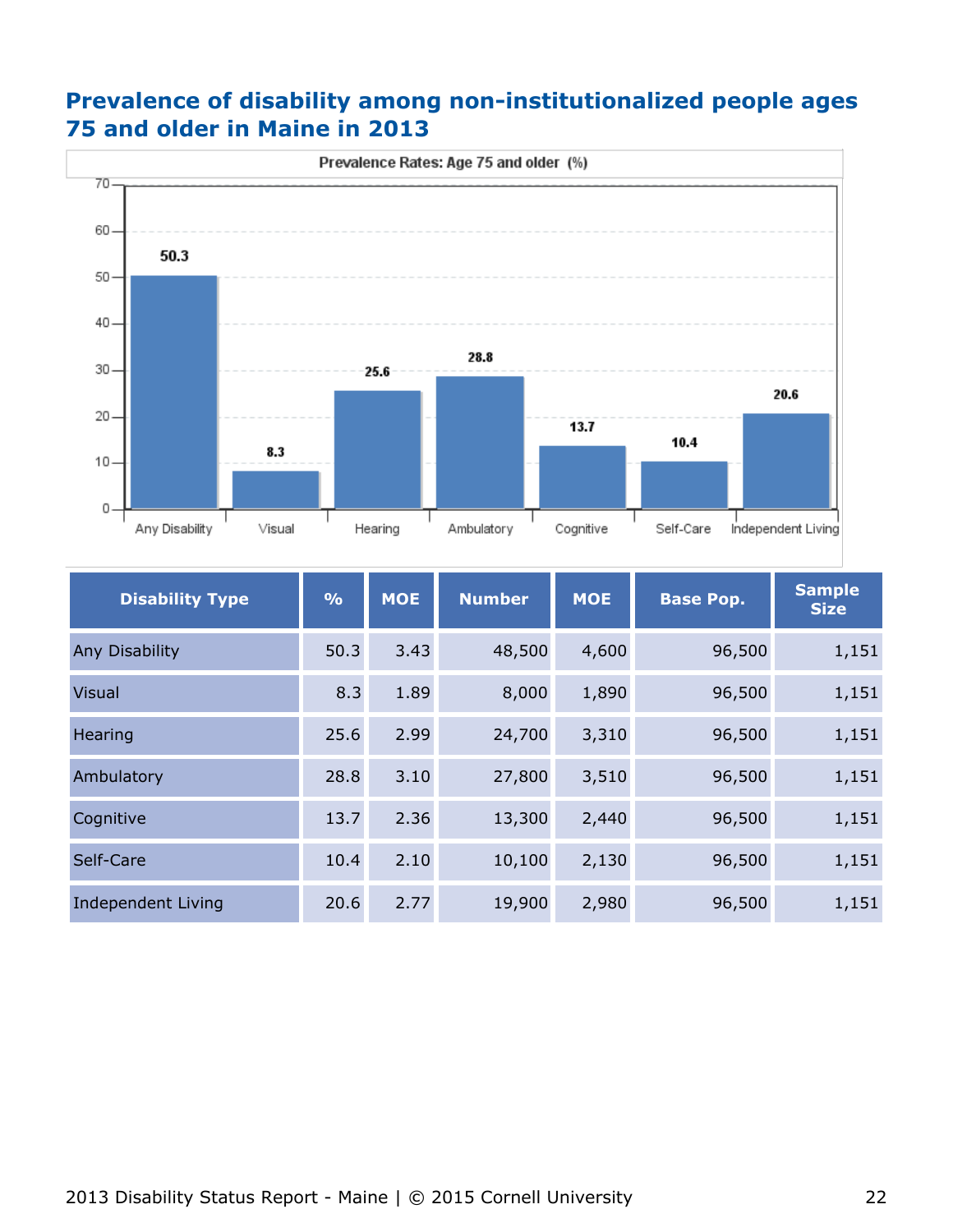# <span id="page-23-0"></span>**Prevalence**

## **Gender and Age**

## **Introduction**

This section examines the prevalence of disability among people by gender and age group in Maine, using data from the 2013 American Community Survey (ACS)\*. For definitions of terms, see Glossary.

## **Quick Statistics**

| Prevalence:<br><b>Males All</b><br>Ages<br>16.8%  | In ME in 2013, the overall percentage (prevalence<br>rate) of males with a disability of all ages was 16.8<br>percent.<br>In other words, in 2013, 108,300 of the 644,100<br>$\bullet$<br>males of all ages in ME reported one or more<br>disabilities.       |
|---------------------------------------------------|---------------------------------------------------------------------------------------------------------------------------------------------------------------------------------------------------------------------------------------------------------------|
| Prevalence:<br><b>Female All</b><br>Ages<br>15.8% | • In ME in 2013, the overall percentage (prevalence<br>rate) of females with a disability of all ages was 15.8<br>percent.<br>In other words, in 2013, 105,800 of the 671,800<br>$\bullet$<br>females of all ages in ME reported one or more<br>disabilities. |

**\* Note:** Children ages 0-4 were only asked about visual and hearing disabilities, children ages 5-15 were not asked the "Independent Living Disability" question.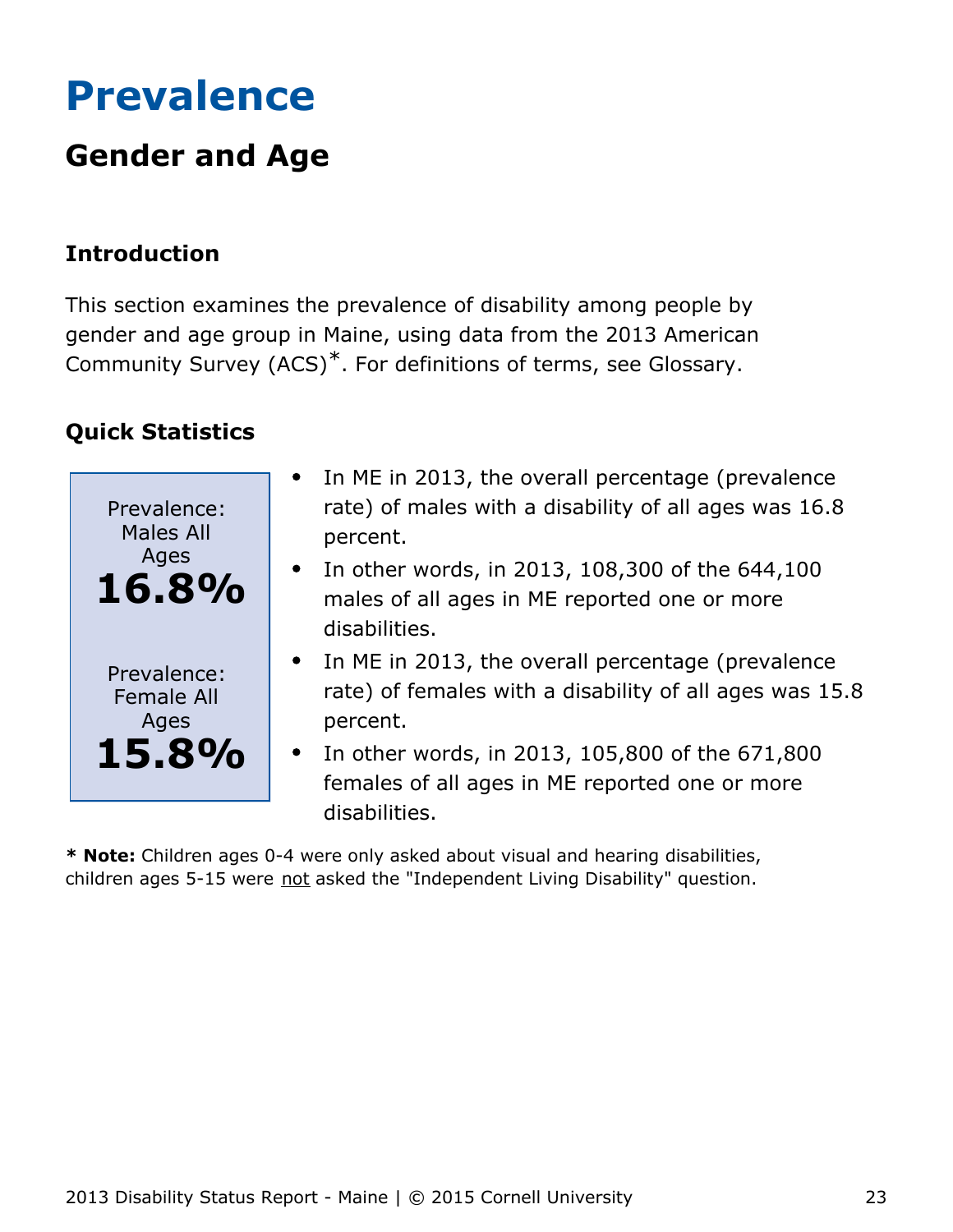## **Prevalence of disability among non-institutionalized people by gender and age group in Maine in 2013**

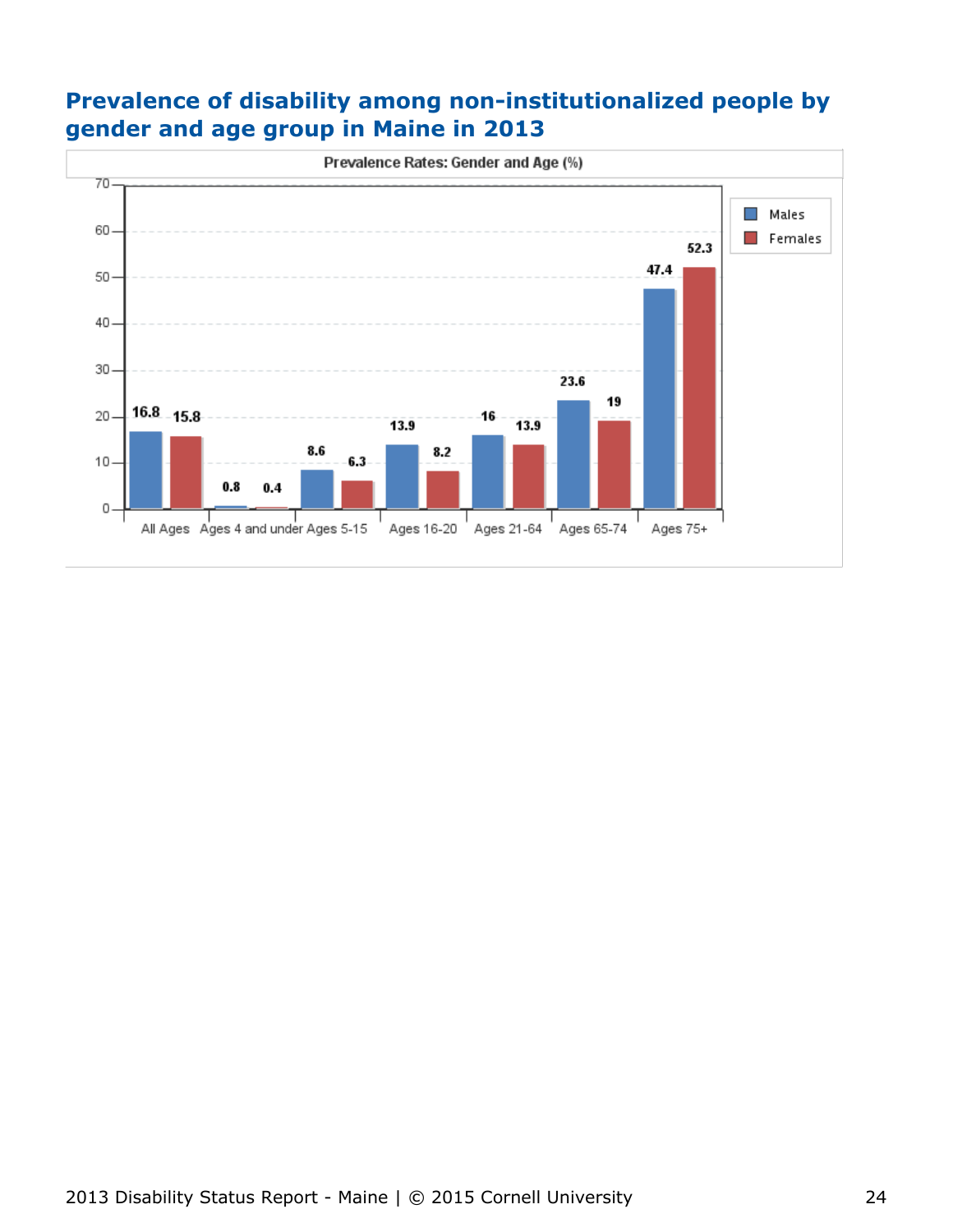| <b>Gender &amp; Age</b>   | $\frac{0}{0}$ | <b>MOE</b> | <b>Number</b> | <b>MOE</b> | <b>Base Pop.</b> | <b>Sample</b><br><b>Size</b> |
|---------------------------|---------------|------------|---------------|------------|------------------|------------------------------|
| <b>Males</b>              |               |            |               |            |                  |                              |
| Males: All Ages           | 16.8          | 0.99       | 108,300       | 6,710      | 644,100          | 6,231                        |
| Males: Ages 4 and under   | 0.8           | 3.29       | 300           | 400        | 32,200           | 264                          |
| Males: Ages 5-15          | 8.6           | 2.05       | 7,400         | 1,820      | 85,000           | 744                          |
| Males: Ages 16-20         | 13.9          | 3.53       | 6,100         | 1,650      | 43,600           | 446                          |
| Males: Ages 21-64         | 16.0          | 1.27       | 60,700        | 5,120      | 379,700          | 3,456                        |
| Males: Ages 65-74         | 23.6          | 3.58       | 15,000        | 2,600      | 63,700           | 802                          |
| Males: Ages 75+           | 47.4          | 5.32       | 18,900        | 2,910      | 39,900           | 519                          |
| <b>Females</b>            |               |            |               |            |                  |                              |
| Females: All Ages         | 15.8          | 0.95       | 105,800       | 6,640      | 671,800          | 6,503                        |
| Females: Ages 4 and under | 0.4           | 3.29       | 100           | 400        | 32,000           | 249                          |
| Females: Ages 5-15        | 6.3           | 1.85       | 4,900         | 1,490      | 77,900           | 621                          |
| Females: Ages 16-20       | 8.2           | 2.83       | 3,500         | 1,260      | 42,700           | 420                          |
| Females: Ages 21-64       | 13.9          | 1.17       | 54,900        | 4,880      | 394,900          | 3,717                        |
| Females: Ages 65-74       | 19.0          | 3.21       | 12,900        | 2,400      | 67,700           | 864                          |
| Females: Ages 75+         | 52.3          | 4.47       | 29,600        | 3,620      | 56,500           | 632                          |

**\* Note:** Children ages 0-4 were only asked about visual and hearing disabilities, children ages 5-15 were not asked the "Independent Living Disability" question.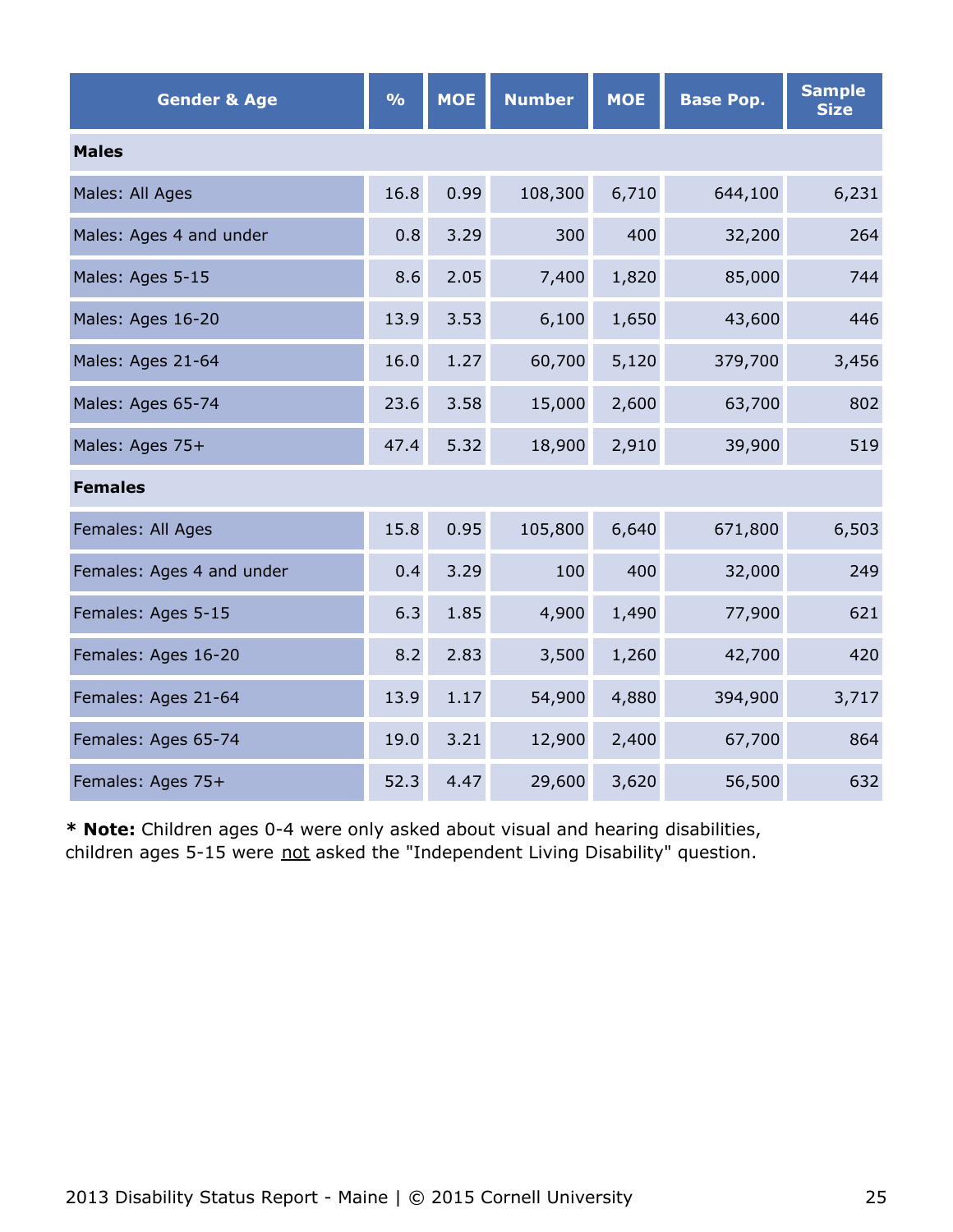# <span id="page-26-0"></span>**Prevalence**

## **Hispanic/Latino Origin and Age**

## **Introduction**

This section examines the prevalence of disability among people by Hispanic/Latino origin and age group in Maine, using data from the 2013 American Community Survey (ACS)\*. For definitions of terms, see Glossary.

## **Quick Statistics**



- In ME in 2013, the overall percentage (prevalence rate) of disability among people of Hispanic/Latino origin of all ages was 14.6 percent.
- In other words, in 2013, 2,500 of the 17,000 people of Hispanic/Latino origin of all ages in ME reported one or more disabilities.
- In ME in 2013, the overall percentage (prevalence rate) of disability among people of non-Hispanic/Latino origin of all ages was 16.3 percent.
- In other words, in 2013, 211,700 of the 1,298,900 people of non-Hispanic/Latino origin of all ages in ME reported one or more disabilities.

**\* Note:** Children ages 0-4 were only asked about visual and hearing disabilities, children age 5-15 were not asked the "Independent Living Disability" question.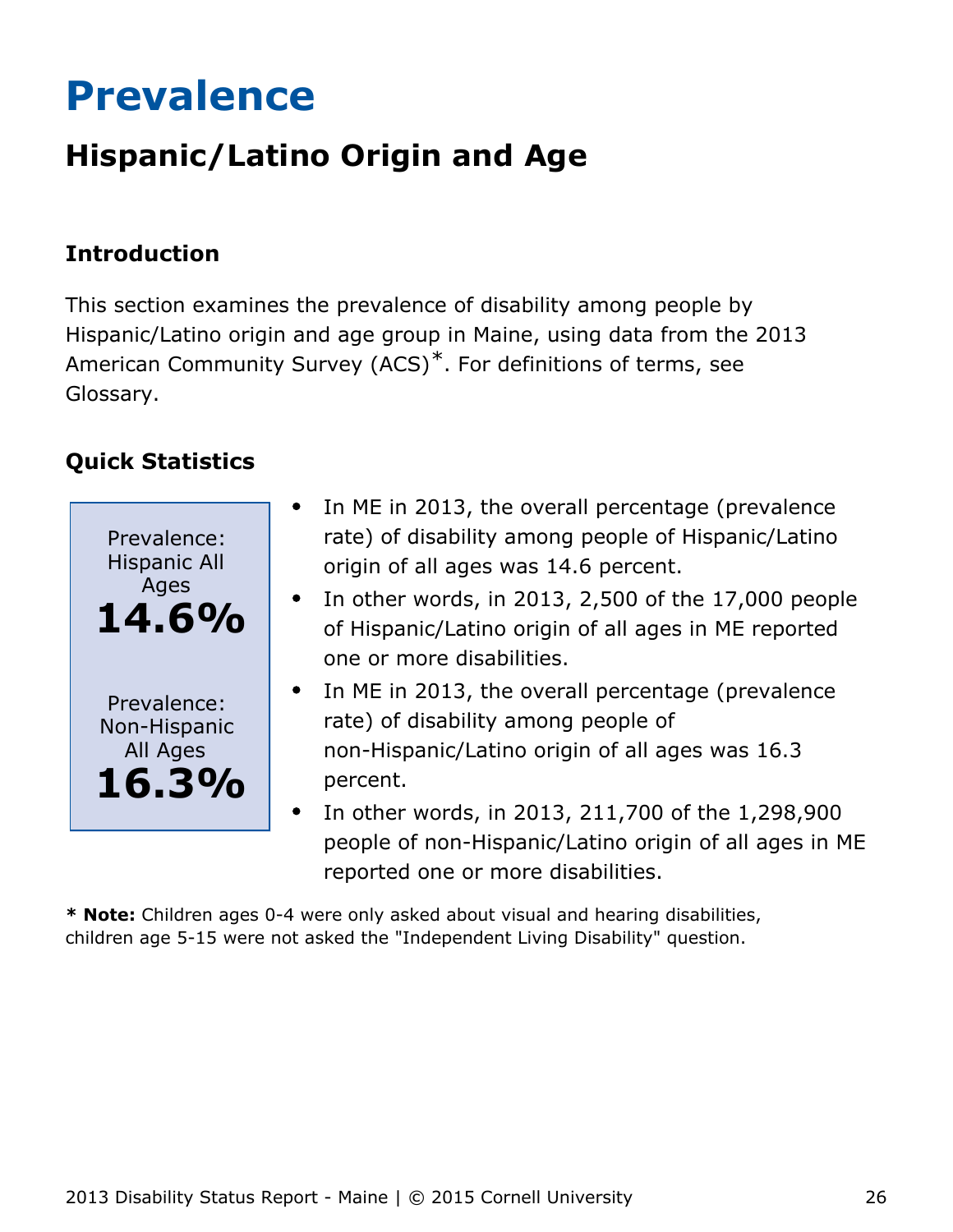## **Prevalence of disability among non-institutionalized people by Hispanic / Latino origin and age group in Maine in 2013**

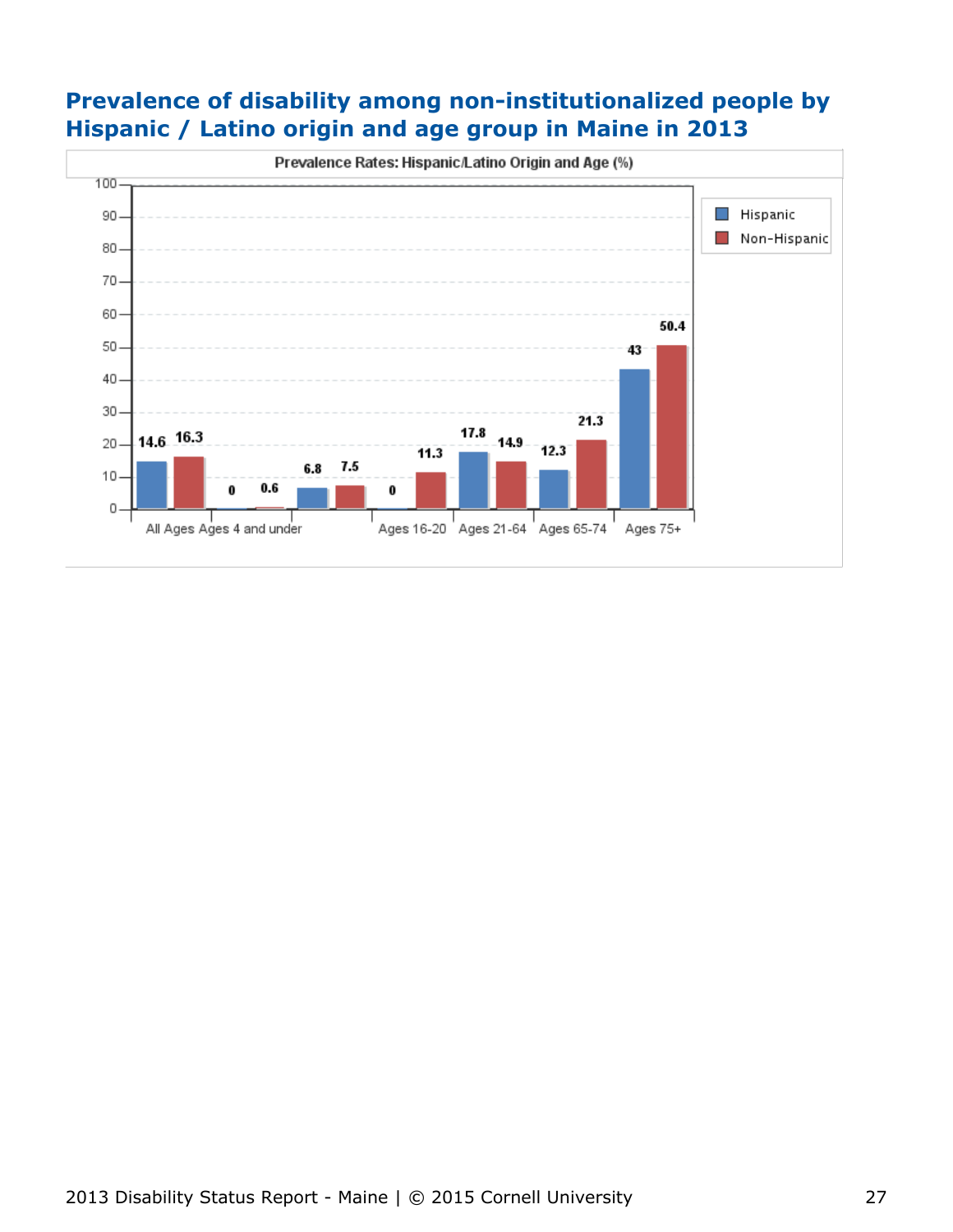| <b>Hispanic/Latino</b><br><b>Origin &amp; Age</b> | $\frac{1}{2}$ | <b>MOE</b> | <b>Number</b>  | <b>MOE</b> | <b>Base Pop.</b> | <b>Sample</b><br><b>Size</b> |
|---------------------------------------------------|---------------|------------|----------------|------------|------------------|------------------------------|
| <b>Hispanic</b>                                   |               |            |                |            |                  |                              |
| Hispanic - All Ages                               | 14.6          | 5.75       | 2,500          | 1,060      | 17,000           | 119                          |
| Hispanic - Ages 4 and under                       | $0.0^{+}$     | 3.29       | $\overline{0}$ | 400        | 900              | $\overline{7}$               |
| Hispanic - Ages 5-15                              | $6.8^{+}$     | 9.56       | 200            | 400        | 3,200            | 26                           |
| Hispanic - Ages 16-20                             | $0.0^{+}$     | 3.29       | $\overline{0}$ | 400        | 1,900            | 17                           |
| Hispanic - Ages 21-64                             | 17.8          | 8.47       | 1,700          | 860        | 9,200            | 55                           |
| Hispanic - Ages 65-74                             | $12.3^{+}$    | 28.25      | 100            | 400        | 600              | 6                            |
| Hispanic - Ages 75+                               | $43.0^{+}$    | 29.69      | 500            | 490        | 1,300            | 8                            |
| <b>Non-Hispanic</b>                               |               |            |                |            |                  |                              |
| Non-Hispanic - All Ages                           | 16.3          | 0.69       | 211,700        | 8,980      | 1,298,900        | 12,615                       |
| Non-Hispanic - Ages 4 and under                   | 0.6           | 3.29       | 400            | 400        | 63,300           | 506                          |
| Non-Hispanic - Ages 5-15                          | 7.5           | 1.41       | 12,100         | 2,330      | 159,800          | 1,339                        |
| Non-Hispanic - Ages 16-20                         | 11.3          | 2.32       | 9,600          | 2,070      | 84,400           | 849                          |
| Non-Hispanic - Ages 21-64                         | 14.9          | 0.87       | 113,900        | 6,870      | 765,400          | 7,118                        |
| Non-Hispanic - Ages 65-74                         | 21.3          | 2.41       | 27,900         | 3,510      | 130,800          | 1,660                        |
| Non-Hispanic - Ages 75+                           | 50.4          | 3.45       | 47,900         | 4,570      | 95,200           | 1,143                        |

**\* Note:** Children ages 0-4 were only asked about visual and hearing disabilities,

children ages 5-15 were not asked the "Independent Living Disability" question.

† **Caution:** Estimate based on small sample size (less than 40 individuals).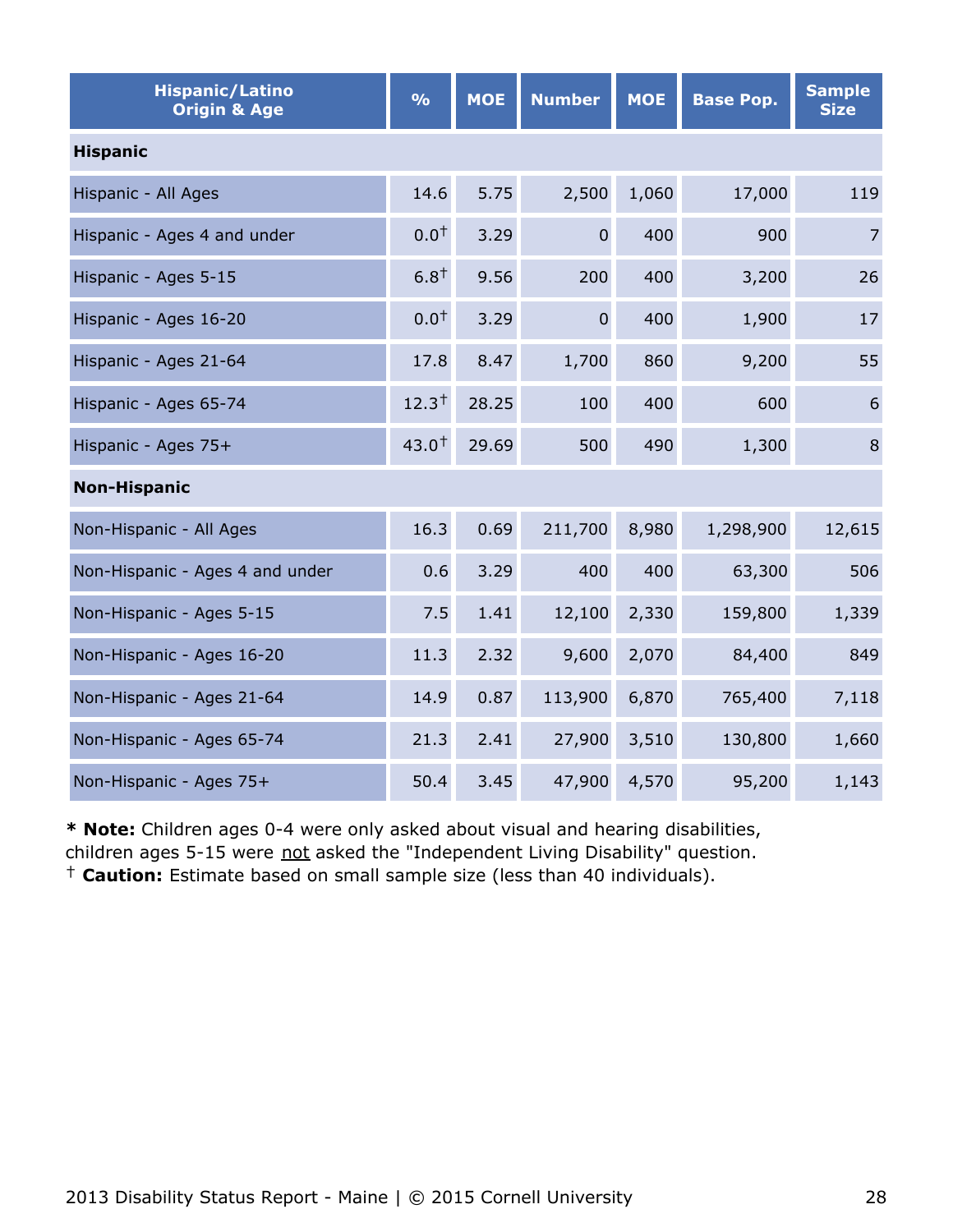# <span id="page-29-0"></span>**Prevalence**

## **Race**

## **Introduction**

This section presents the disability prevalence rate among non-institutionalized working-age people (ages 21 to 64) by race category in ME, using data from the 2013 American Community Survey (ACS). For definitions of terms, see Glossary.

## **Quick Statistics**

In 2013, among working-age people in ME:

- 14.9 percent of persons who were White reported a disability.  $\bullet$
- 13.3 percent of persons who were Black/African American reported a  $\bullet$ disability.
- 23.0 percent of persons who were Native American reported a disability.  $\bullet$
- 2.9 percent of persons who were Asian reported a disability.
- $\bullet$ 20.2 percent of persons who were some other race(s) reported a disability.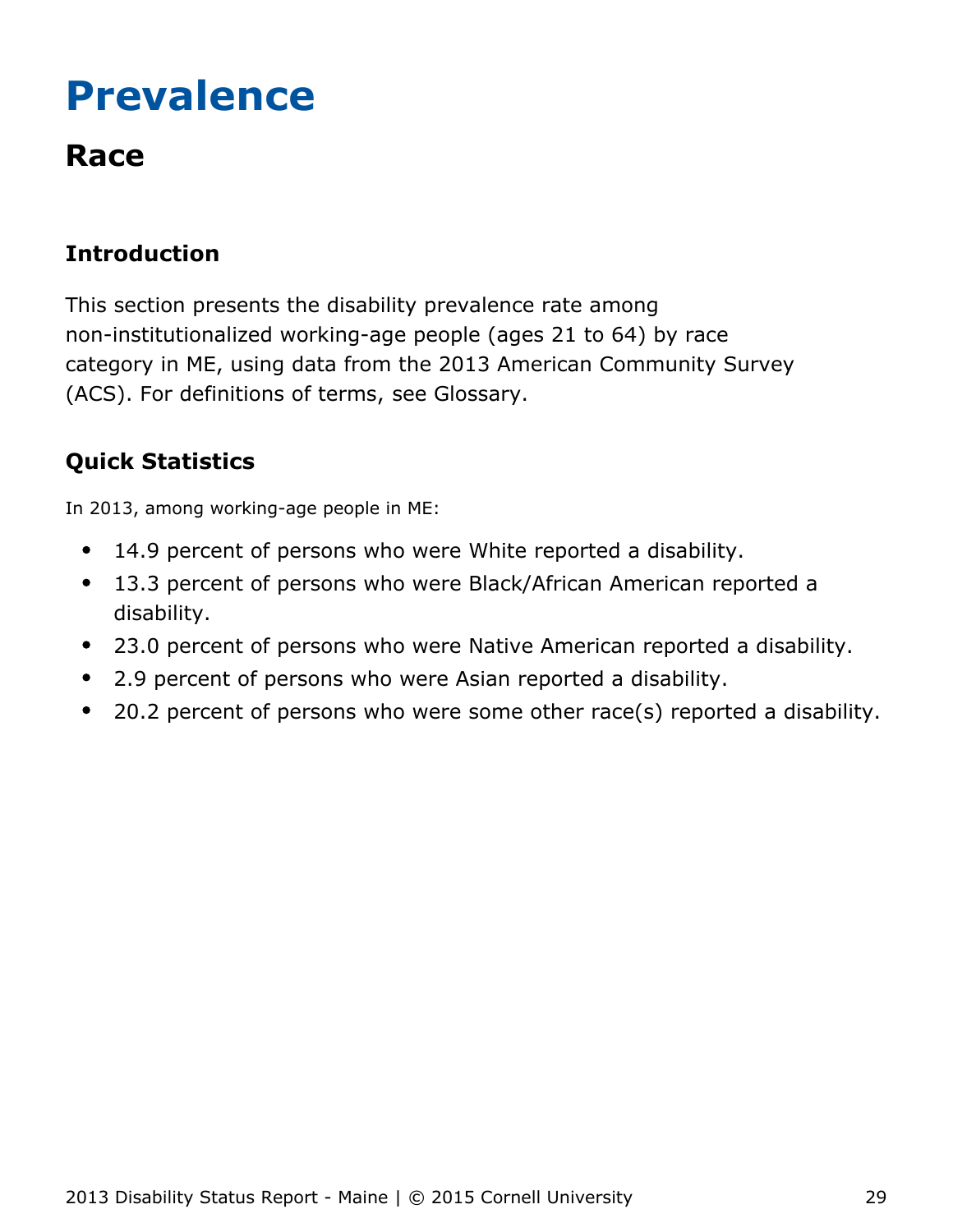

## **Prevalence of disability among non-institutionalized working-age people (ages 21 to 64) by race in Maine in 2013**

| <b>Race</b>                         | $\frac{9}{6}$ | <b>MOE</b> | <b>Number</b> | <b>MOE</b> | <b>Base Pop.</b> | <b>Sample</b><br><b>Size</b> |
|-------------------------------------|---------------|------------|---------------|------------|------------------|------------------------------|
| White                               | 14.9          | 0.88       | 110,200       | 6,760      | 738,900          | 6,873                        |
| <b>Black/African American</b>       | 13.3          | 9.09       | 800           | 620        | 6,300            | 48                           |
| Native American or<br>Alaska Native | 23.0          | 12.67      | 1,200         | 720        | 5,000            | 72                           |
| Asian                               | 2.9           | 3.75       | 300           | 400        | 8,900            | 60                           |
| Some other race(s)                  | 20.2          | 6.87       | 3,100         | 1,190      | 15,500           | 120                          |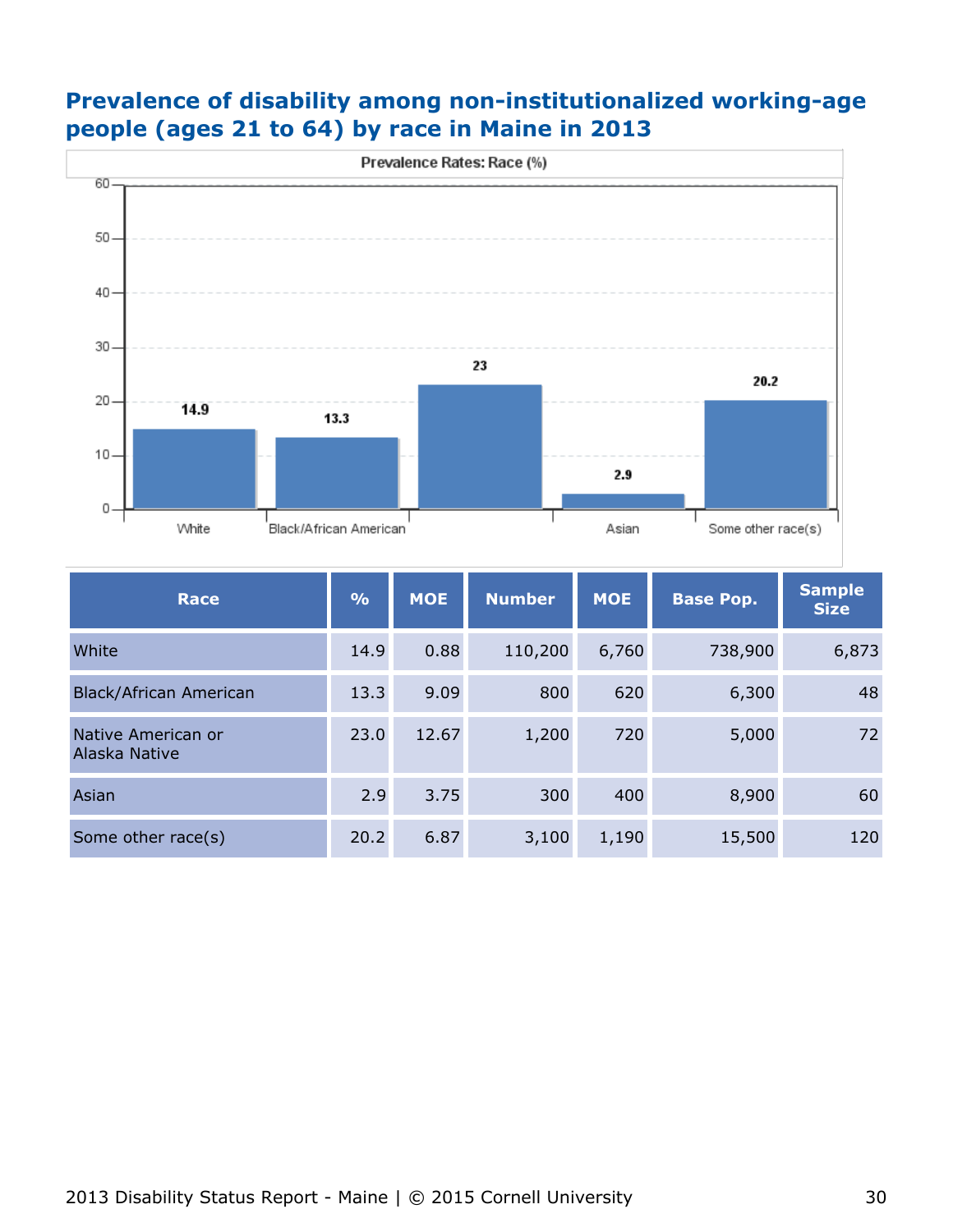# <span id="page-31-0"></span>**Employment**

## **Introduction**

This section examines the employment rates of non-institutionalized working-age people (ages 21 to 64) with disabilities in Maine, using data from the 2013 American Community Survey (ACS). For definitions of terms, see Glossary.



- $\bullet$ In 2013, the employment rate of working-age people with disabilities in ME was 32.1 percent.
- In 2013, the employment rate of working-age people  $\bullet$ without disabilities in ME was 81.0 percent.
- The gap between the employment rates of  $\bullet$ working-age people with and without disabilities was 48.9 percentage points.
- Among the six types of disabilities identified in the ACS, the highest employment rate was for people with a "Hearing Disability," 55.5 percent. The lowest employment rate was for people with a "Independent Living Disability," 11.3 percent.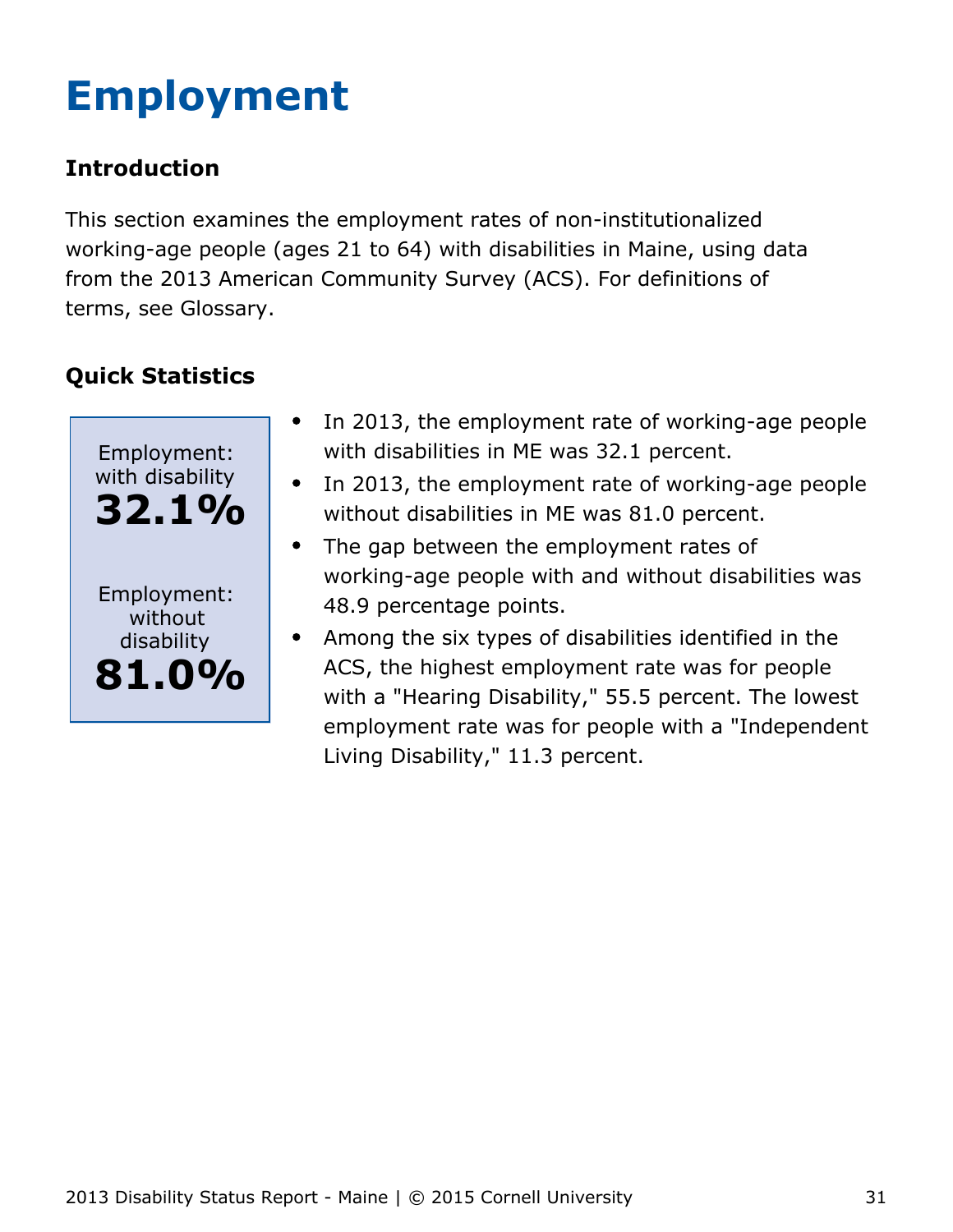

|  |  | <b>Employment of non-institutionalized working-age people (ages 21</b> |  |  |  |
|--|--|------------------------------------------------------------------------|--|--|--|
|  |  | to 64) by disability status in Maine in 2013                           |  |  |  |

| <b>Disability Type</b> | $\frac{0}{0}$ | <b>MOE</b> | <b>Number</b> | <b>MOE</b> | <b>Base Pop.</b> | <b>Sample</b><br><b>Size</b> |
|------------------------|---------------|------------|---------------|------------|------------------|------------------------------|
| No Disability          | 81.0          | 1.03       | 533,700       | 11,980     | 659,100          | 6,082                        |
| Any Disability         | 32.1          | 2.92       | 37,100        | 4,040      | 115,500          | 1,091                        |
| <b>Visual</b>          | 44.9          | 9.51       | 5,600         | 1,580      | 12,400           | 114                          |
| Hearing                | 55.5          | 6.65       | 14,000        | 2,510      | 25,300           | 239                          |
| Ambulatory             | 25.1          | 3.97       | 13,600        | 2,470      | 54,100           | 493                          |
| Cognitive              | 20.7          | 3.69       | 11,300        | 2,250      | 54,500           | 497                          |
| Self-Care              | 17.2          | 6.24       | 2,900         | 1,140      | 16,600           | 151                          |
| Independent Living     | 11.3          | 3.33       | 4,600         | 1,440      | 40,900           | 388                          |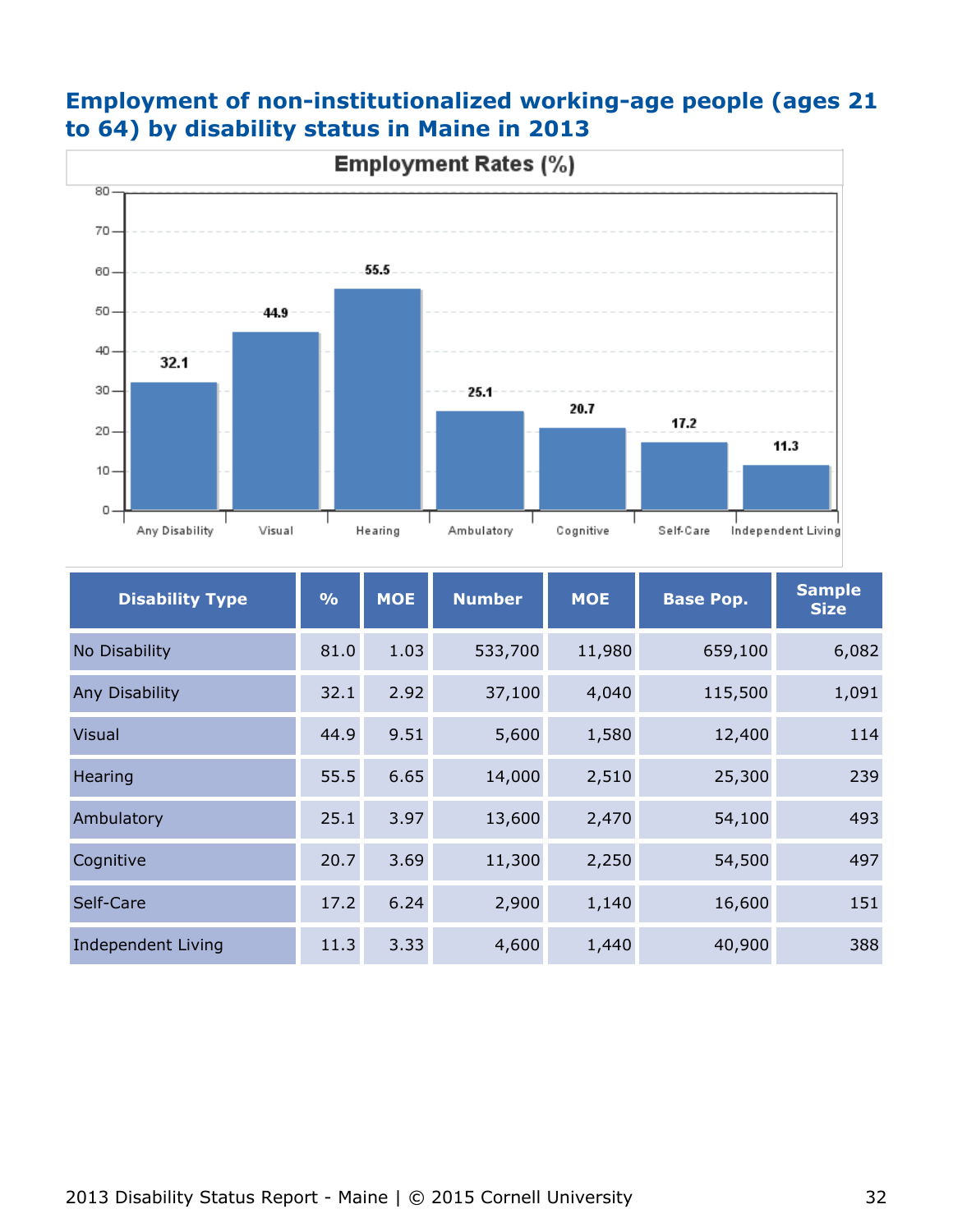# <span id="page-33-0"></span>**Not Working but Actively Looking for Work**

## **Introduction**

This section focuses on the percentage of non-institutionalized working-age people (ages 21 to 64) with disabilities in Maine who are not working but actively looking for work, using data from the 2013 American Community Survey (ACS). For definitions of terms, see Glossary.

## **Quick Statistics**

Actively Looking: with disability **7.7%** Actively Looking: without disability **23.6%**

- In 2013 in ME, the percentage of working-age people  $\bullet$ with disabilities who were not working but actively looking for work was 7.7 percent.
- In 2013 in ME, the percentage of working-age people without disabilities who were not working but actively looking for work was 23.6 percent.
- The difference in the percentage of not working but actively looking for work between working-age people with and without disabilities was 15.9 percentage points.
- Among the six types of disabilities identified in the ACS, the highest percentage of not working but actively looking for work was for people with a "Visual Disability," 11.1 percent. The lowest percentage was for people with a "Self-Care Disability," 1.5 percent.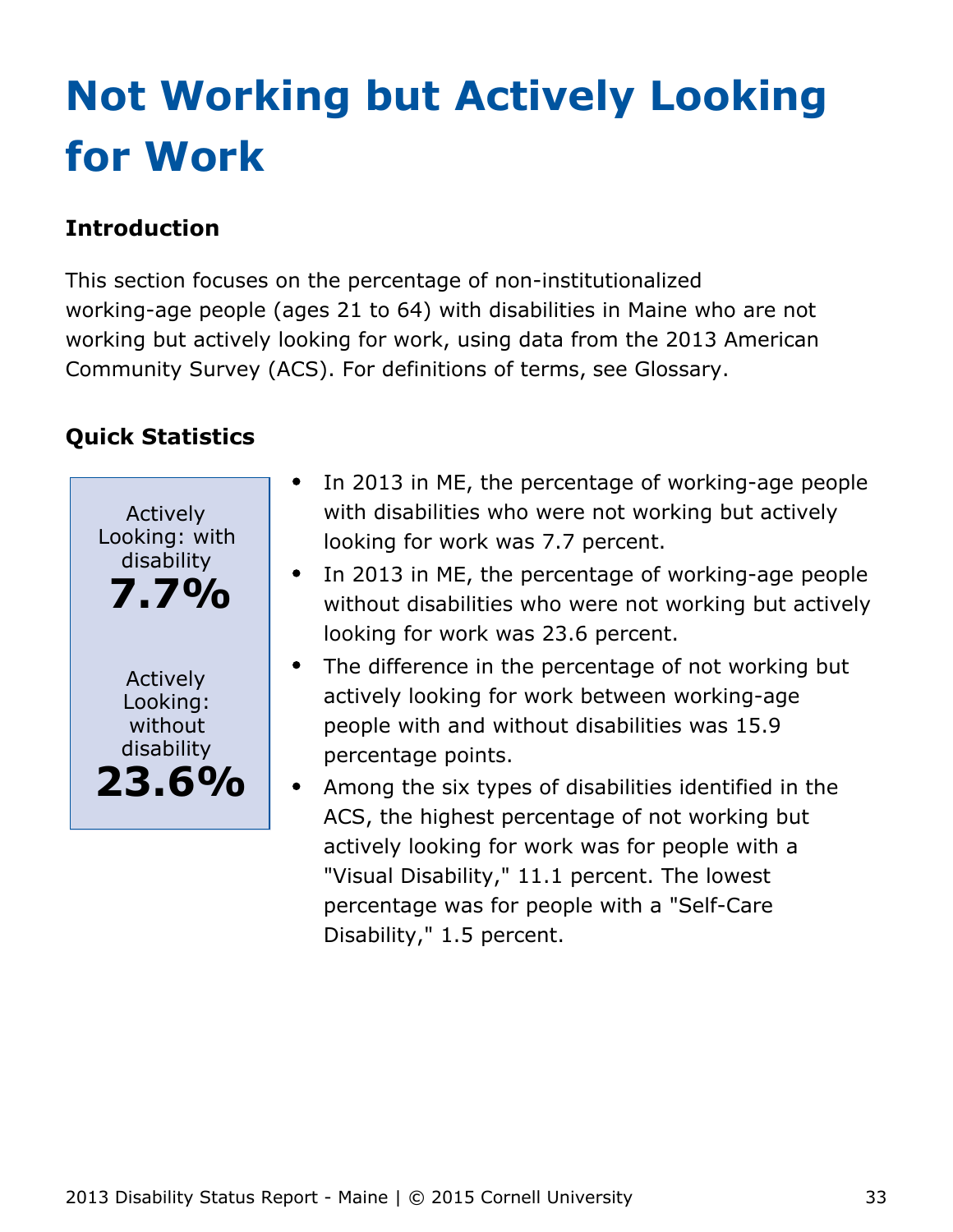## **Percentage who are not working but actively looking for work among non-institutionalized working-age people (ages 21 to 64) in Maine in 2013**



| <b>Disability Type</b> | $\frac{9}{6}$ | <b>MOE</b> | <b>Number</b> | <b>MOE</b> | <b>Base Pop.</b> | <b>Sample</b><br><b>Size</b> |
|------------------------|---------------|------------|---------------|------------|------------------|------------------------------|
| No Disability          | 23.6          | 2.55       | 29,600        | 3,620      | 125,400          | 1,290                        |
| <b>Any Disability</b>  | 7.7           | 2.03       | 6,000         | 1,650      | 78,500           | 745                          |
| <b>Visual</b>          | 11.1          | 8.09       | 800           | 580        | 6,800            | 66                           |
| Hearing                | 6.4           | 4.91       | 700           | 570        | 11,300           | 107                          |
| Ambulatory             | 4.6           | 2.21       | 1,900         | 920        | 40,500           | 386                          |
| Cognitive              | 9.3           | 2.97       | 4,000         | 1,340      | 43,200           | 395                          |
| Self-Care              | 1.5           | 3.29       | 200           | 400        | 13,700           | 133                          |
| Independent Living     | 3.0           | 1.90       | 1,100         | 700        | 36,300           | 340                          |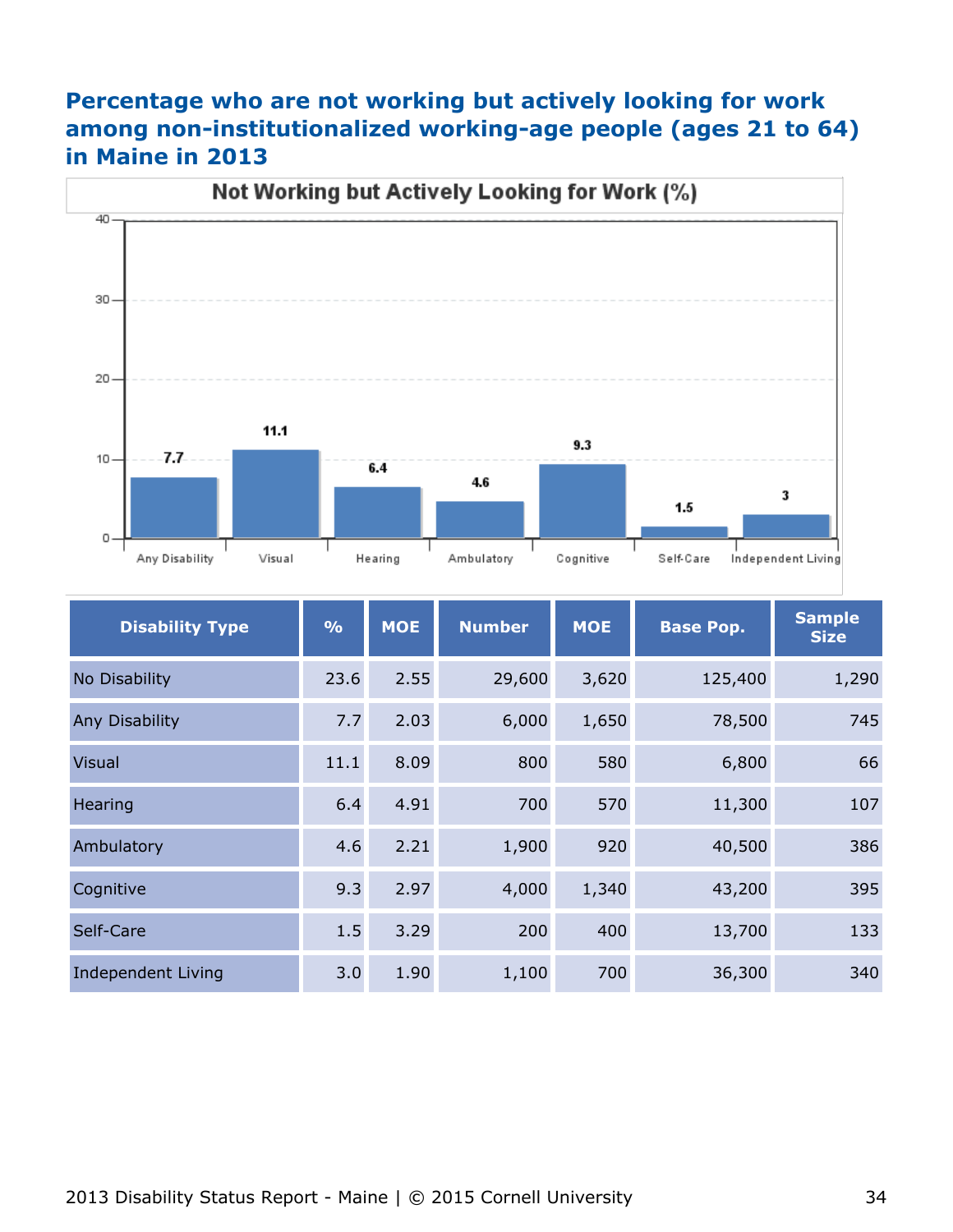# <span id="page-35-0"></span>**Full-Time / Full-Year Employment**

## **Introduction**

This section presents the percentage of non-institutionalized working-age people (ages 21 to 64) with disabilities working full-time/full-year in Maine, using data from the 2013 American Community Survey (ACS). For definitions of terms, see Glossary.



- In 2013, the percentage of working-age people with disabilities working full-time/full-year in ME was 17.2 percent.
- In 2013, the percentage of working-age people without disabilities working full-time/full-year in ME was 58.1 percent.
- The difference in the percentage working full-time/full-year between working-age people with and without disabilities was 40.9 percentage points.
- Among the six types of disabilities identified in the  $\bullet$ ACS, the highest full-time/full-year employment rate was for people with "Hearing Disability," 36.9 percent. The lowest full-time/full-year employment rate was for people with "Independent Living Disability," 4.8 percent.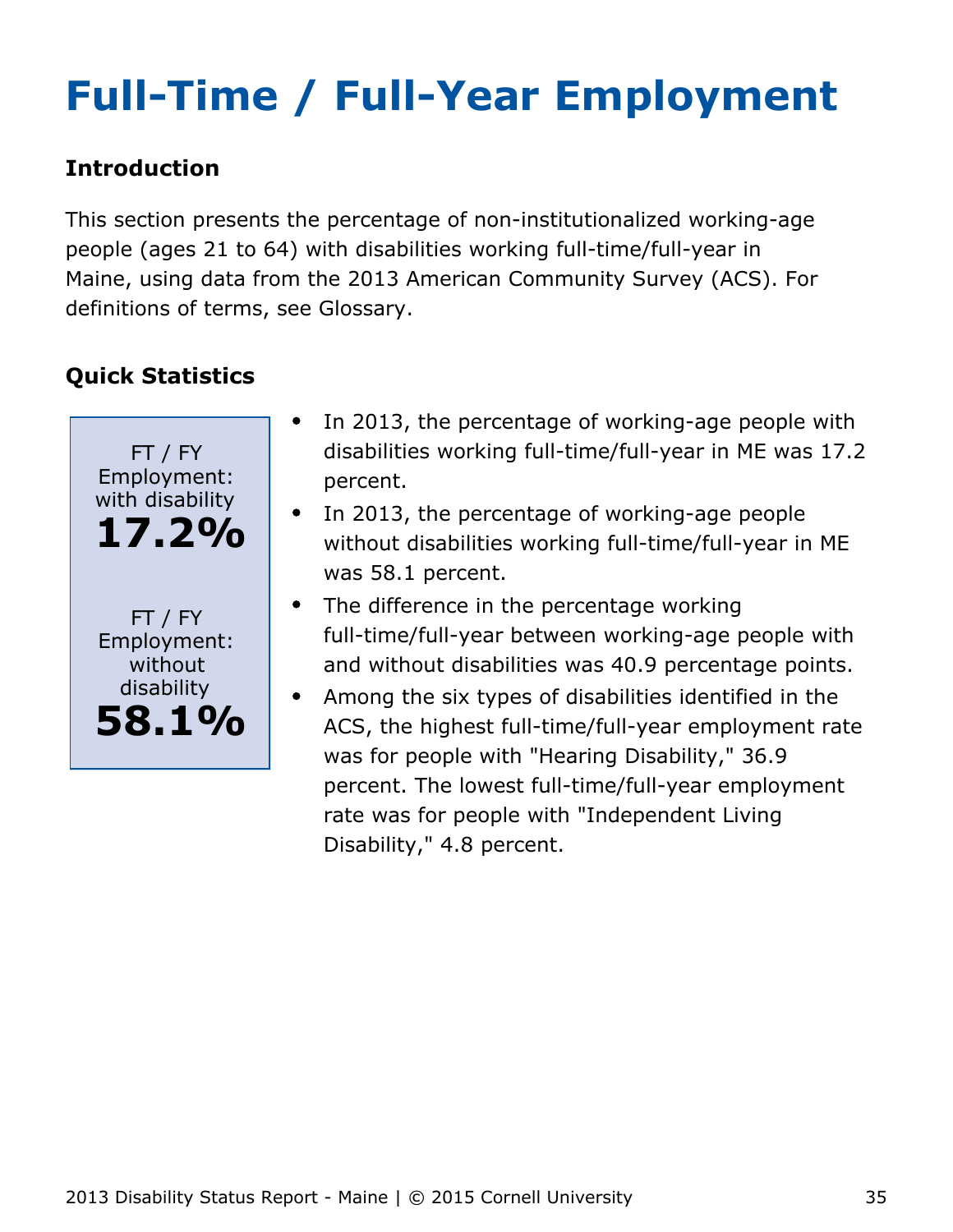## **Full-Time/Full-Year employment of non-institutionalized working-age people (ages 21 to 64) by disability status in Maine in 2013**



| <b>Disability Type</b> | $\frac{9}{6}$ | <b>MOE</b> | <b>Number</b> | <b>MOE</b> | <b>Base Pop.</b> | <b>Sample</b><br><b>Size</b> |
|------------------------|---------------|------------|---------------|------------|------------------|------------------------------|
| No Disability          | 58.1          | 1.29       | 383,200       | 11,110     | 659,100          | 6,082                        |
| Any Disability         | 17.2          | 2.36       | 19,900        | 2,980      | 115,500          | 1,091                        |
| <b>Visual</b>          | 30.1          | 8.77       | 3,700         | 1,300      | 12,400           | 114                          |
| Hearing                | 36.9          | 6.45       | 9,300         | 2,050      | 25,300           | 239                          |
| Ambulatory             | 13.0          | 3.08       | 7,000         | 1,780      | 54,100           | 493                          |
| Cognitive              | 8.1           | 2.49       | 4,400         | 1,410      | 54,500           | 497                          |
| Self-Care              | 7.6           | 4.38       | 1,300         | 750        | 16,600           | 151                          |
| Independent Living     | 4.8           | 2.25       | 2,000         | 940        | 40,900           | 388                          |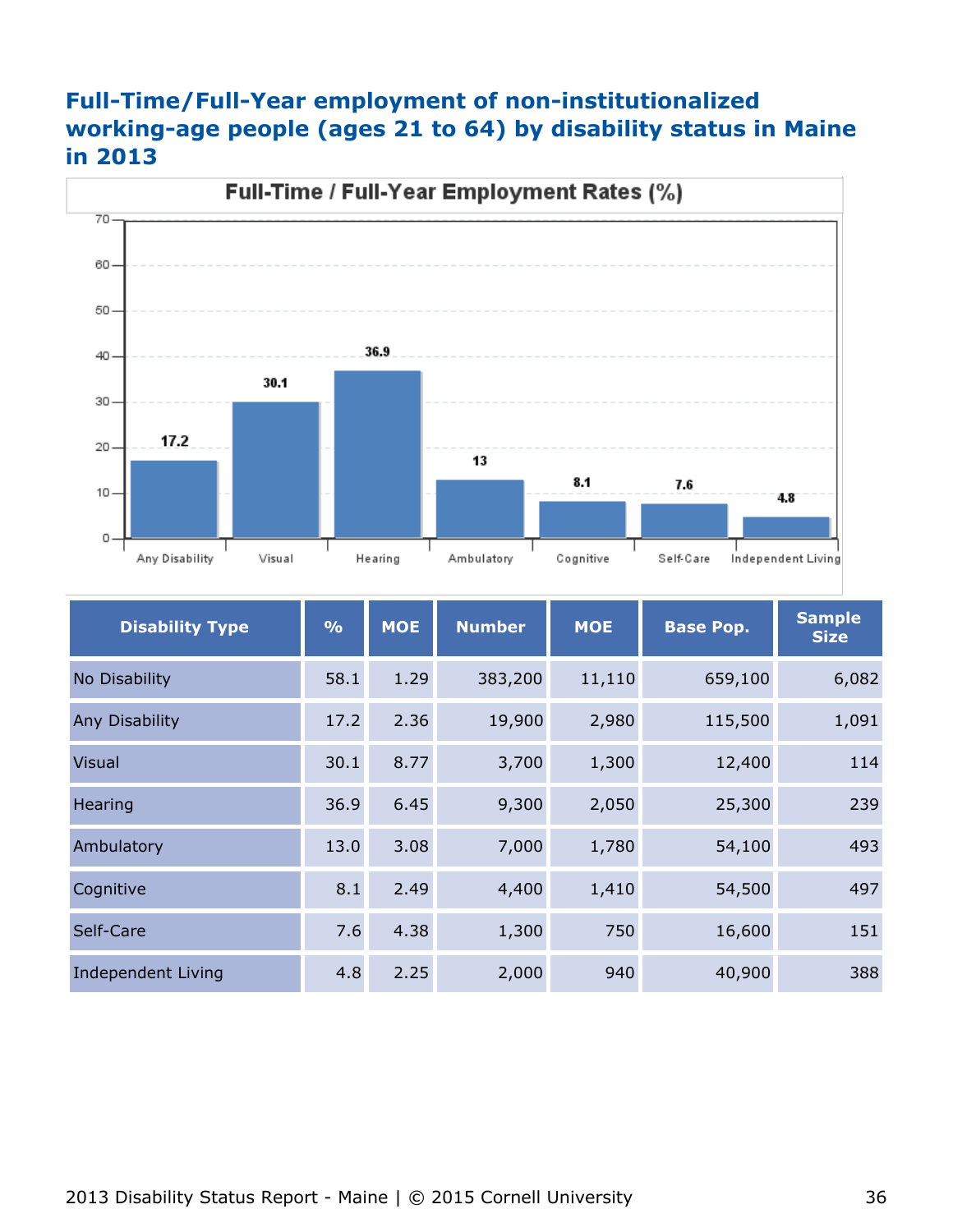# <span id="page-37-0"></span>**Annual Earnings (Full-Time / Full-Year workers)**

## **Introduction**

This section examines the median annual earnings of non-institutionalized working-age people (ages 21 to 64) with disabilities who work full-time/full-year in Maine, using data from the 2013 American Community Survey (ACS). For definitions of terms, see Glossary.

## **Quick Statistics**



- In 2013, the median earnings of working-age people with disabilities who worked full-time/full-year in ME was \$32,200.
- In 2013, the median earnings of working-age people without disabilities who worked full-time/full-year in ME was \$40,300.
- $\bullet$ The difference in the median earnings between working-age people with and without disabilities who worked full-time/full-year was \$8,100.
- Among the six types of disabilities identified in the ACS, the highest annual earnings was for people with "Visual Disability,"  $$46,300<sup>†</sup>$ . The lowest annual earnings was for people with "Cognitive Disability," \$29,200.

† **Caution:** Estimate based on small sample size (less than 40 individuals).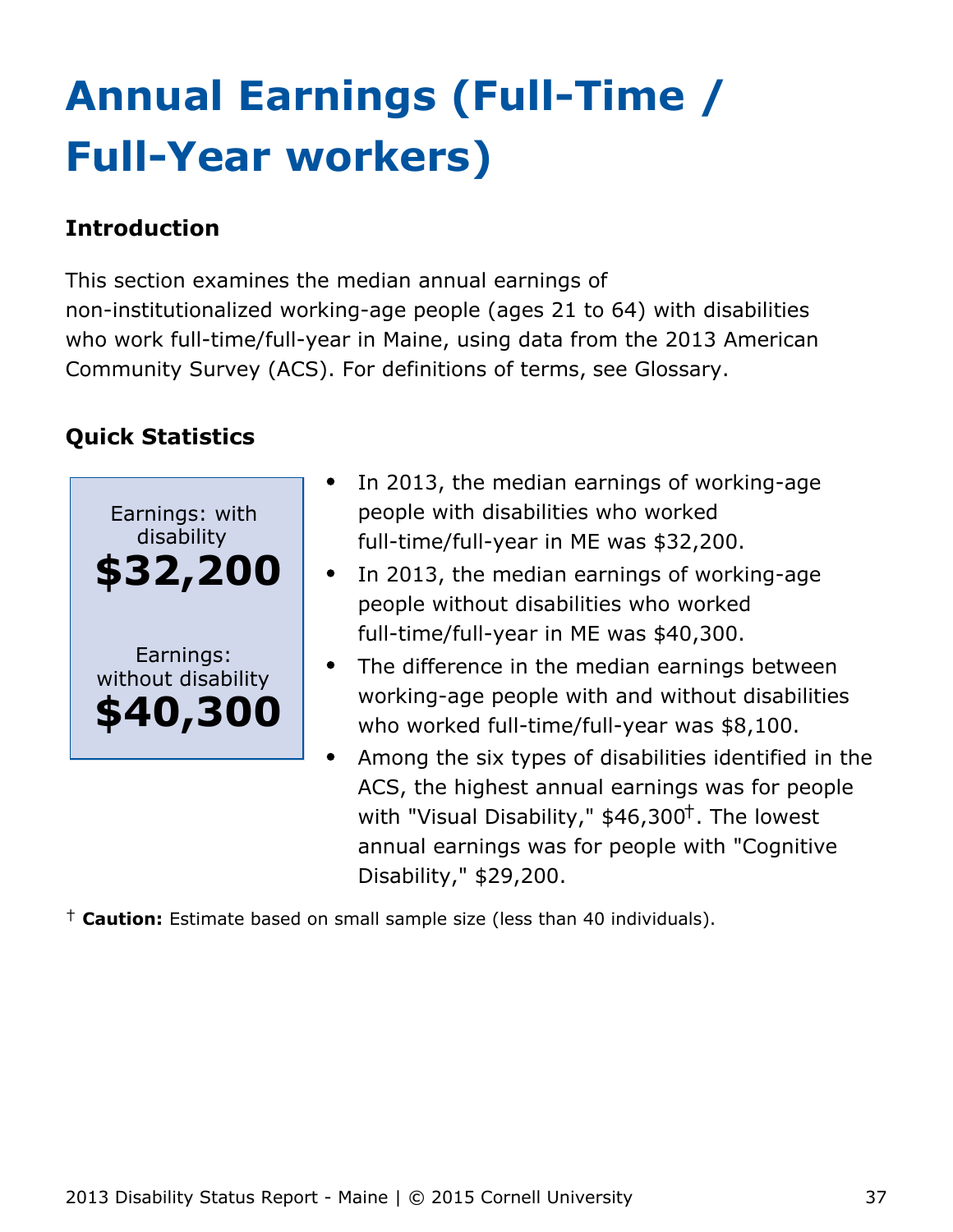## **Median annual earnings of non-institutionalized working-age people (ages 21 to 64) who work full-time/full-year by disability status in Maine in 2013**



| <b>Disability Type</b> | <b>Median</b><br><b>Earnings</b> | <b>MOE</b> | <b>Base Pop.</b> | <b>Sample</b><br><b>Size</b> |
|------------------------|----------------------------------|------------|------------------|------------------------------|
| No Disability          | \$40,300                         | \$1,230    | 383,000          | 3,380                        |
| Any Disability         | \$32,200                         | \$4,090    | 20,000           | 196                          |
| <b>Visual</b>          | $$46,300+$                       | \$20,030   | 4,000            | 30                           |
| Hearing                | \$35,300                         | \$6,690    | 9,000            | 89                           |
| Ambulatory             | \$31,200                         | \$6,880    | 7,000            | 58                           |
| Cognitive              | \$29,200                         | \$10,760   | 4,000            | 41                           |
| Self-Care              | $$44,300^+$                      | \$26,700   | 1,000            | 10                           |
| Independent Living     | $$45,300^+$                      | \$21,310   | 2,000            | 21                           |

**† Caution:** Estimate based on small sample size (less than 40 individuals).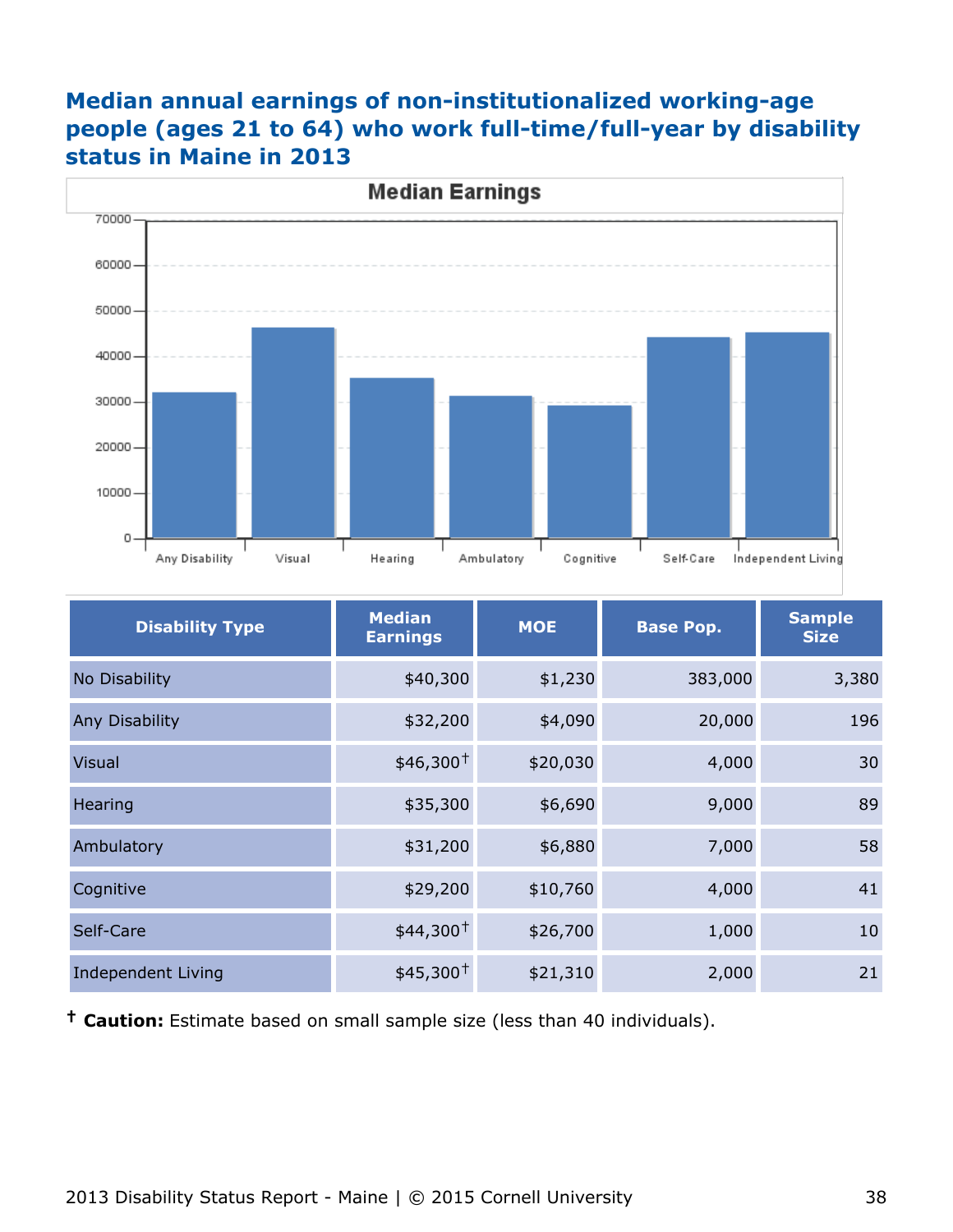# <span id="page-39-0"></span>**Annual Household Income**

## **Introduction**

This section illustrates the median annual income\* of households that include any working-age people (ages 21 to 64) with disabilities in Maine, using data from the 2013 American Community Survey (ACS). For definitions of terms, see Glossary.

## **Quick Statistics**



- In 2013, the median income of households that include any working-age people with disabilities in ME was \$35,400.
- In 2013, the median income of households that do not include any working-age people with disabilities in ME was \$59,400.
- The difference in the median income between households including and not including working-age people with disabilities was \$24,000.
- Among the six types of disabilities identified in the ACS, the highest median income was for households including persons with a "Hearing Disability," \$44,500. The lowest median income was for households containing persons with a "Independent Living Disability" \$29,200 .

**\* Note:** Household income is not available for persons living in group quarters.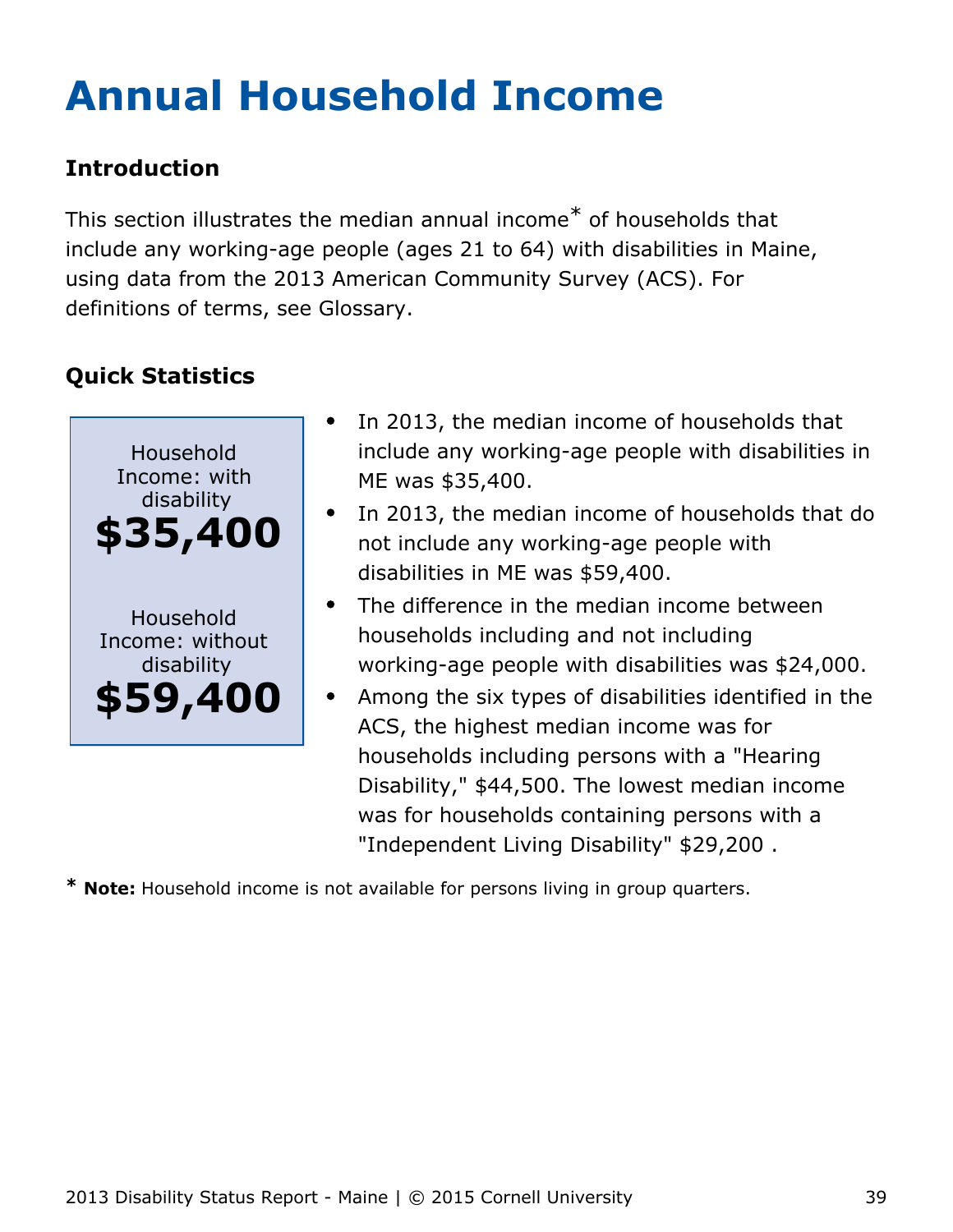

## **Median annual income\* of households including any working-age people (ages 21 to 64) by disability status in Maine in 2013**

| <b>Disability Type</b> | <b>Median</b><br><b>H.H. Income</b> | <b>MOE</b> | <b>Base Pop.</b> | <b>Sample</b><br><b>Size</b> |
|------------------------|-------------------------------------|------------|------------------|------------------------------|
| No Disability          | \$59,400                            | \$2,450    | 337,000          | 3,158                        |
| Any Disability         | \$35,400                            | 3,620      | 90,000           | 888                          |
| <b>Visual</b>          | \$35,300                            | 9,230      | 11,000           | 107                          |
| Hearing                | \$44,500                            | 6,860      | 23,000           | 225                          |
| Ambulatory             | \$30,200                            | 4,350      | 46,000           | 443                          |
| Cognitive              | \$30,200                            | 4,400      | 42,000           | 399                          |
| Self-Care              | \$32,200                            | 8,830      | 15,000           | 140                          |
| Independent Living     | \$29,200                            | 5,060      | 33,000           | 325                          |

**\* Note:** Household income is not available for persons living in group quarters.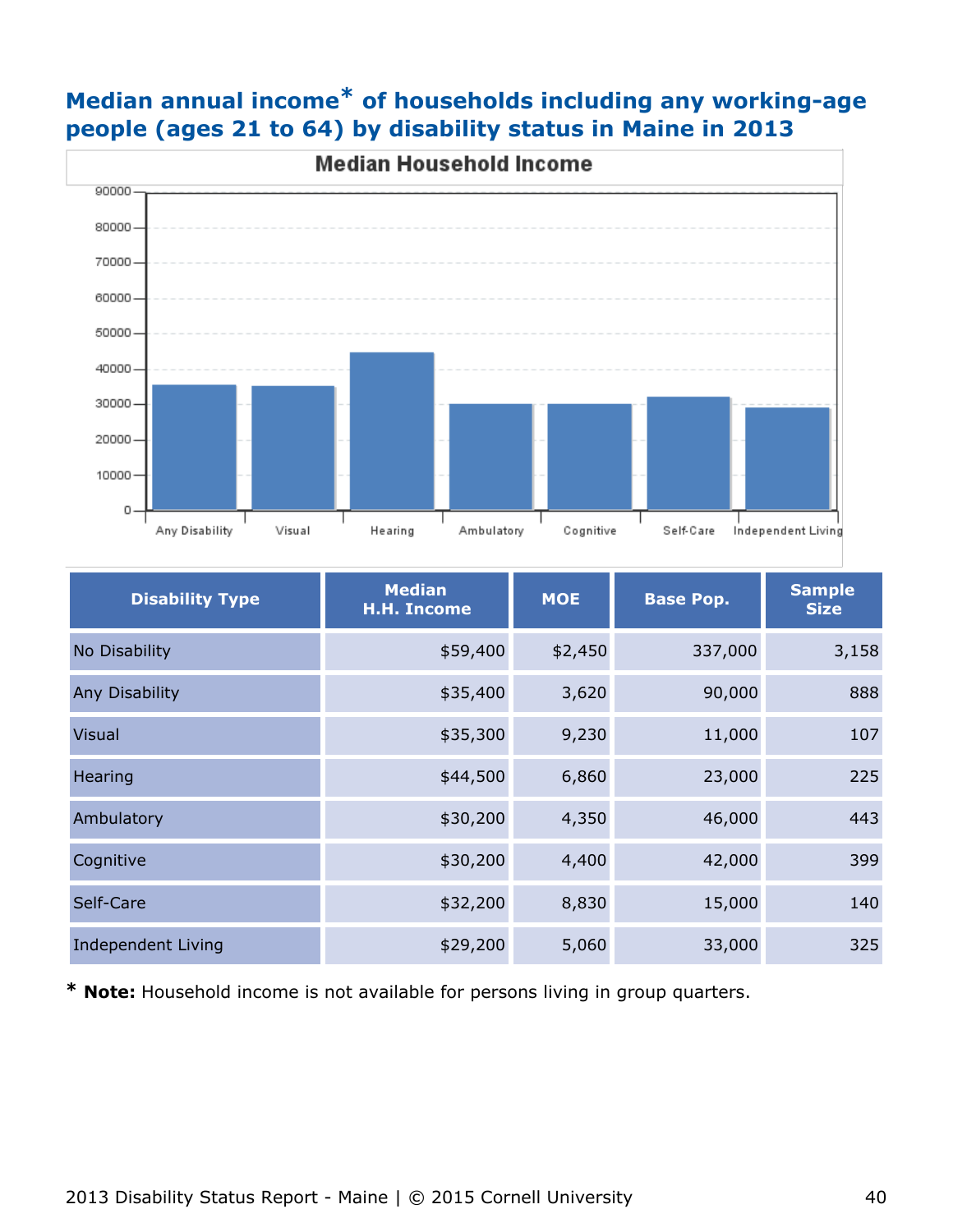# <span id="page-41-0"></span>**Poverty**

## **Introduction**

This section examines the poverty rates\* of non-institutionalized working-age people (ages 21 to 64) with disabilities in Maine, using data from the 2013 American Community Survey (ACS). For definitions of terms, see Glossary.

## **Quick Statistics**



- In 2013, the poverty rate of working-age people with disabilities in ME was 27.8 percent.
- In 2013, the poverty rate of working-age people  $\bullet$ without disabilities in ME was 10.0 percent.
- The difference in the poverty rate between working-age people with and without disabilities was 17.8 percentage points.
- Among the six types of disabilities identified in the ACS, the highest poverty rate was for people with "Independent Living Disability," 38.4 percent. The lowest poverty rate was for people with "Hearing Disability," 13.4 percent.

**\* Note:** The Census Bureau does not calculate poverty status for those people living in military group quarters or college dormitories.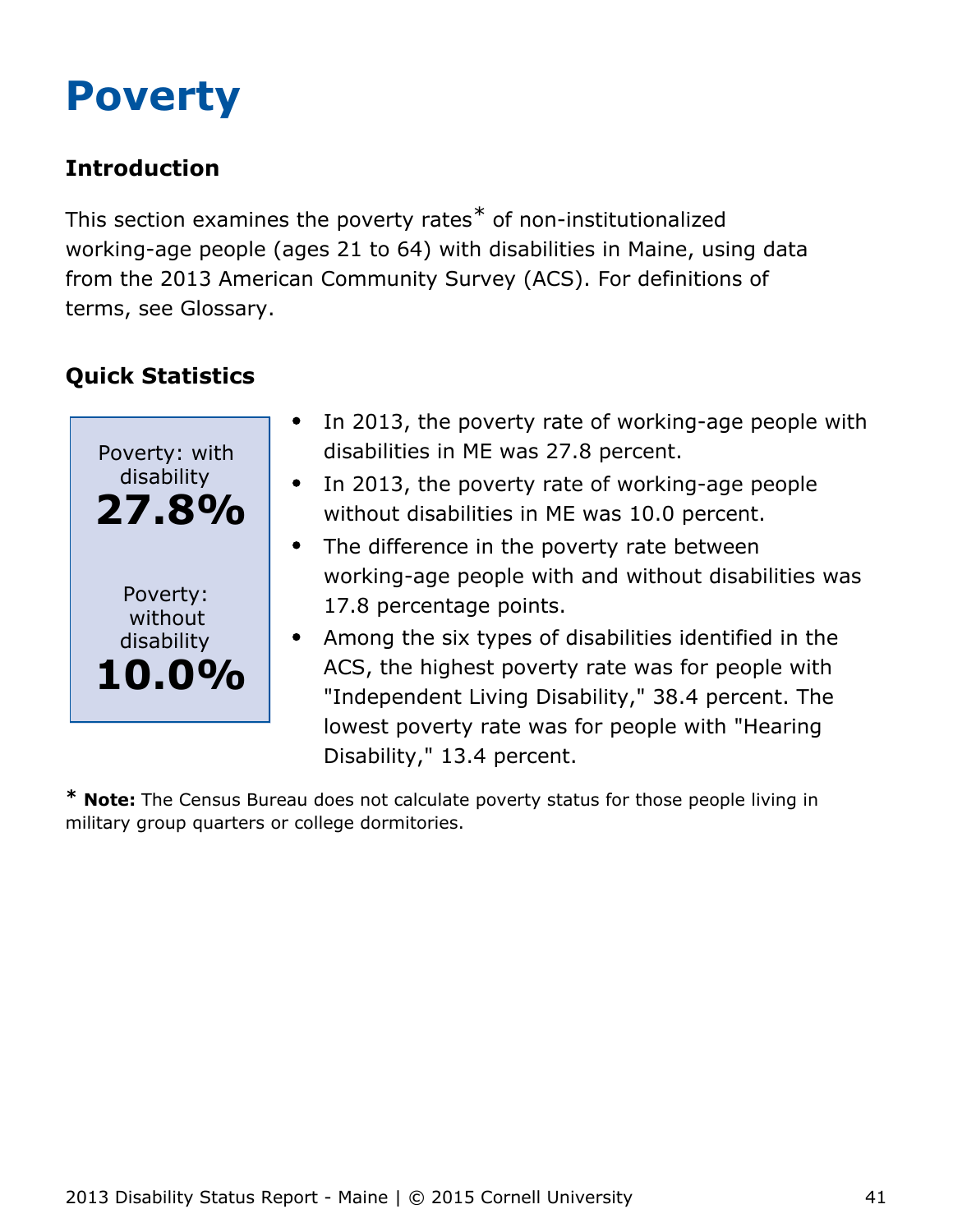## **Poverty rates\* of non-institutionalized working-age people (ages 21 to 64) by disability status in Maine in 2013**



| <b>Disability Type</b> | $\frac{9}{6}$ | <b>MOE</b> | <b>Number</b> | <b>MOE</b> | <b>Base Pop.</b> | <b>Sample</b><br><b>Size</b> |
|------------------------|---------------|------------|---------------|------------|------------------|------------------------------|
| No Disability          | 10.0          | 1.15       | 65,600        | 7,760      | 655,500          | 6,012                        |
| <b>Any Disability</b>  | 27.8          | 4.10       | 32,100        | 5,500      | 115,300          | 1,085                        |
| <b>Visual</b>          | 21.4          | 11.48      | 2,600         | 1,600      | 12,300           | 113                          |
| Hearing                | 13.4          | 6.66       | 3,400         | 1,810      | 25,300           | 239                          |
| Ambulatory             | 27.5          | 5.97       | 14,900        | 3,770      | 54,100           | 493                          |
| Cognitive              | 34.1          | 6.33       | 18,500        | 4,200      | 54,300           | 492                          |
| Self-Care              | 32.7          | 11.32      | 5,400         | 2,290      | 16,600           | 151                          |
| Independent Living     | 38.4          | 7.48       | 15,700        | 3,880      | 40,900           | 388                          |

**\* Note:** The Census Bureau does not calculate poverty status for those people living in military group quarters or college dormitories.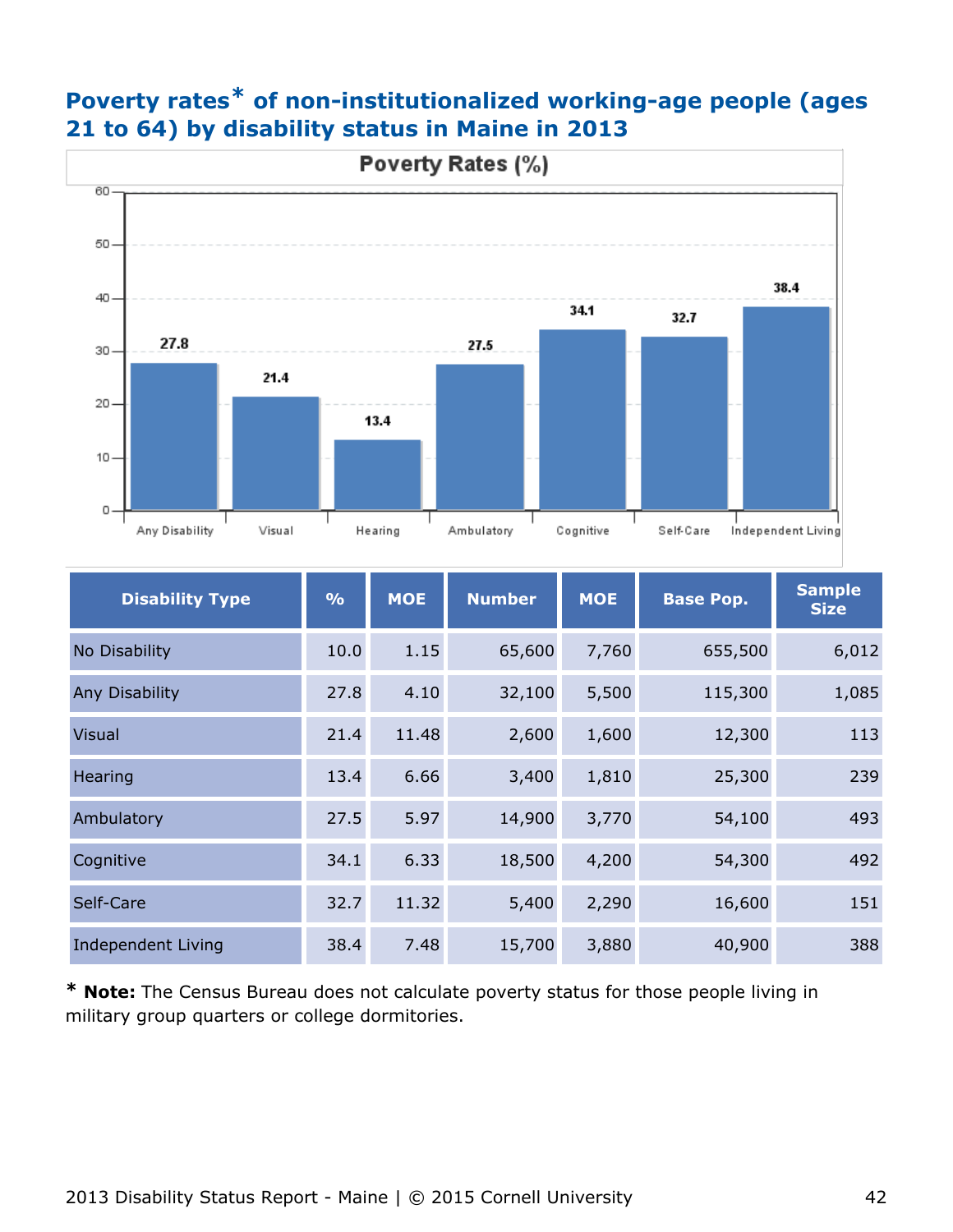# <span id="page-43-0"></span>**Supplemental Security Income (SSI)**

## **Introduction**

This section focuses on the percentage of non-institutionalized working-age people (ages 21 to 64) with disabilities who receive Supplemental Security Income (SSI) payments in Maine, using data from the 2013 American Community Survey (ACS). For definitions of terms, see Glossary. Please note that these results will differ from official Social Security Administration reports for several reasons. For additional information, please email [DisabilityStatistics@cornell.edu](mailto:DisabilityStatistics@cornell.edu).



- In 2013, the percentage of working-age people with disabilities receiving Supplemental Security Income payments in ME was 23.4 percent.
- In 2013, the number of working-age people with  $\bullet$ disabilities receiving Supplemental Security Income payments in ME was 27,000.
- Among the six types of disabilities identified in the  $\bullet$ ACS, the highest percentage that received SSI was people with "Independent Living Disability," 36.0 percent. The lowest percentage that received SSI was people with "Hearing Disability," 10.0 percent.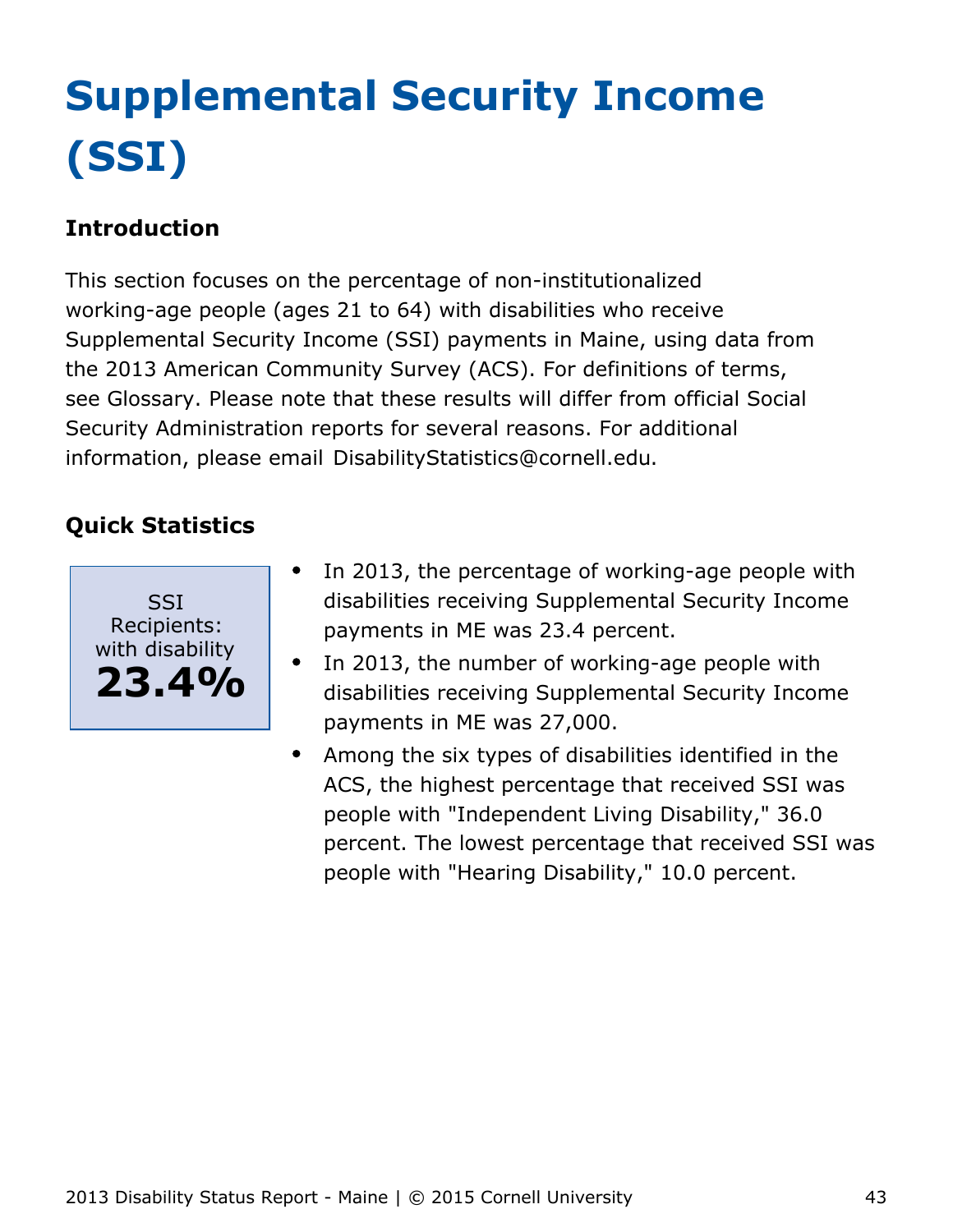## **Percentage of non-institutionalized working-age people (ages 21 to 64) with disabilities who receive Supplemental Security Income (SSI) payments in Maine in 2013**



| <b>Disability Type</b>    | $\frac{0}{0}$ | <b>MOE</b> | <b>Number</b> | <b>MOE</b> | <b>Base Pop.</b> | <b>Sample</b><br><b>Size</b> |
|---------------------------|---------------|------------|---------------|------------|------------------|------------------------------|
| Any Disability            | 23.4          | 2.85       | 27,000        | 3,730      | 115,500          | 1,091                        |
| <b>Visual</b>             | 18.3          | 7.96       | 2,300         | 1,090      | 12,400           | 114                          |
| Hearing                   | 10.0          | 4.32       | 2,500         | 1,150      | 25,300           | 239                          |
| Ambulatory                | 27.0          | 4.37       | 14,600        | 2,750      | 54,100           | 493                          |
| Cognitive                 | 26.3          | 4.32       | 14,400        | 2,730      | 54,500           | 497                          |
| Self-Care                 | 25.5          | 7.75       | 4,200         | 1,490      | 16,600           | 151                          |
| <b>Independent Living</b> | 36.0          | 5.44       | 14,700        | 2,760      | 40,900           | 388                          |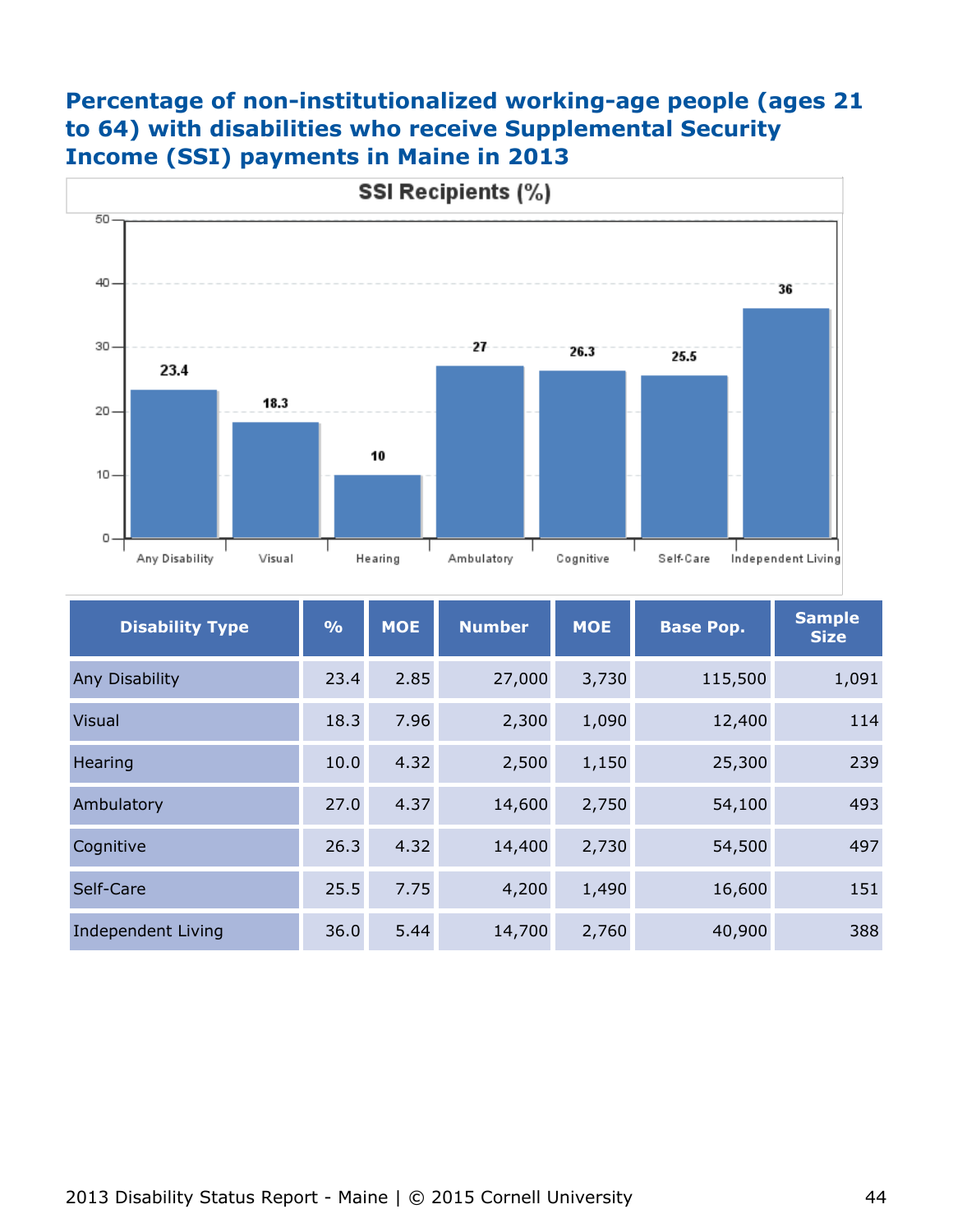# <span id="page-45-0"></span>**Education**

## **High School Diploma/Equivalent**

## **Introduction**

This section explores the percentage of non-institutionalized working-age people (ages 21 to 64) with disabilities with only a high school diploma or equivalent in Maine, using data from the 2013 American Community Survey (ACS). For definitions of terms, see Glossary.



- In 2013, the percentage of working-age people with  $\bullet$ disabilities with only a high school diploma or equivalent in ME was 46.1 percent.
- In 2013, the percentage of working-age people without disabilities with only a high school diploma or equivalent in ME was 30.4 percent.
- The difference in the percentage with only a high school diploma or equivalent between working-age people with and without disabilities was 15.7 percentage points.
- Among the six types of disabilities identified in the ACS, the highest percentage with only a high school diploma or equivalent was for people with "Cognitive Disability," 51.4 percent. The lowest percentage with only a high school diploma or equivalent was for people with "Visual Disability," 38.5 percent.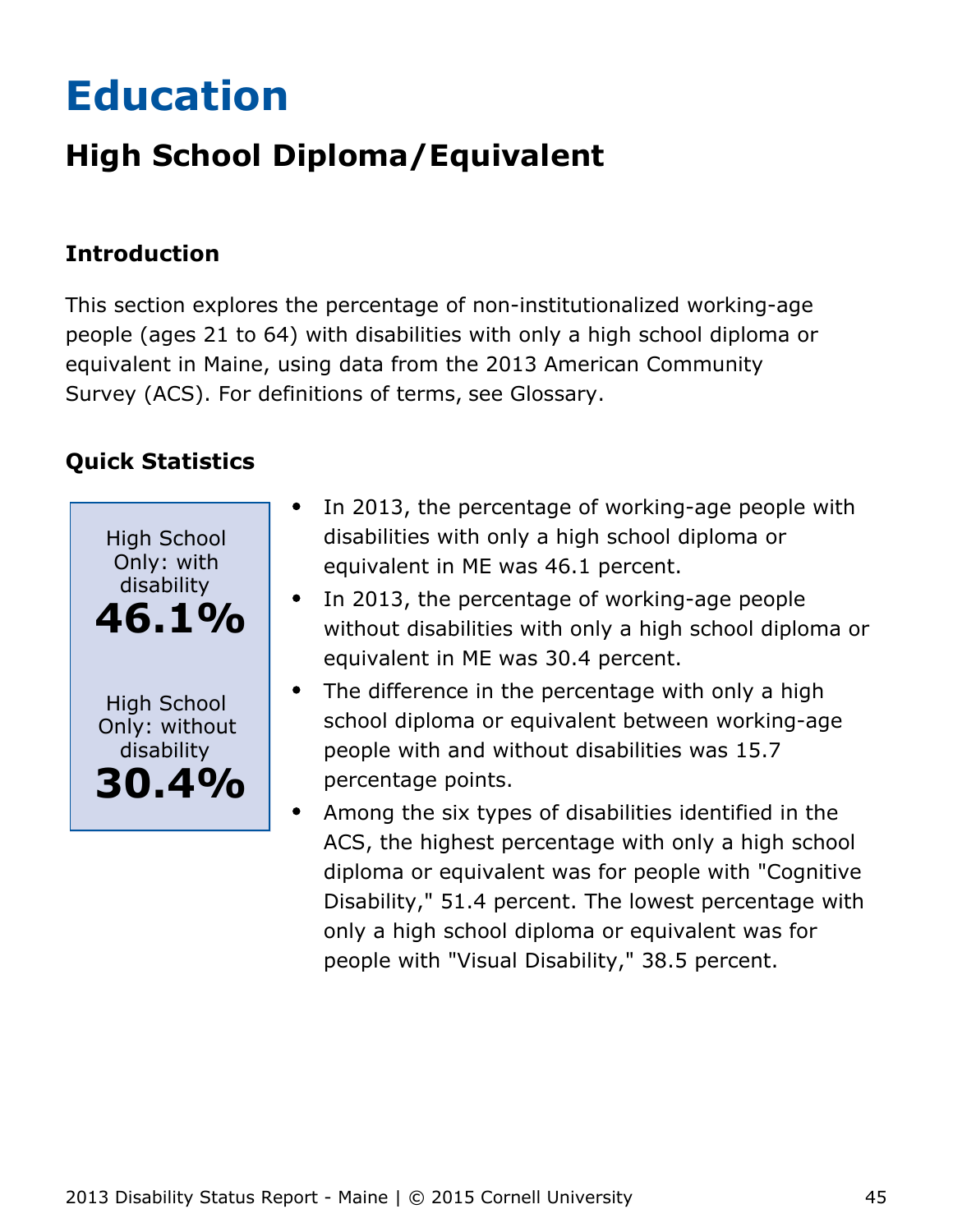## **Percentage of non-institutionalized working-age people (ages 21 to 64) with only a high school diploma or equivalent by disability status in ME in 2013**



| <b>Disability Type</b>    | $\frac{9}{6}$ | <b>MOE</b> | <b>Number</b> | <b>MOE</b> | <b>Base Pop.</b> | <b>Sample</b><br><b>Size</b> |
|---------------------------|---------------|------------|---------------|------------|------------------|------------------------------|
| No Disability             | 30.4          | 1.21       | 200,600       | 8,780      | 659,100          | 6,082                        |
| Any Disability            | 46.1          | 3.12       | 53,200        | 4,810      | 115,500          | 1,091                        |
| <b>Visual</b>             | 38.5          | 9.30       | 4,800         | 1,470      | 12,400           | 114                          |
| Hearing                   | 41.3          | 6.59       | 10,500        | 2,170      | 25,300           | 239                          |
| Ambulatory                | 46.2          | 4.56       | 25,000        | 3,330      | 54,100           | 493                          |
| Cognitive                 | 51.4          | 4.56       | 28,000        | 3,520      | 54,500           | 497                          |
| Self-Care                 | 44.6          | 8.21       | 7,400         | 1,830      | 16,600           | 151                          |
| <b>Independent Living</b> | 48.5          | 5.26       | 19,800        | 2,980      | 40,900           | 388                          |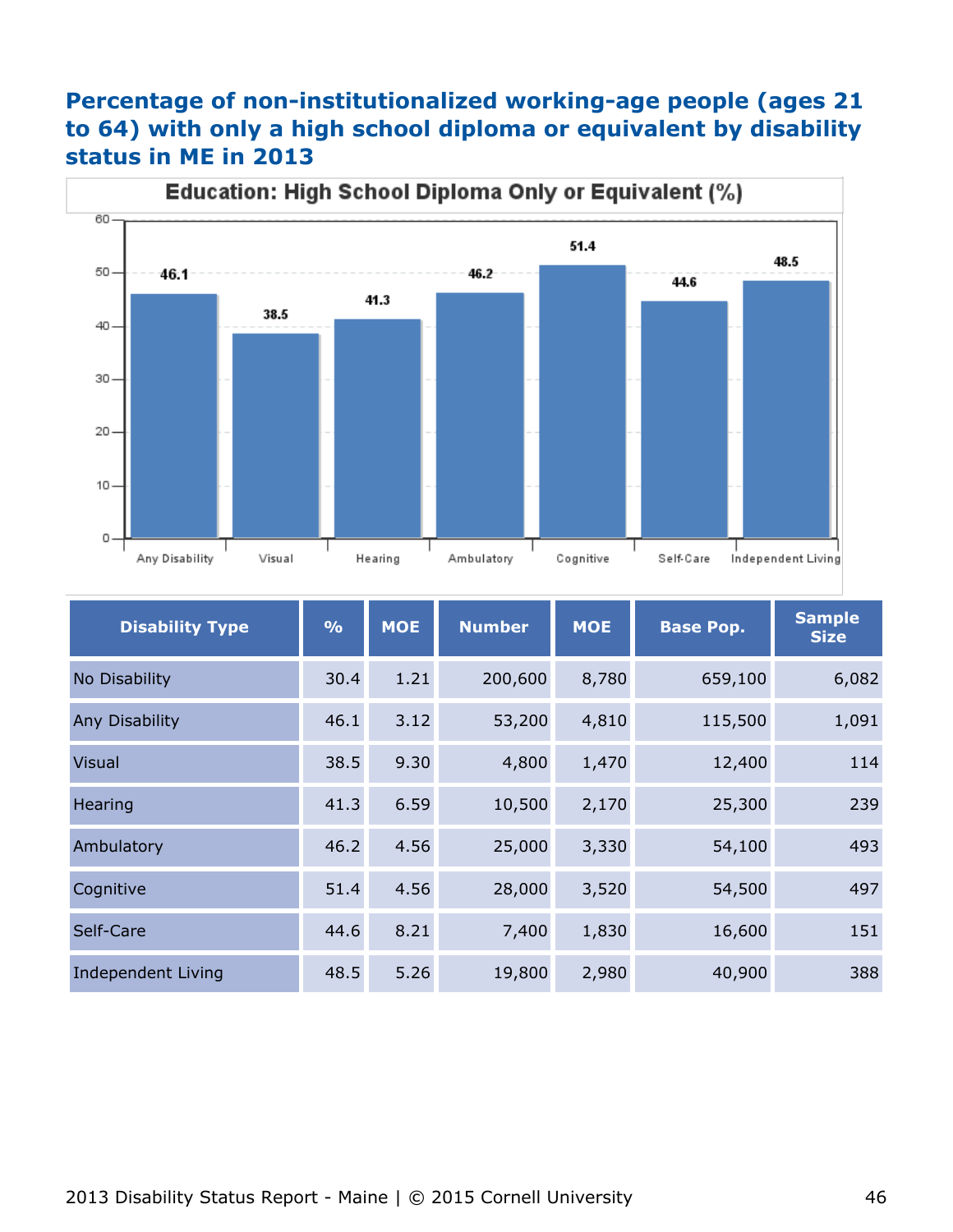# <span id="page-47-0"></span>**Education**

## **Some College/Associate's Degree**

## **Introduction**

This section examines the percentage of non-institutionalized working-age people (ages 21 to 64) with disabilities with only some college or an Associate's degree in Maine, using data from the 2013 American Community Survey (ACS). For definitions of terms, see Glossary.



- In 2013, the percentage of working-age people with  $\bullet$ disabilities with only some college or an Associate's degree in ME was 28.7 percent.
- In 2013, the percentage of working-age people without disabilities with only some college or an Associate's degree in ME was 35.1 percent.
- The difference in the percentage with only some  $\bullet$ college or an Associate's degree between working-age people with and without disabilities was 6.4 percentage points.
- Among the six types of disabilities identified in the ACS, the highest percentage with only some college or an Associate's degree was for people with "Hearing Disability," 31.9 percent. The lowest percentage with only some college or Associate's degree was for people with "Self-Care Disability," 22.7 percent.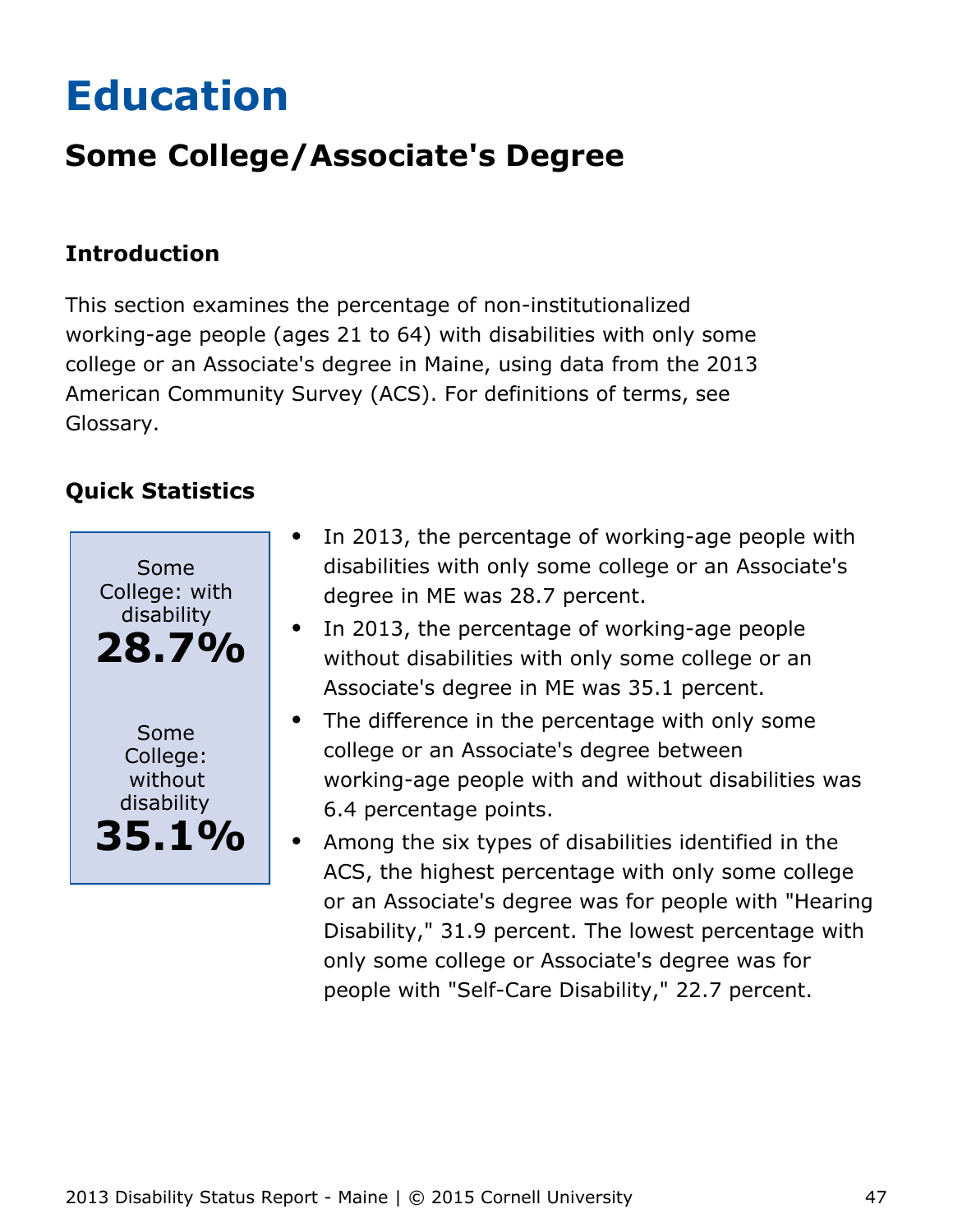## **Percentage of non-institutionalized working-age people (ages 21 to 64) with only some college or an Associate's degree by disability status in Maine in 2013**



| <b>Disability Type</b>    | $\frac{0}{0}$ | <b>MOE</b> | <b>Number</b> | <b>MOE</b> | <b>Base Pop.</b> | <b>Sample</b><br><b>Size</b> |
|---------------------------|---------------|------------|---------------|------------|------------------|------------------------------|
| No Disability             | 35.1          | 1.25       | 231,500       | 9,300      | 659,100          | 6,082                        |
| Any Disability            | 28.7          | 2.83       | 33,200        | 3,830      | 115,500          | 1,091                        |
| <b>Visual</b>             | 26.9          | 8.48       | 3,300         | 1,230      | 12,400           | 114                          |
| Hearing                   | 31.9          | 6.23       | 8,100         | 1,910      | 25,300           | 239                          |
| Ambulatory                | 28.0          | 4.11       | 15,200        | 2,600      | 54,100           | 493                          |
| Cognitive                 | 24.2          | 3.90       | 13,200        | 2,430      | 54,500           | 497                          |
| Self-Care                 | 22.7          | 6.92       | 3,800         | 1,310      | 16,600           | 151                          |
| <b>Independent Living</b> | 25.2          | 4.57       | 10,300        | 2,150      | 40,900           | 388                          |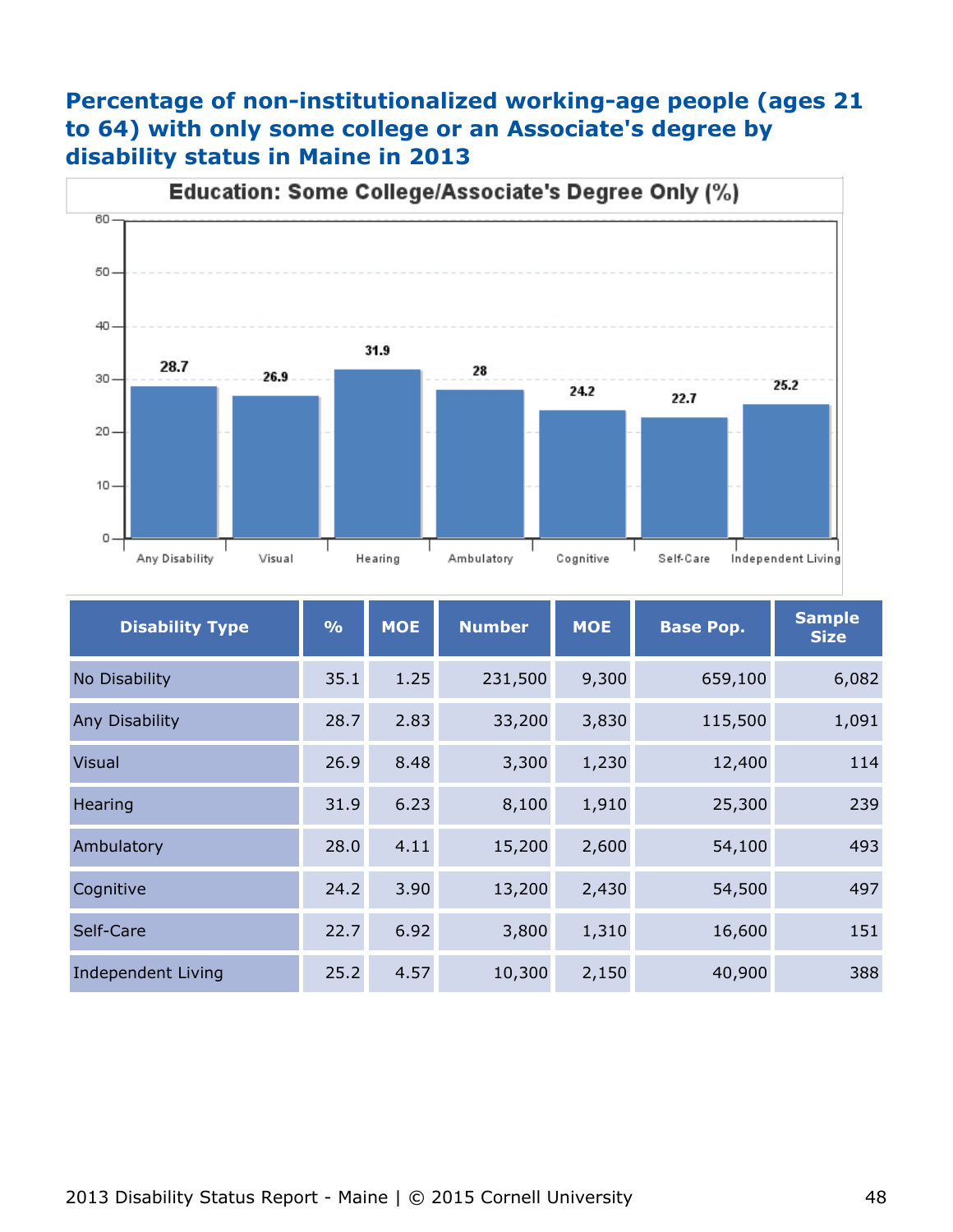# <span id="page-49-0"></span>**Education**

## **Bachelor's Degree or More**

## **Introduction**

This section presents the percentage of non-institutionalized working-age people (ages 21 to 64) with disabilities with a Bachelor's degree or more in Maine, using data from the 2013 American Community Survey (ACS). For definitions of terms, see Glossary.



- In 2013, the percentage of working-age people with disabilities with a Bachelor's degree or more in ME was 12.2 percent.
- In 2013, the percentage of working-age people without disabilities with a Bachelor's degree or more in ME was 30.1 percent.
- The difference in the percentage with a Bachelor's degree or more between working-age people with and without disabilities was 17.9 percentage points.
- Among the six types of disabilities identified in the ACS, the highest percentage with a Bachelor's degree or more was for people with "Hearing Disability," 15.6 percent. The lowest percentage with a Bachelor's degree or more was for people with "Cognitive Disability," 9.9 percent.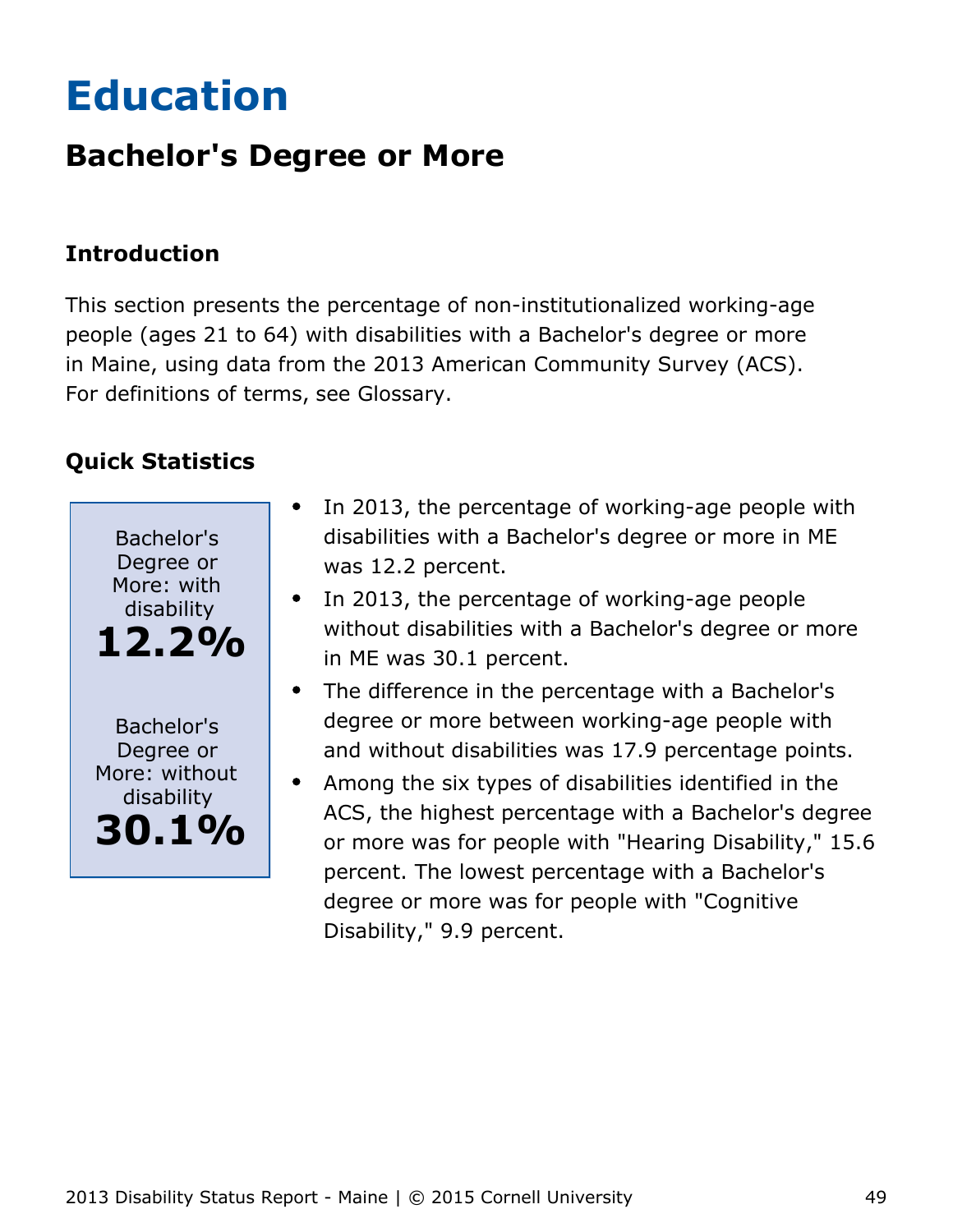## **Percentage of non-institutionalized working-age people (ages 21 to 64) with a Bachelor's degree or more by disability status in Maine in 2013**



| <b>Disability Type</b>    | $\frac{0}{0}$ | <b>MOE</b> | <b>Number</b> | <b>MOE</b> | <b>Base Pop.</b> | <b>Sample</b><br><b>Size</b> |
|---------------------------|---------------|------------|---------------|------------|------------------|------------------------------|
| No Disability             | 30.1          | 1.20       | 198,600       | 8,750      | 659,100          | 6,082                        |
| Any Disability            | 12.2          | 2.05       | 14,100        | 2,510      | 115,500          | 1,091                        |
| <b>Visual</b>             | 13.4          | 6.51       | 1,700         | 870        | 12,400           | 114                          |
| Hearing                   | 15.6          | 4.85       | 3,900         | 1,340      | 25,300           | 239                          |
| Ambulatory                | 10.6          | 2.82       | 5,700         | 1,610      | 54,100           | 493                          |
| Cognitive                 | 9.9           | 2.72       | 5,400         | 1,560      | 54,500           | 497                          |
| Self-Care                 | 14.0          | 5.73       | 2,300         | 1,020      | 16,600           | 151                          |
| <b>Independent Living</b> | 10.8          | 3.26       | 4,400         | 1,410      | 40,900           | 388                          |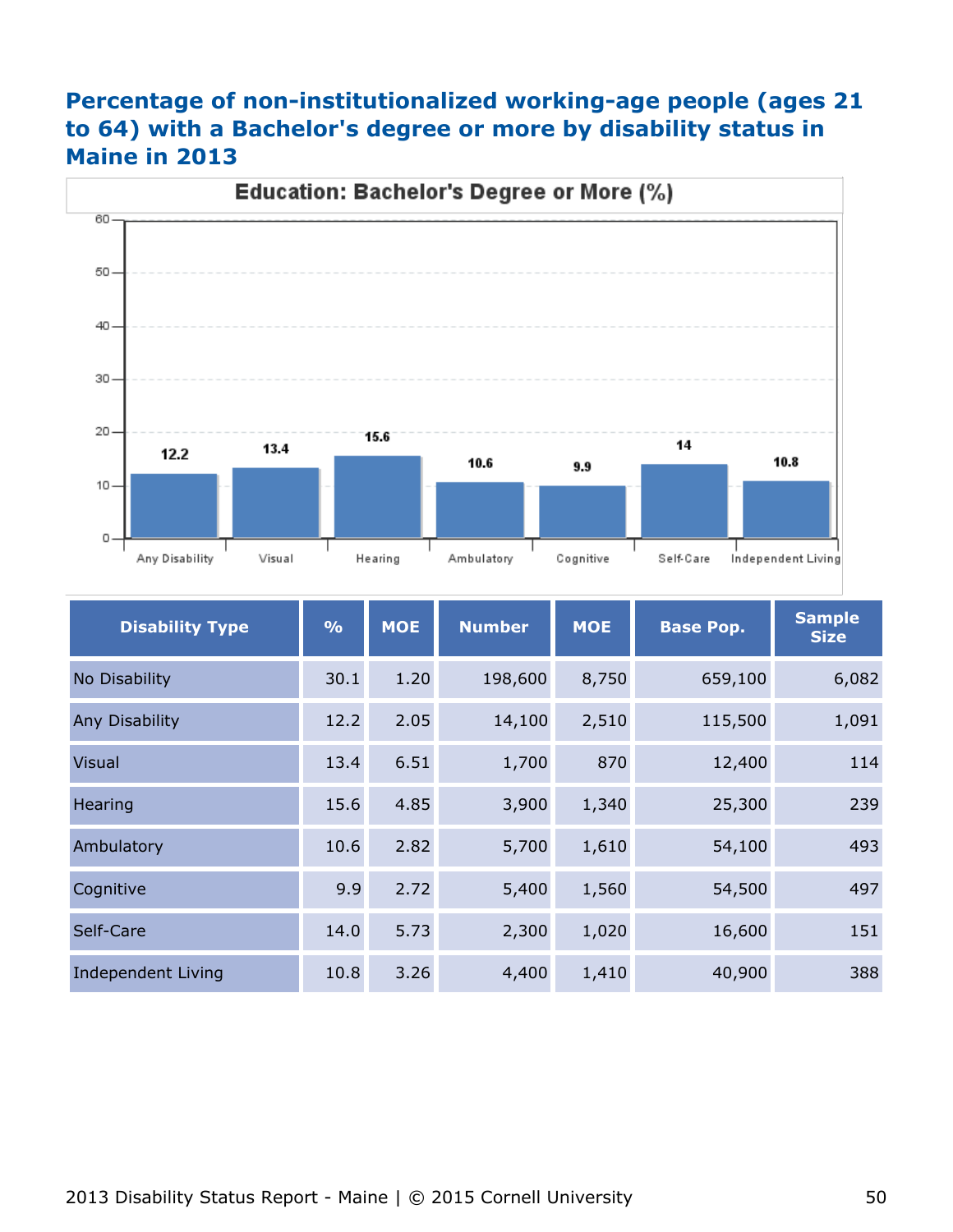# <span id="page-51-0"></span>**Veterans Service-Connected Disability Rating**

## **Introduction**

This section presents the percentage of non-institutionalized working-age (ages 21 to 64) civilian veterans reporting a service-connected disability rating in Maine. The 2013 American Community Survey (ACS) asks if the veteran has a service-connected disability, and if so, what their rating is (0-100%). A "service-connected" disability is one that has been determined by the Department of Veterans Affairs (VA) as being a result of disease or injury incurred or aggravated during military service. Note that a veteran can receive disability compensation for a wide range of conditions, and a veteran with a service-connected disability may not report having one of the six ACS functional or activity limitation disabilities. For definitions of terms, see Glossary.

## **Quick Statistics**

Veterans with a Service-Connected Disability **23.8%**

- In 2013, there were 64,600 working-age civilian veterans in ME, of whom 15,300 had a VA service-connected disability.
- $\bullet$ In 2013, the percentage of working-age civilian veterans in ME with a VA service-connected disability was 23.8 percent.
- In 2013, 5,100 working-age civilian veterans in  $\bullet$ ME had the most severe service-connected disability rating (70 percent or above).
- In 2013, 33.0 percent of the working-age civilian  $\bullet$ veterans in ME who had a service connected disability had a service-connected disability rating of 70 percent or above.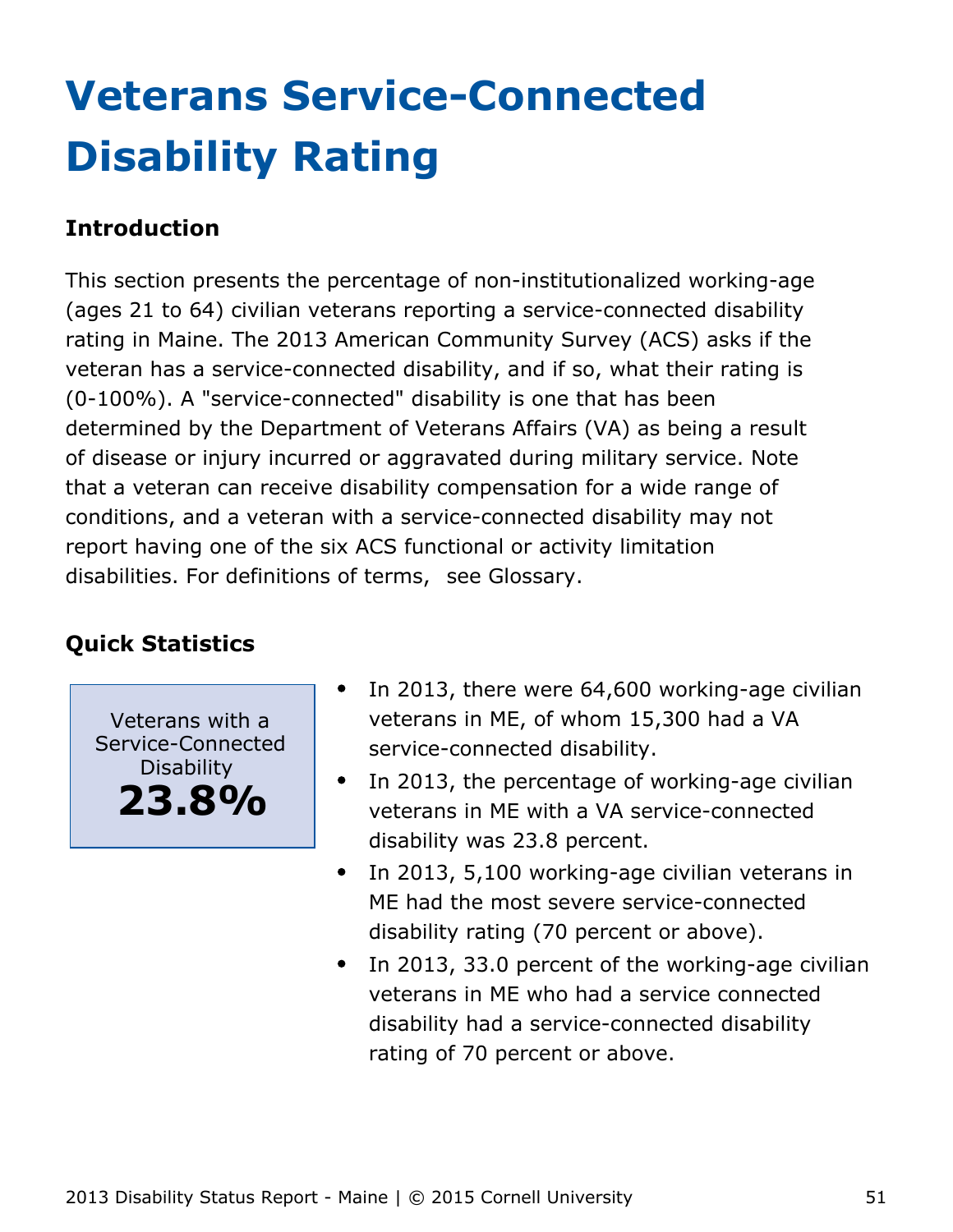## **Disability rating of working-age civilian veterans (ages 21 to 64) with a service-connected disability in Maine in 2013**



| Service-Connected<br><b>Disability</b>                   |           |              | % MOE Number MOE Base Pop. Sample |     |
|----------------------------------------------------------|-----------|--------------|-----------------------------------|-----|
| Has a service-connected disability rating<br>$(0-100\%)$ | 23.8 3.57 | 15,300 2,620 | 64,600                            | 618 |

#### **Disability rating of veterans with a service connected-disability**

| 0 percent            | $1.0$ 3.29   | 200 | 400         | 15,300 | 145 |
|----------------------|--------------|-----|-------------|--------|-----|
| 10 or 20 percent     | 23.6 7.29    |     | 3,600 1,280 | 15,300 | 145 |
| 30 or 40 percent     | 16.5 6.37    |     | 2,500 1,070 | 15,300 | 145 |
| 50 or 60 percent     | 22.1 7.13    |     | 3,400 1,240 | 15,300 | 145 |
| 70 percent or higher | 33.0 8.08    |     | 5,100 1,510 | 15,300 | 145 |
| Rating not reported  | $3.8$ $3.28$ | 600 | 510         | 15,300 | 145 |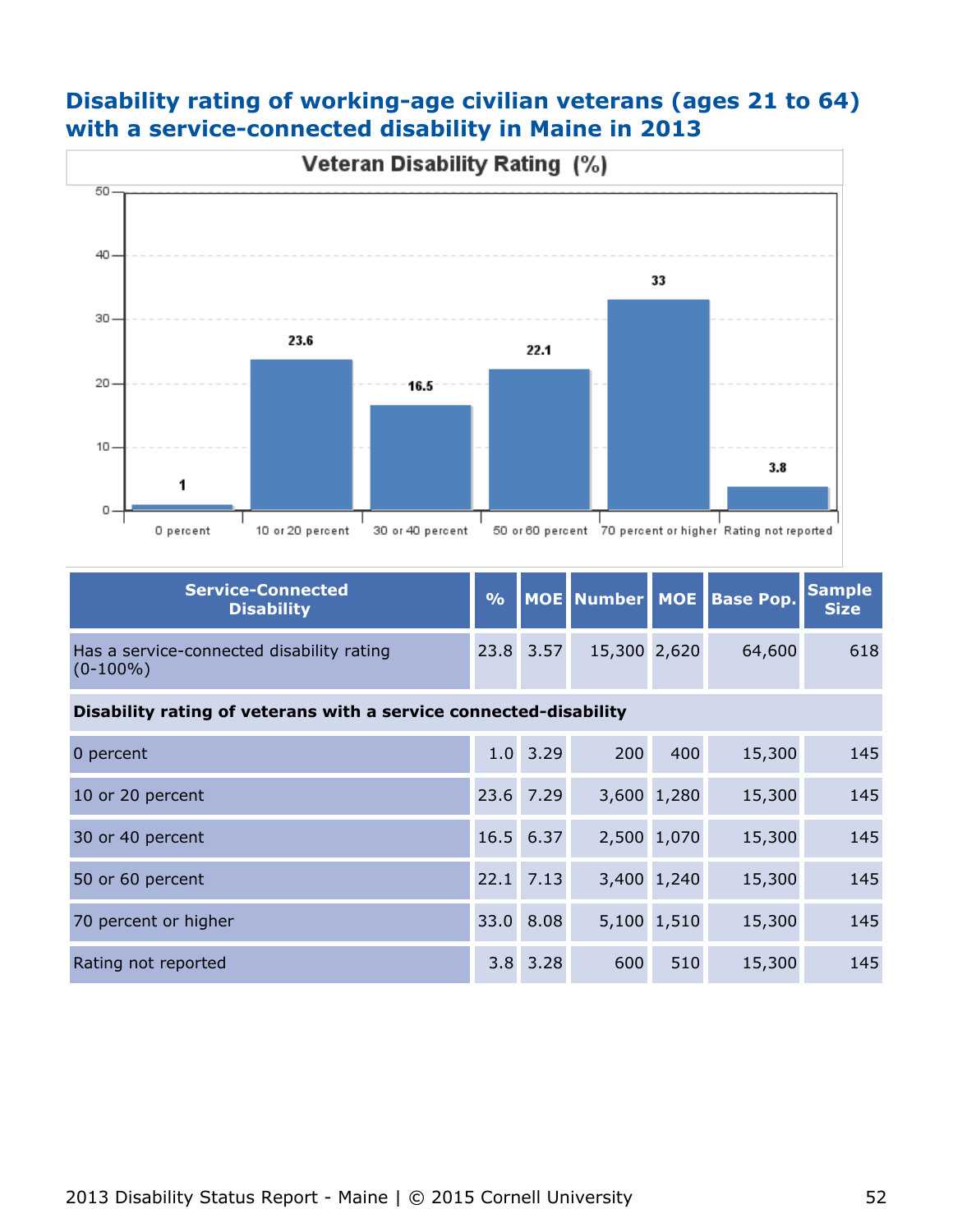# <span id="page-53-0"></span>**Health Insurance Coverage**

## **Introduction**

This section examines the health insurance coverage of non-institutionalized working-age people (ages 21 to 64) with disabilities in Maine, using data from the 2013 American Community Survey (ACS). For definitions of terms, see Glossary.



- In 2013, 87.3 percent of working-age people with disabilities in ME had some type of health insurance coverage.
- In 2013, 83.3 percent of working-age people without disabilities in ME had some type of health insurance coverage.
- The difference in the health insurance coverage rate between working-age people with and without disabilities was 4 percentage points.
- Among the six types of disabilities identified in the  $\bullet$ ACS, the highest health insurance coverage rate was for people with "Self-Care Disability," 92.1 percent. The lowest health insurance coverage rate was for people with "Visual Disability," 83.9 percent.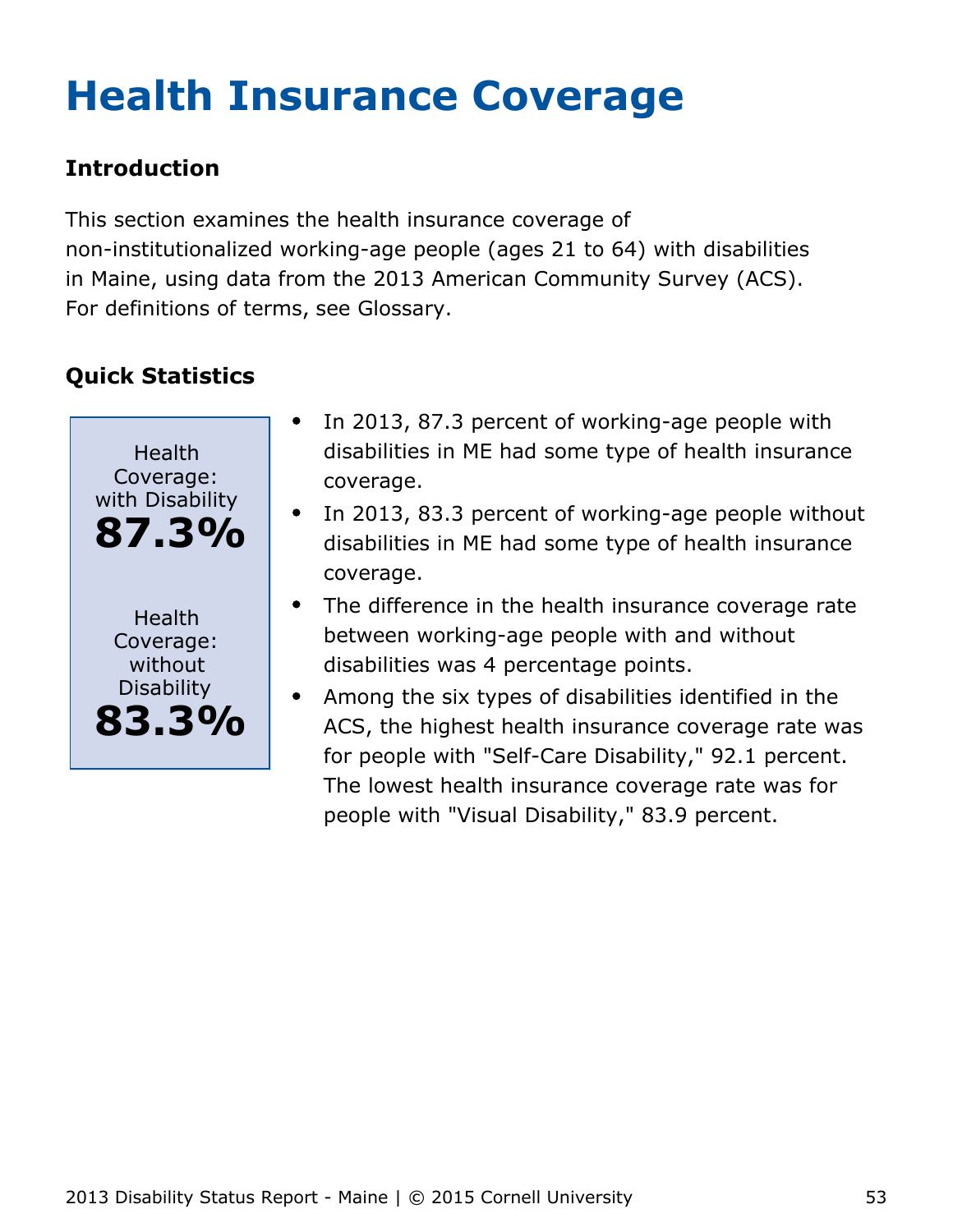



| <b>Disability Type</b>    | $\frac{0}{0}$ | <b>MOE</b> | <b>Number</b> | <b>MOE</b> | <b>Base Pop.</b> | <b>Sample</b><br><b>Size</b> |
|---------------------------|---------------|------------|---------------|------------|------------------|------------------------------|
| No Disability             | 83.3          | 0.98       | 548,900       | 12,080     | 659,100          | 6,082                        |
| Any Disability            | 87.3          | 2.08       | 100,900       | 6,500      | 115,500          | 1,091                        |
| <b>Visual</b>             | 83.9          | 7.03       | 10,400        | 2,160      | 12,400           | 114                          |
| Hearing                   | 84.5          | 4.84       | 21,400        | 3,090      | 25,300           | 239                          |
| Ambulatory                | 89.1          | 2.85       | 48,200        | 4,580      | 54,100           | 493                          |
| Cognitive                 | 88.3          | 2.93       | 48,100        | 4,580      | 54,500           | 497                          |
| Self-Care                 | 92.1          | 4.45       | 15,300        | 2,620      | 16,600           | 151                          |
| <b>Independent Living</b> | 89.5          | 3.22       | 36,600        | 4,020      | 40,900           | 388                          |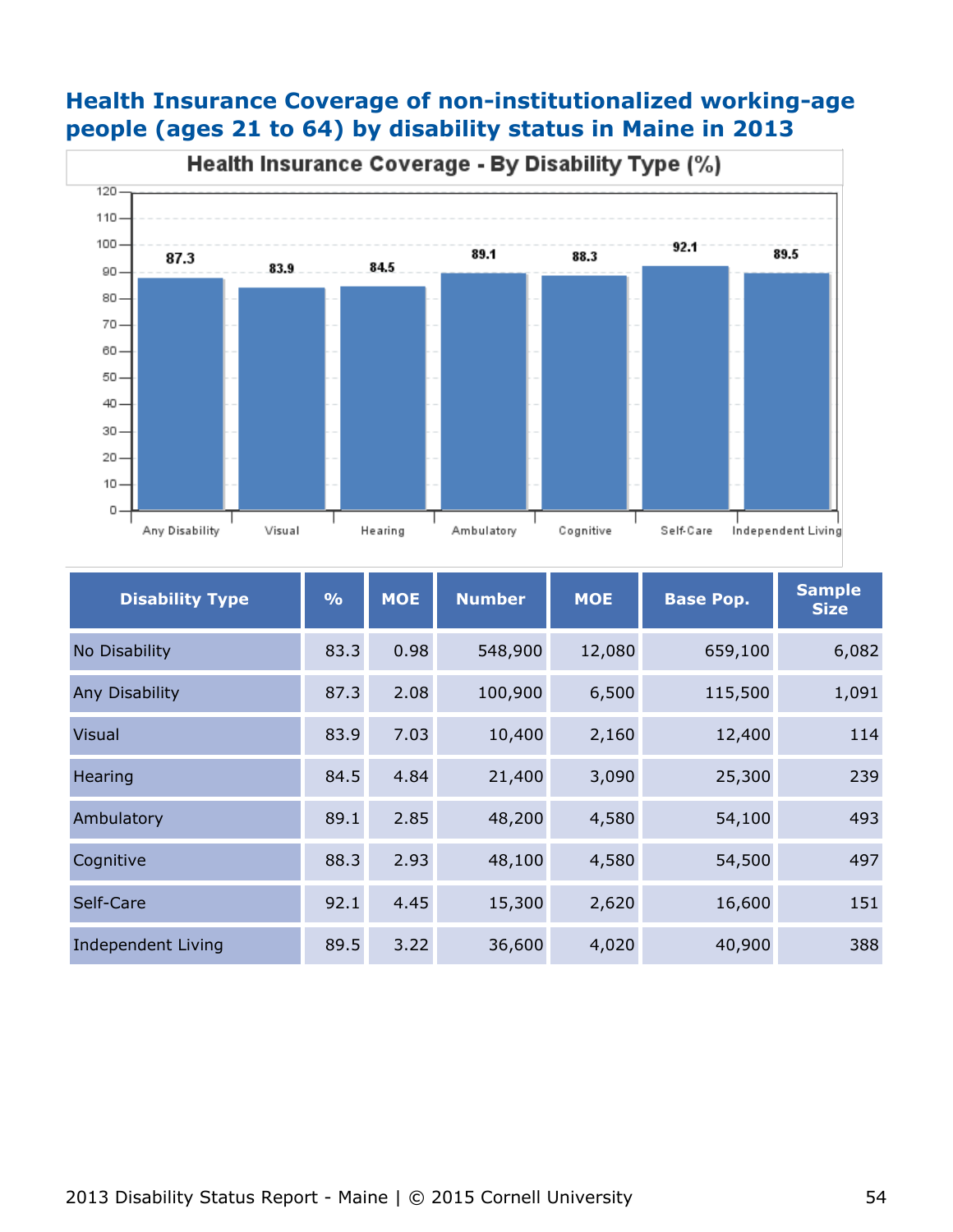# <span id="page-55-0"></span>**Type of Health Insurance Coverage**

## **Introduction**

This section examines the type of health insurance coverage for non-institutionalized working-age people (ages 21 to 64) with disabilities in Maine, using data from the 2013 American Community Survey (ACS). Note that people can report more than one type of insurance coverage. For definitions of terms, see Glossary.



- In 2013, 28.1 percent of working-age people with disabilities in ME reported health insurance coverage through a current or former employer or union (theirs or another family member).
- In 2013, 63.9 percent of working-age people  $\bullet$ without disabilities in ME reported health insurance coverage through a current or former employer or union (theirs or another family member).
- In 2013, 8.8 percent of working-age people with disabilities in ME reported purchasing health insurance coverage directly from an insurance company (by themselves or another family member).
- In 2013, 29.0 percent of working-age people with disabilities in ME reported Medicare coverage and 47.6 percent reported Medicaid coverage (or other government-assistance plan for those with low incomes or a disability).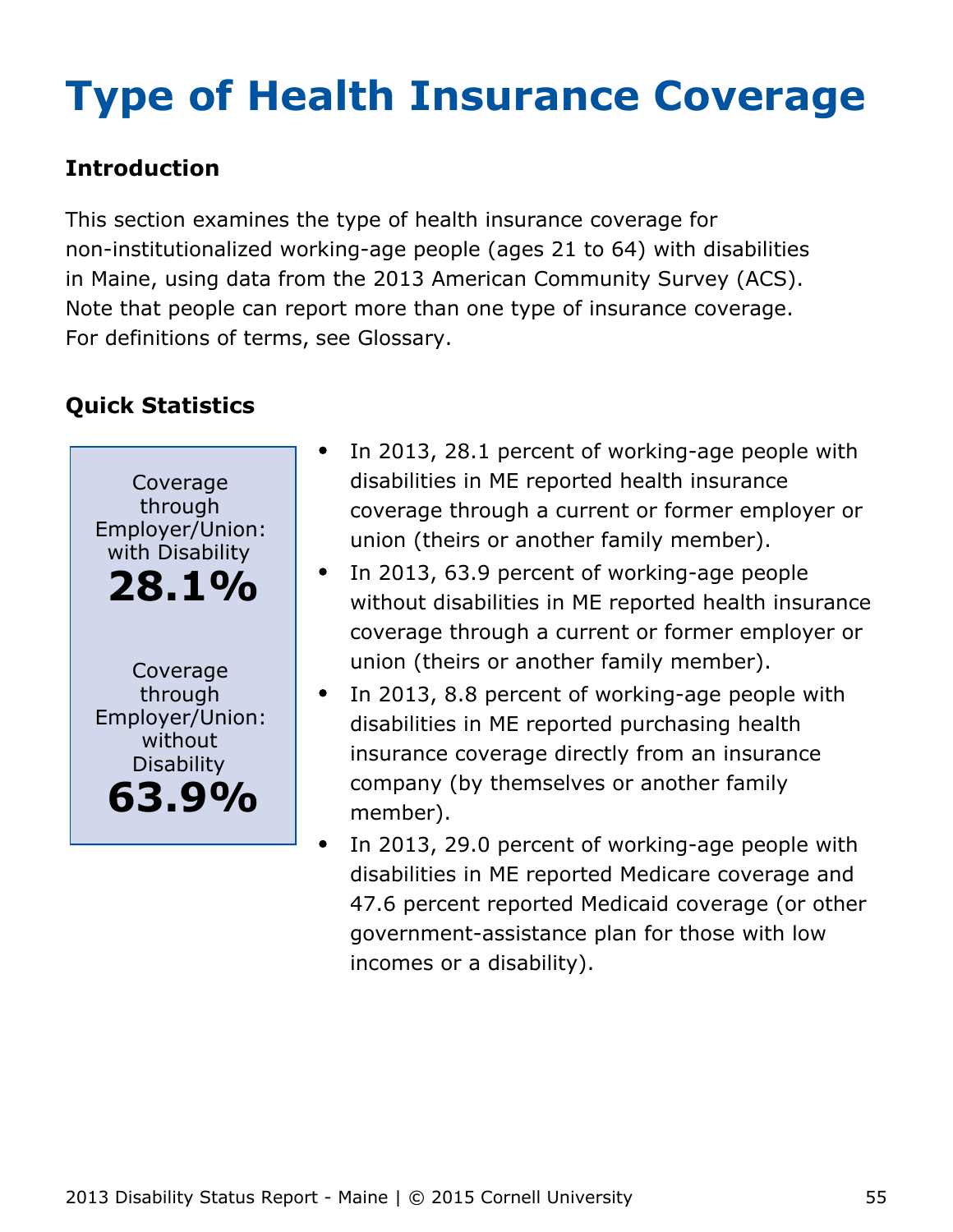## **Type of Health Insurance Coverage of non-institutionalized working-age people (ages 21 to 64) by disability status in Maine in 2013**

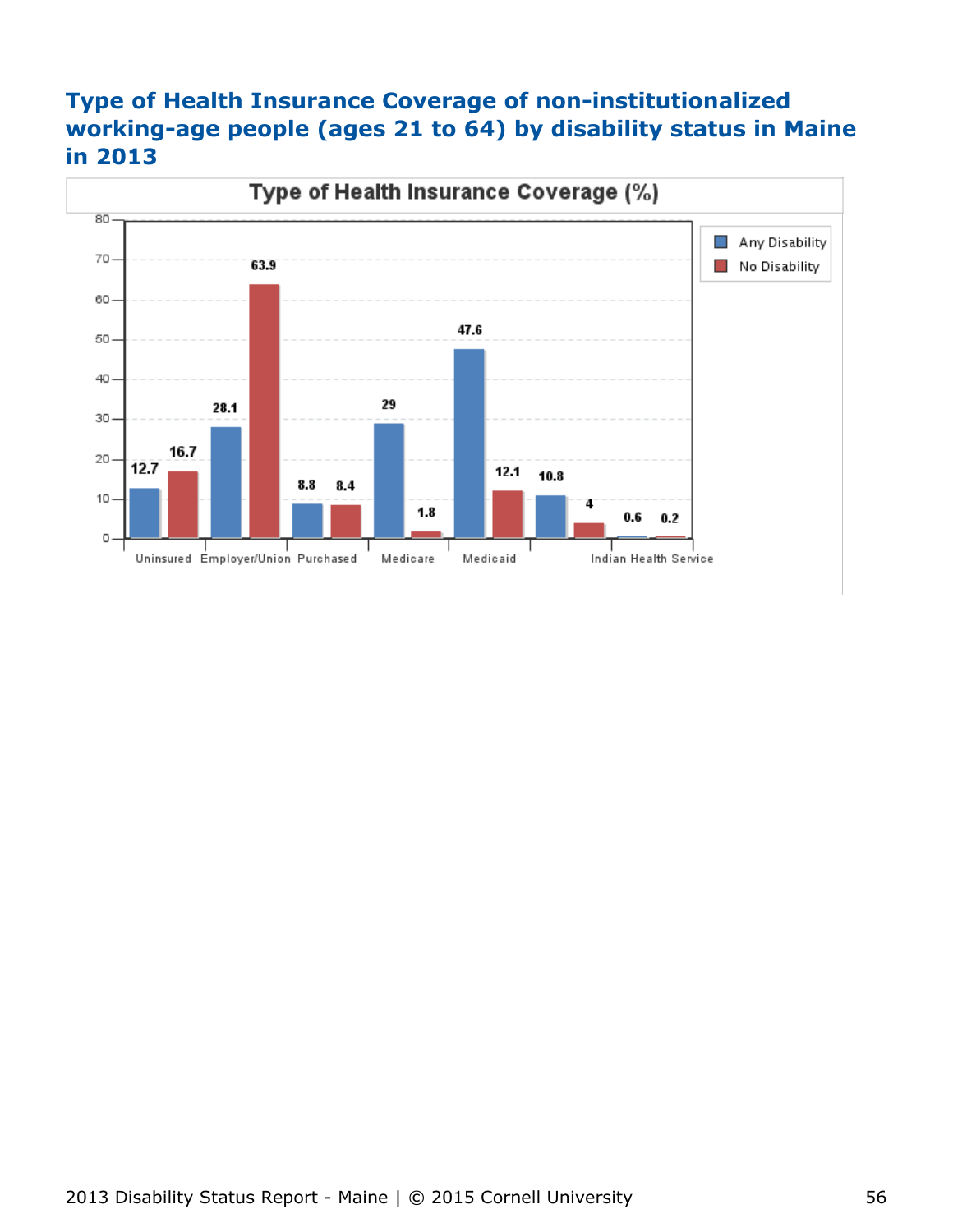| <b>Disability Status/</b><br><b>Insurance Type</b> | $\frac{1}{2}$ | <b>MOE</b> | <b>Number</b> | <b>MOE</b> | <b>Base Pop.</b> | <b>Sample</b><br><b>Size</b> |  |  |  |
|----------------------------------------------------|---------------|------------|---------------|------------|------------------|------------------------------|--|--|--|
| <b>Any Disability</b>                              |               |            |               |            |                  |                              |  |  |  |
| Uninsured                                          | 12.7          | 2.08       | 14,600        | 2,560      | 115,500          | 1,091                        |  |  |  |
| Employer/Union                                     | 28.1          | 2.81       | 32,400        | 3,780      | 115,500          | 1,091                        |  |  |  |
| Purchased                                          | 8.8           | 1.77       | 10,200        | 2,140      | 115,500          | 1,091                        |  |  |  |
| Medicare                                           | 29.0          | 2.84       | 33,500        | 3,850      | 115,500          | 1,091                        |  |  |  |
| Medicaid                                           | 47.6          | 3.13       | 55,000        | 4,890      | 115,500          | 1,091                        |  |  |  |
| Military/VA                                        | 10.8          | 1.94       | 12,400        | 2,360      | 115,500          | 1,091                        |  |  |  |
| <b>Indian Health Service</b>                       | 0.6           | 3.29       | 700           | 540        | 115,500          | 1,091                        |  |  |  |
| <b>No Disability</b>                               |               |            |               |            |                  |                              |  |  |  |
| Uninsured                                          | 16.7          | 0.98       | 110,200       | 6,760      | 659,100          | 6,082                        |  |  |  |
| Employer/Union                                     | 63.9          | 1.26       | 421,000       | 11,410     | 659,100          | 6,082                        |  |  |  |
| Purchased                                          | 8.4           | 0.73       | 55,200        | 4,900      | 659,100          | 6,082                        |  |  |  |
| Medicare                                           | 1.8           | 3.29       | 12,100        | 2,330      | 659,100          | 6,082                        |  |  |  |
| Medicaid                                           | 12.1          | 0.85       | 79,500        | 5,820      | 659,100          | 6,082                        |  |  |  |
| Military/VA                                        | 4.0           | 0.51       | 26,000        | 3,400      | 659,100          | 6,082                        |  |  |  |
| <b>Indian Health Service</b>                       | 0.2           | 3.29       | 1,500         | 830        | 659,100          | 6,082                        |  |  |  |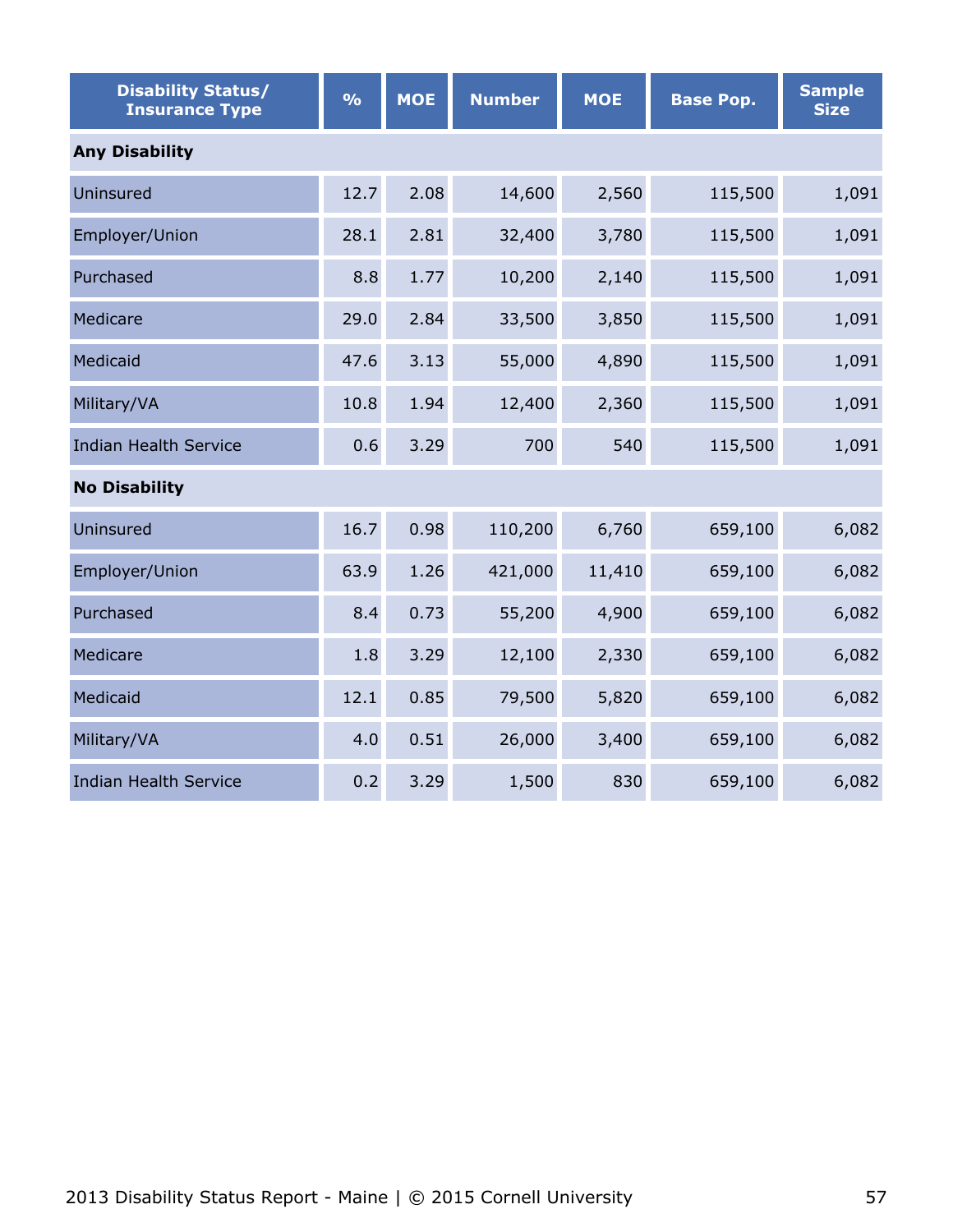## <span id="page-58-0"></span>**Glossary**

## **Actively Looking for Work**

A person is defined as ACTIVELY looking for work if he or she reports looking for work during the last four weeks.

## **Ambulatory Disability**

This disability type is based on the question (*asked of persons ages 5 or older*): Does this person have serious difficulty walking or climbing stairs?

## **Base Population (Base Pop.)**

The estimated number of individuals upon which the calculation is based. (For percentages, this is the denominator).

## **Cognitive Disability**

This disability type is based on the question (*asked of persons ages 5 or older*): Because of a physical, mental, or emotional condition, does this person have serious difficulty concentrating, remembering, or making decisions?

## **Disability and Disability Types**

The ACS definition of disability is based on six questions. A person is coded as having a disability if he or she or a proxy respondent answers affirmatively for one or more of these six categories.

- *Hearing Disability (asked of all ages):* Is this person deaf or does he/she have serious difficulty hearing?
- *Visual Disability (asked of all ages)*: Is this person blind or does he/she have serious difficulty seeing even when wearing glasses?
- *Cognitive Disability (asked of persons ages 5 or older)*: Because of a physical, mental, or emotional condition, does this person have serious difficulty concentrating, remembering, or making decisions?
- *Ambulatory Disability* (asked of persons ages 5 or older): Does this person have serious difficulty walking or climbing stairs?
- *Self-care Disability (asked of persons ages 5 or older)*: Does this person have difficulty dressing or bathing?
- *Independent Living Disability (asked of persons ages 15 or older):* Because of a physical, mental, or emotional condition, does this person have difficulty doing errands alone such as visiting a doctor's office or shopping?

#### **Earnings**

Earnings are defined as wages, salary, commissions, bonuses, or tips from all jobs including self-employment income (NET income after business expenses) from own nonfarm businesses or farm businesses, including proprietorships and partnerships.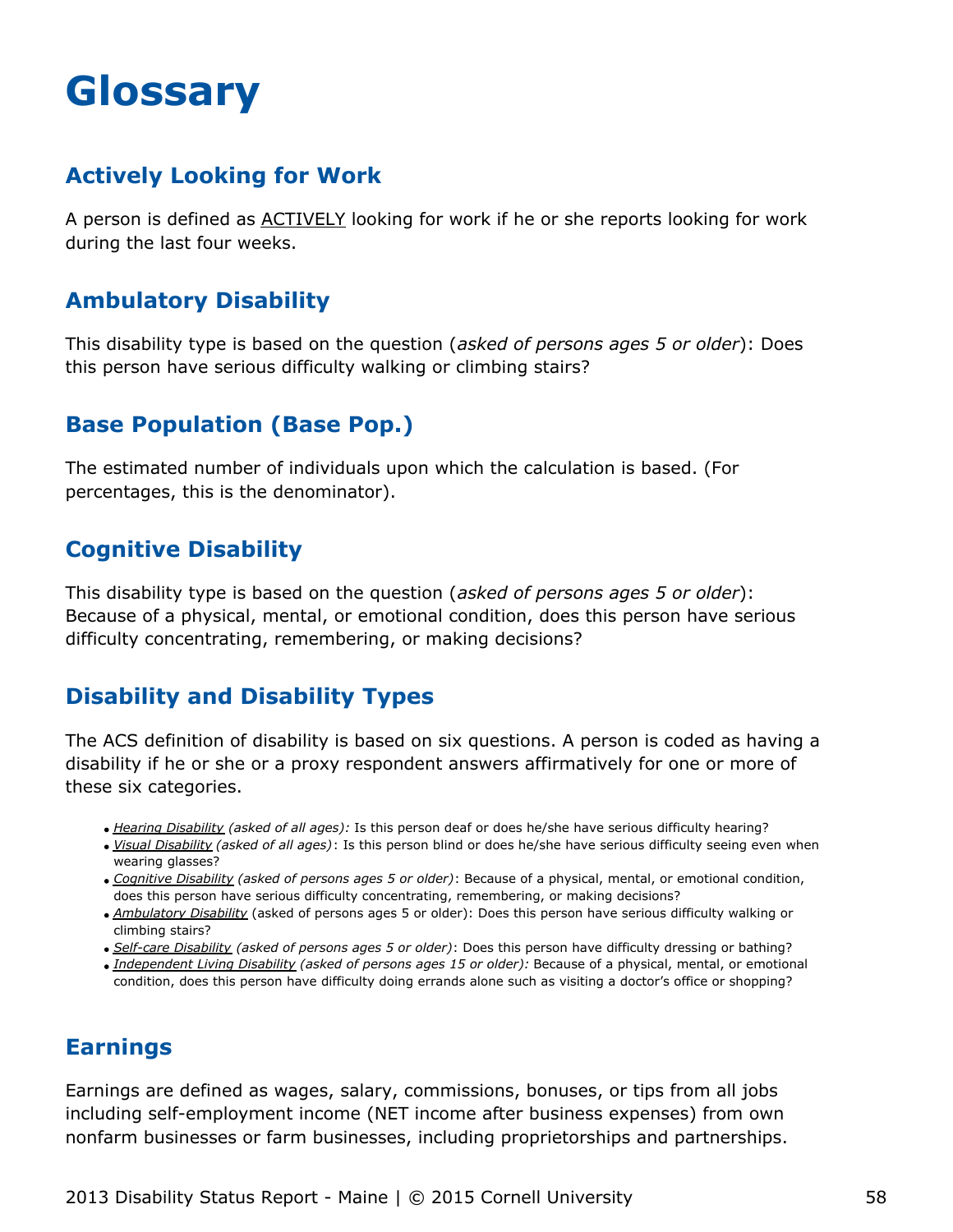## **Education**

Our definition is based on the responses to the question: "What is the highest degree or level of school this person has completed? If currently enrolled, mark the previous grade or highest degree received." Our category "high school diploma/equivalent" includes those marking the ACS option "Regular high school diploma — GED or alternative credential." Our category "Some college/Associate's degree" includes those marking the ACS options: some college credit, but less than 1 year of college credit; one or more years of college credit but no degree, or "Associate's degree (for example: AA, AS)." Our category "a Bachelor's or more" includes those marking the ACS options: "Bachelor's degree (for example: BA, BS)"; "Master's degree (for example: MA, MS, MEng, MEd, MSW, MBA)"; "Professional degree (for example: MD, DDS, DVM, LLB, JD)"; or "Doctorate degree (for example: PhD, EdD)." Note in 2008 changes were made to some of the response categories and the layout of this question.

#### **Employment**

A person is considered employed if he or she is either

- a. "at work": those who did any work at all during the reference week as a paid employee (worked in his or her own business or profession, worked on his or her own farm, or worked 15 or more hours as an unpaid worker on a family farm or business) or
- b. were "with a job but not at work," : had a job but temporarily did not work at that job during the reference week due to illness, bad weather, industrial dispute, vacation or other personal reasons. The reference week is defined as the week preceding the date the questionnaire was completed.

## **Full-Time/Full-Year Employment**

A person is considered employed full-time/full-year if he or she worked 35 hours or more per week (full-time) and 50 or more weeks per year (full-year). The reference period is defined as the year preceding the date the questionnaire was completed. Note: this does not signify whether a person is eligible for fringe benefits. The question and response categories regarding weeks worked per year was changed in 2008.

## **Group Quarters (GQ)**

A GQ is a place where people live or stay that is normally owned or managed by an entity or organization providing housing and/or services for the residents. These services may include custodial or medical care as well as other types of assistance, and residency is commonly restricted to those receiving these services. People living in group quarters are usually not related to each other. Group quarters include such places as college residence halls, residential treatment centers, skilled nursing facilities, group homes, military barracks, correctional facilities, and workers' dormitories. See the definitions of institutional GQs and non-institutional GQs for more information. In addition, a description of the types of group quarters included in the 2008 ACS is located on the U.S. Census Bureau's Web site at [www.census.gov/acs/www/Downloads/](http://www.census.gov/acs/www/Downloads/2008_ACS_GQ_Definitions.pdf)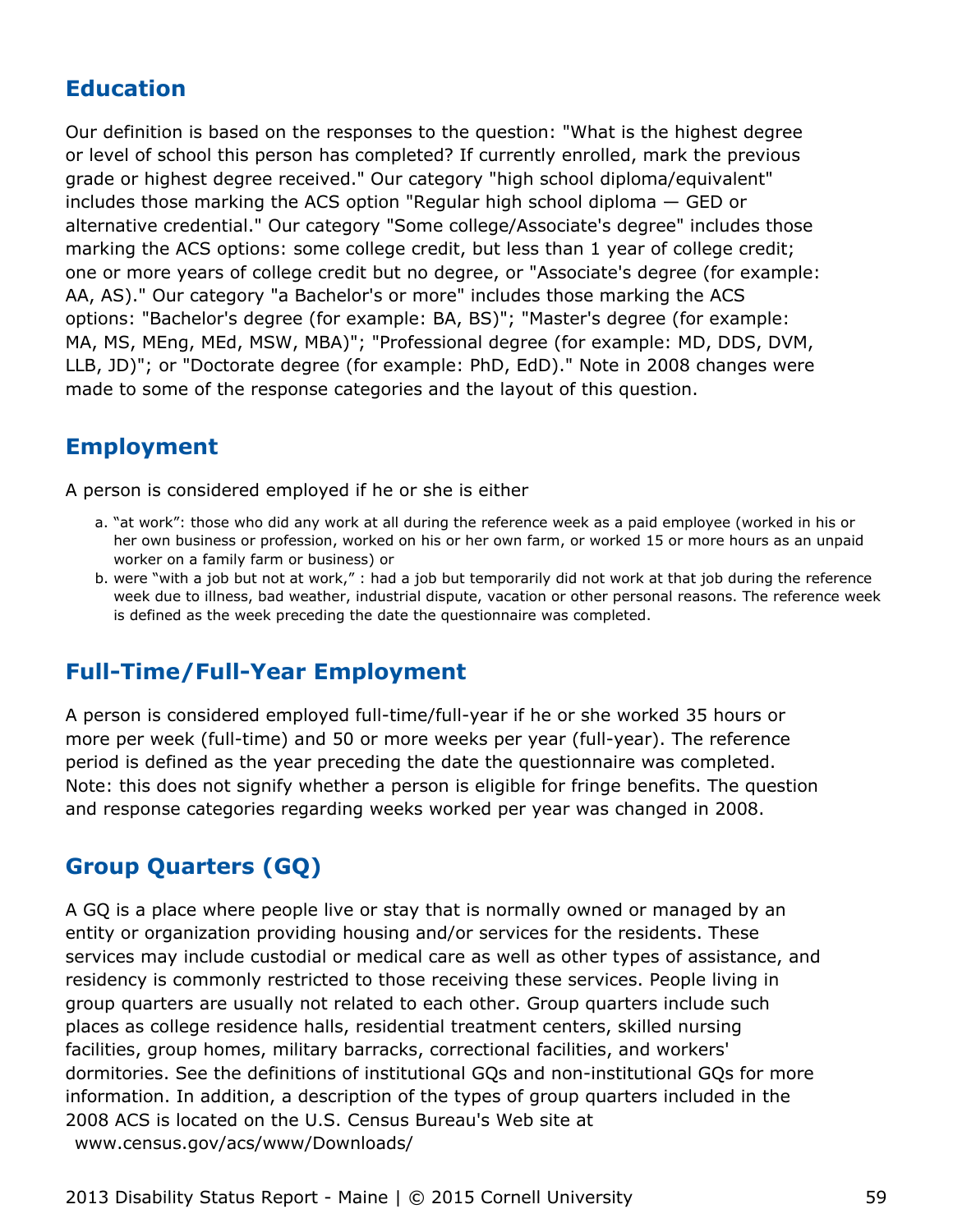#### **Health Insurance Coverage**

Is based on the following question: Is this person CURRENTLY covered by any of the following types of health insurance or health coverage plans? Mark "Yes" or "No" for EACH type of coverage in items a – h.

- a. Insurance through a current or former employer or union (of this person or another family member)
- b. Insurance purchased directly from an insurance company (by this person or another family member)
- c. Medicare, for people 65 and older, or people with certain disabilities
- d. Medicaid, Medical Assistance, or any kind of government-assistance plan for those with low incomes or a disability
- e. VA (including those who have ever used or enrolled for VA health care)
- f. TRICARE or other military health care
- g. Indian Health Service
- h. Any other type of health insurance or health coverage plan Specify (Note: "Other type" were recoded into one of the categories a-g by the Census Bureau)

## **Hearing Disability**

This disability type is based on the question *(asked of all ages)*: Is this person deaf or does he/she have serious difficulty hearing?

## **Hispanic or Latino Origin**

People of Hispanic or Latino origin are those who classify themselves in a specific Hispanic or Latino category in response to the question, "Is this person Spanish/Hispanic/Latino?" Specifically, those of Hispanic or Latino origin are those who are Cuban; Mexican, Mexican American, Chicano; Puerto Rican; or other Spanish/Hispanic/Latino. Origin may be the heritage, nationality group, lineage, or country of birth of the person or the person's parents or ancestors before their arrival in the United States. People who identify their origin as Spanish, Hispanic, or Latino may be of any race.

#### **Household Income**

Household Income is defined as the total income of a household including: wages, salary, commissions, bonuses, or tips from all jobs; self-employment income (NET income after business expenses) from own non-farm or farm businesses, including proprietorships and partnerships; interest, dividends, net rental income, royalty income, or income from real estates and trusts; Social Security or Railroad Retirement; Supplemental Security Income; any public assistance or welfare payments from the state or local welfare office; retirement, survivor or disability pensions; and any other regularly received income (e.g., Veterans' payments, unemployment compensation, child support or alimony). Median household income is calculated with the household as the unit of analysis, using household weights without adjusting for household size.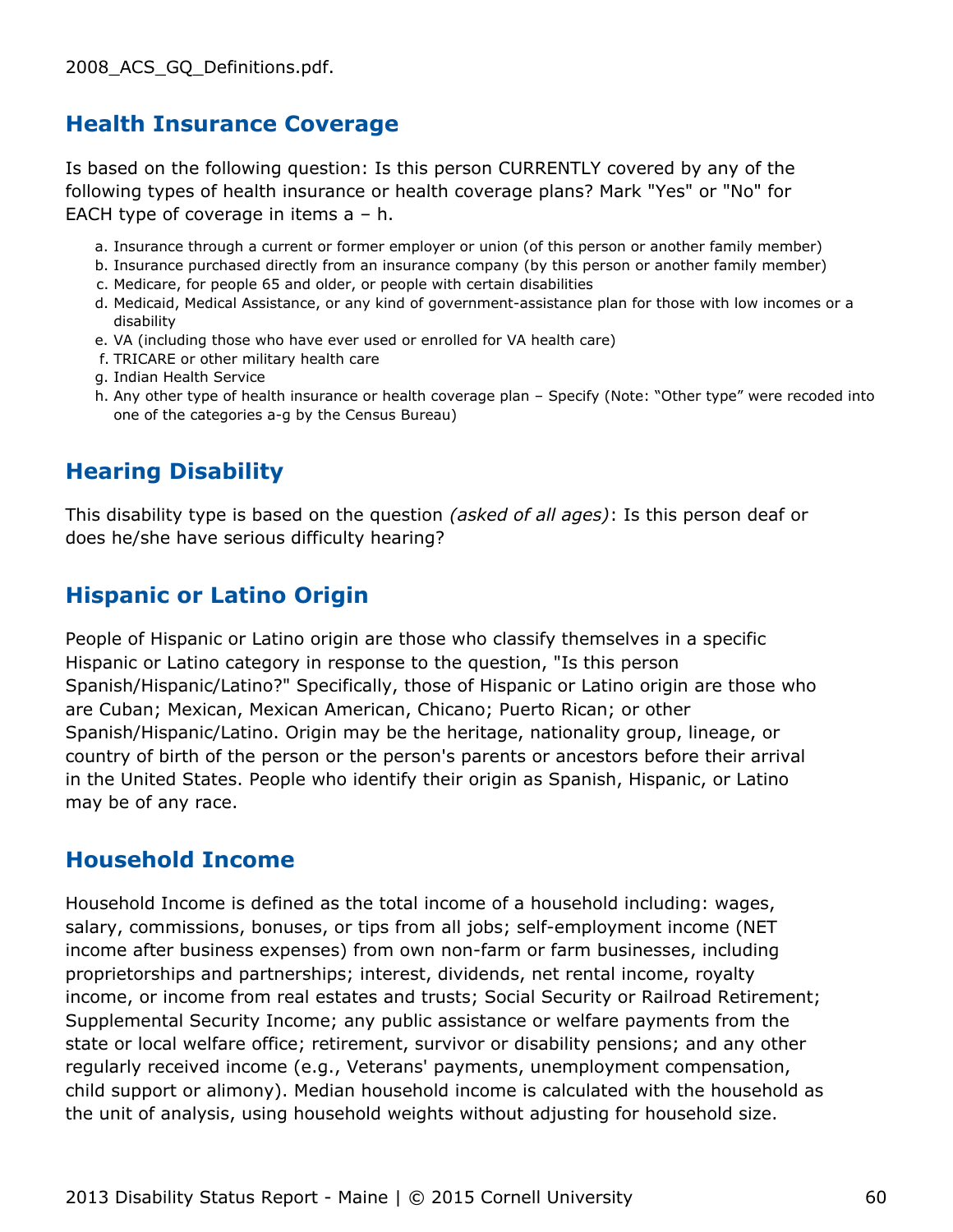## **Independent Living Disability**

This disability type is based on the question *(asked of persons ages 15 or older)*: Because of a physical, mental, or emotional condition, does this person have difficulty doing errands alone such as visiting a doctors office or shopping?

## **Institutional Group Quarters (GQs)**

Includes facilities for people under formally authorized, supervised care or custody at the time of enumeration. Generally, restricted to the institution, under the care or supervision of trained staff, and classified as "patients" or "inmates." Includes: correctional, nursing, and in-patient hospice facilities, psychiatric hospitals, juvenile group homes and residential treatment centers.

## **Margin of Error (MOE)**

Data, such as data from the American Community Survey, is based on a sample, and therefore statistics derived from this data are subject to sampling variability. The margin of error (MOE) is a measure of the degree of sampling variability. In a random sample, the degree of sampling variation is determined by the underlying variability of the phenomena being estimated (e.g., income) and the size of the sample (i.e., the number of survey participants used to calculate the statistic). The smaller the margin of error, the lower the sampling variability and the more "precise" the estimate. A margin of error is the difference between an estimate and its upper or lower confidence bounds. Confidence bounds are calculated by adding the MOE to the estimate (upper bound) and subtracting the MOE from the estimate (lower bound). All margins of error in this report are based on a 90 percent confidence level. This means that there is a 90% certainty that the actual value lies somewhere between the upper and lower confidence bounds.

## **Non-Institutional Group Quarters (GQs)**

Includes facilities that are not classified as institutional group quarters; such as college/university housing, group homes intended for adults, residential treatment facilities for adults, workers' group living quarters and Job Corps centers and religious group quarters.

## **Not Working but Actively Looking for Work**

A person is defined as not working but actively looking for work if he or she reports not being employed, but has been looking for work during the last four weeks.

#### **Number**

This term appears in the tables; it refers to estimated number of people in the category. (for percentages, this is the numerator).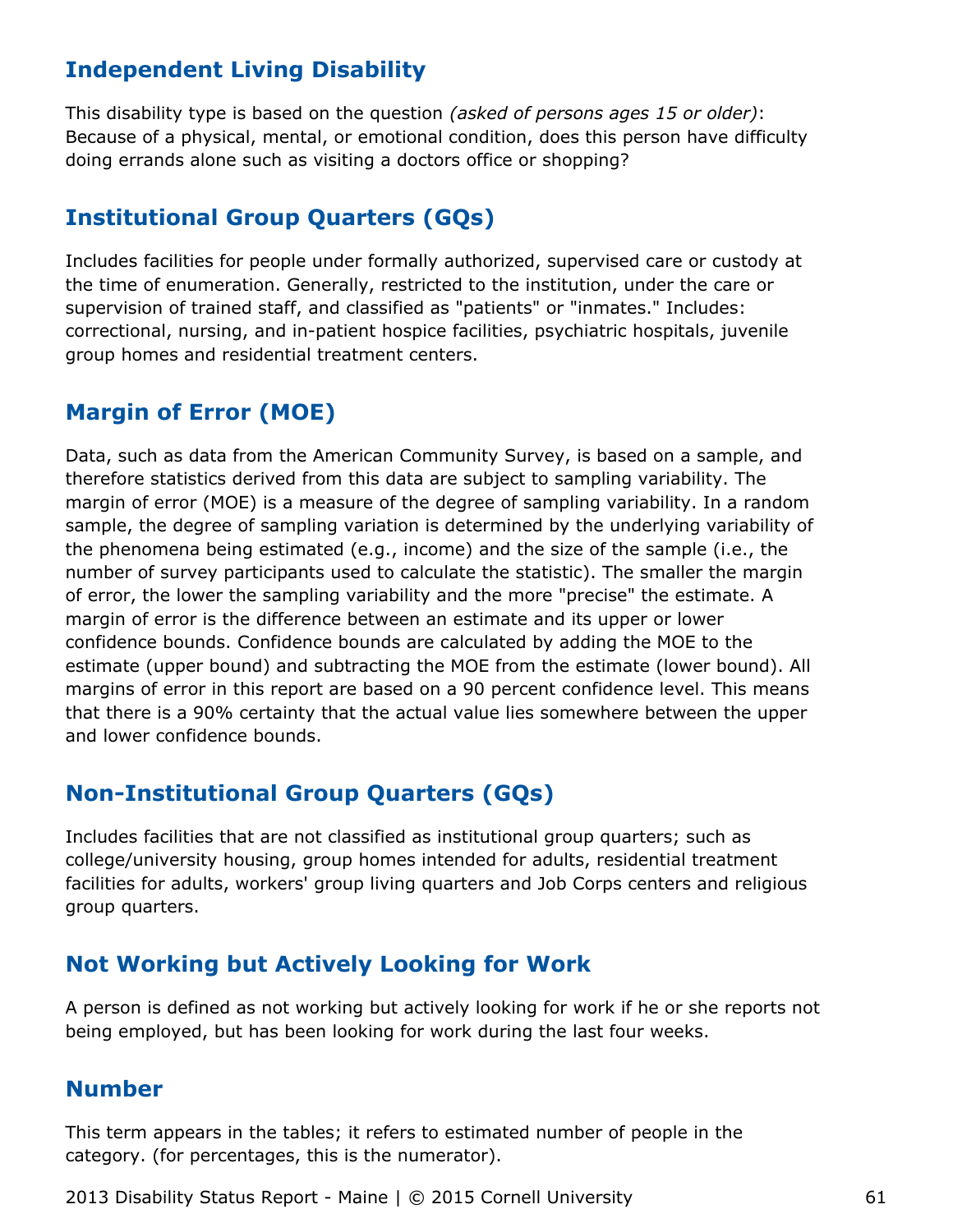#### **Poverty**

The poverty measure is computed based upon the standards defined in Directive 14 from the Office of Management and Budget. These standards use poverty thresholds created in 1982 and index these thresholds to 2008 dollars using poverty factors based upon the Consumer Price Index. They use the family as the income sharing unit and family income is the sum of total income from each family member living in the household. The poverty threshold depends upon the size of the family; the age of the householder; and the number of related children under the age of 18.

#### **Race**

Race categories are based on the question, "[w]hat is this person's race? Mark (X) one or more races to indicate what this person considers himself/herself to be." Responses include the following: White; Black or African-American; American Indian or Alaska Native (print name of enrolled or principal tribe); Asian Indian; Chinese; Filipino; Japanese; Korean; Vietnamese; Other Asian (Print Race); Native Hawaiian; Guamanian or Chamarro; Samoan; Other Pacific Islander (Print Race Below); Some other race (print race below). "Other race" also contains people who report more than one race.

## **Sample Size**

The number of survey participants used to calculate the statistic.

#### **Self-care Disability**

This disability type is based on the question (*asked of persons ages 5 or older*): 17c. Does this person have difficulty dressing or bathing?

## **Supplemental Security Income (SSI)**

A person is defined as receiving SSI payments if he or she reports receiving (SSI) income in the 12 months prior to the survey.

**Note:** The Supplemental Security Income (SSI) does not apply to Puerto Rico. SSI is a federal cash assistance program that provides monthly payments to low-income aged, blind, or disabled persons in the 50 states, the District of Columbia, and the Northern Mariana Islands.

#### **Veteran Service-Connected Disability**

A disease or injury determined to have occurred in or to have been aggravated by military service. A disability is evaluated according to the VA Schedule for Rating Disabilities in Title 38, CFR, and Part 4. Extent of disability is expressed as a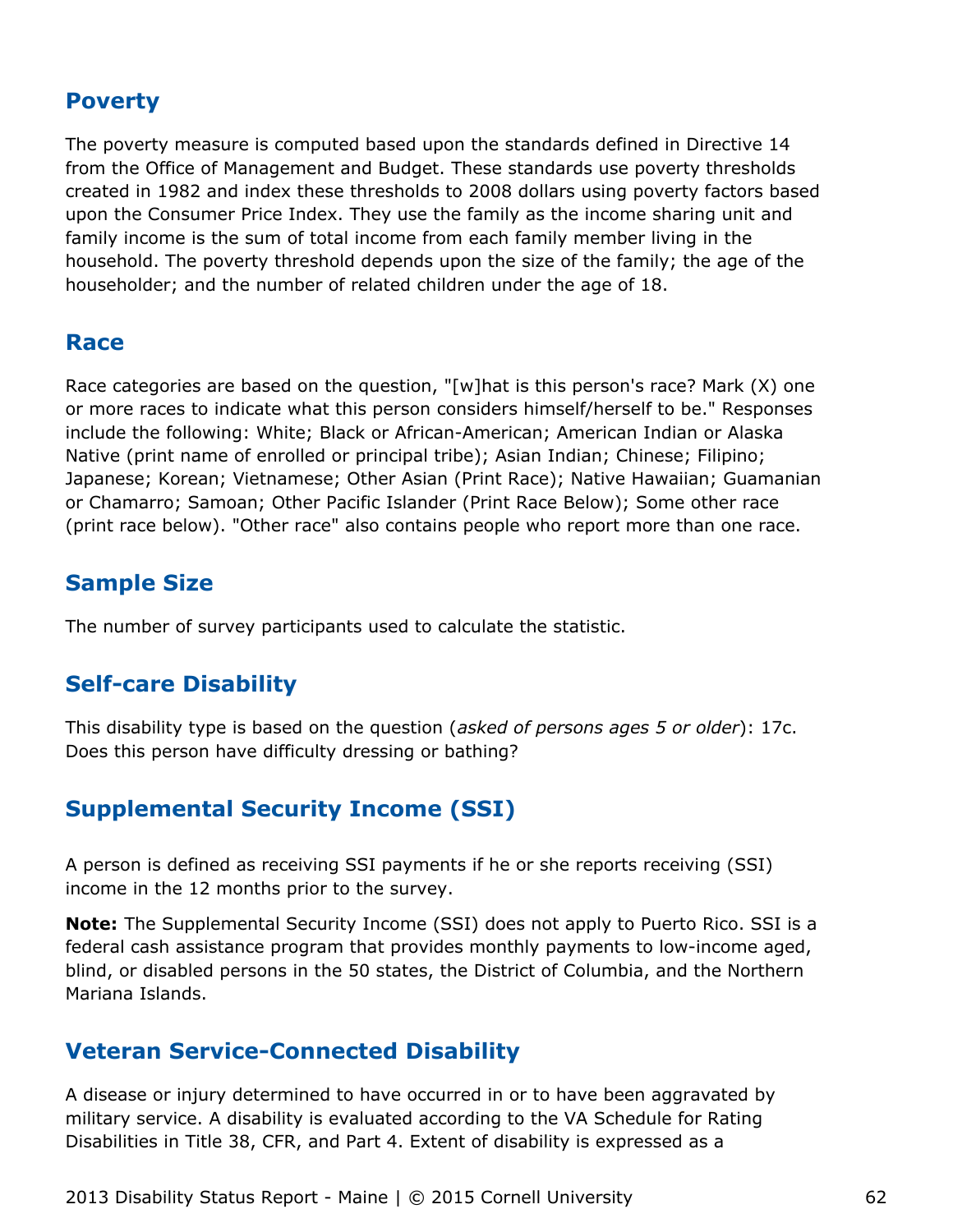percentage from 0% (for conditions that exist but are not disabling to a compensable degree) to 100%, in increments of 10%. This information was determined by the following two part question:

- **Does this person have a VA service-connected disability rating?** a. Yes (such as 0%, 10%, 20%, ... , 100%) No *SKIP* to question 28a
- **What is this person's service-connected disability rating?"** b. Responses included: 0 percent; 10 or 20 percent; 30 or 40 percent; 50 or 60 percent; 70 percent or higher

## **Visual Disability**

This disability type is based on the question:*(asked of all ages)*: Is this person blind or does he/she have serious difficulty seeing even when wearing glasses?